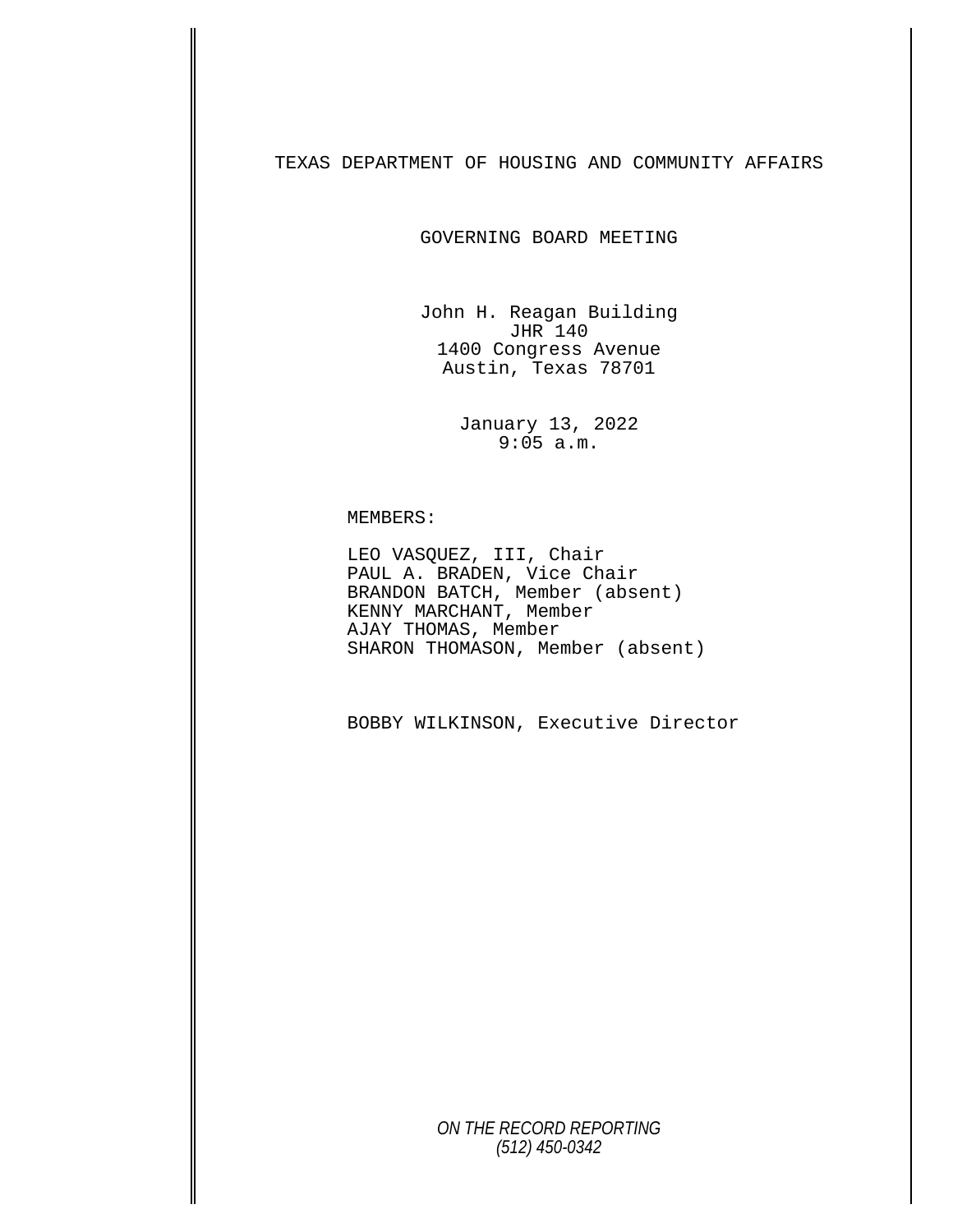|              | I N D E X                                                                                                                                                                                                                                                                                                                                         |      |
|--------------|---------------------------------------------------------------------------------------------------------------------------------------------------------------------------------------------------------------------------------------------------------------------------------------------------------------------------------------------------|------|
|              | AGENDA ITEM                                                                                                                                                                                                                                                                                                                                       | PAGE |
|              | CALL TO ORDER<br>ROLL CALL<br>CERTIFICATION OF QUORUM                                                                                                                                                                                                                                                                                             | 5    |
|              | CONSENT AGENDA                                                                                                                                                                                                                                                                                                                                    |      |
|              | ITEM 1: APPROVAL OF THE FOLLOWING ITEMS PRESENTED<br>IN THE BOARD MATERIALS:                                                                                                                                                                                                                                                                      | 6    |
|              | <b>EXECUTIVE</b><br>a) Presentation, discussion, and possible action<br>on Board meeting minutes summary for<br>December 9, 2021                                                                                                                                                                                                                  |      |
|              | ASSET MANAGEMENT<br>b) Presentation, discussion, and possible action<br>regarding a material amendment to the Housing<br>Tax Credit Application                                                                                                                                                                                                   |      |
|              | 93121 The Life at Westpark I Houston                                                                                                                                                                                                                                                                                                              |      |
| $\circ$ )    | Presentation, discussion, and possible action<br>regarding a Material Amendment to the<br>Housing Tax Credit Land Use Restriction Agreement                                                                                                                                                                                                       |      |
|              | 02009 Summit at Benavides Park San Antonio                                                                                                                                                                                                                                                                                                        |      |
| d)           | Presentation, discussion, and possible action<br>on Inducement Resolution No. 22-014 for<br>Multifamily Housing Revenue Bonds Regarding<br>Authorization for Filing Applications for<br>Private Activity Bond Authority                                                                                                                           |      |
|              | 22611 The Rhett Austin                                                                                                                                                                                                                                                                                                                            |      |
| <b>RULES</b> |                                                                                                                                                                                                                                                                                                                                                   |      |
| e)           | Presentation, discussion, and possible action<br>on an order adopting the repeal of 10 TAC<br>Chapter 10 Subchapter E, Post Award and Asset<br>Management Requirements, and an order adopting<br>new 10 TAC Chapter 10 Subchapter E, Post Award<br>and Asset Management Requirements, and<br>directing their publication in the Texas<br>Register |      |
| f)           | Presentation, discussion, and possible action<br>on the proposed repeal of 10 TAC Chapter 8,                                                                                                                                                                                                                                                      |      |
|              | ON THE RECORD REPORTING                                                                                                                                                                                                                                                                                                                           |      |

2

*(512) 450-0342*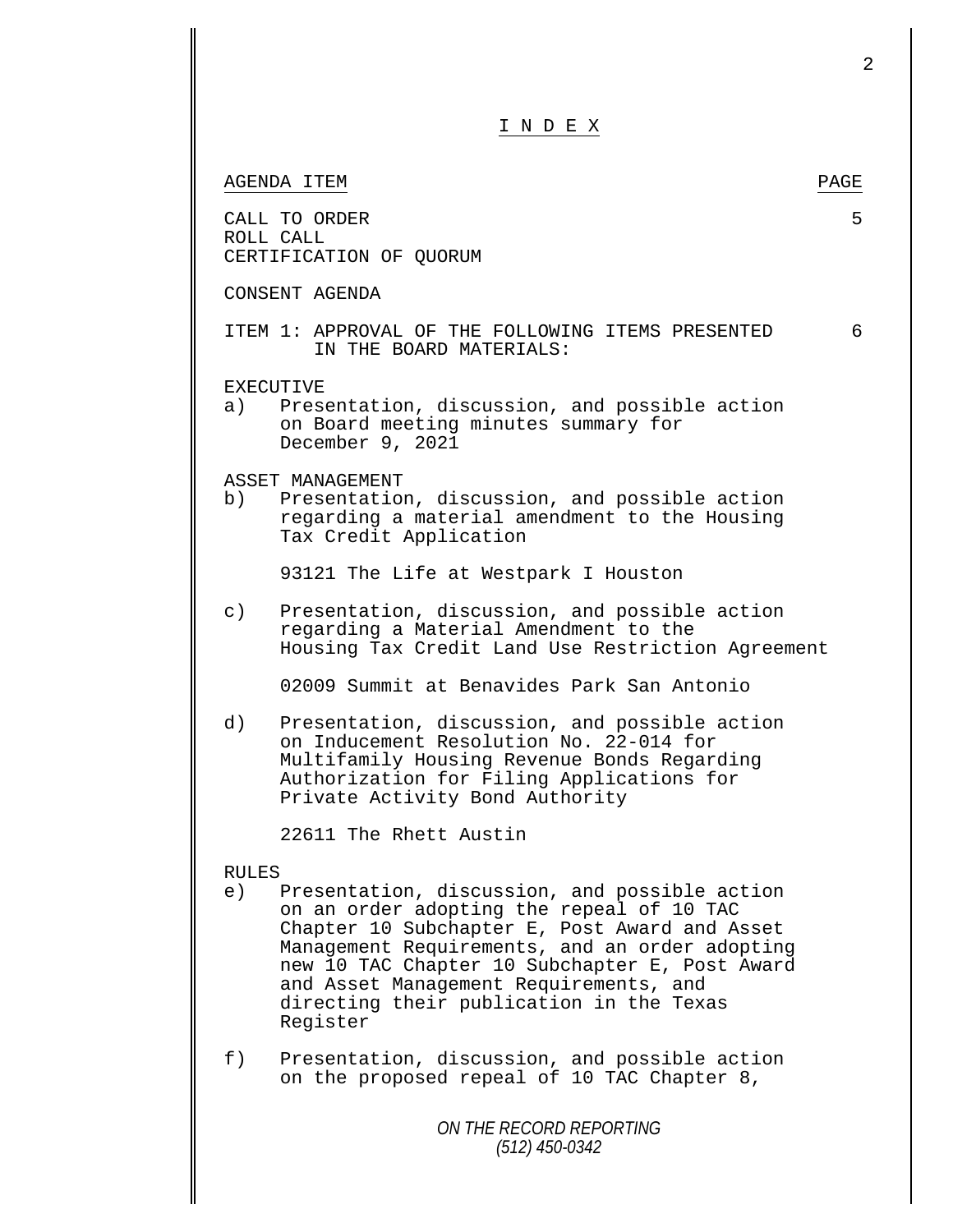*ON THE RECORD REPORTING (512) 450-0342* 3 Project Rental Assistance Program Rule, the proposed new 10 TAC Chapter 8, Project Rental Assistance Program Rule, and directing their publication for public comment in the Texas Register g) Presentation, discussion, and possible action on an order adopting the repeal of 10 TAC Chapter 13, Multifamily Direct Loan Rule, and an order adopting the new 10 TAC Chapter 13, Multifamily Direct Loan Rule, and directing its publication in the Texas Register for adoption LEGAL<br>h) l Presentation, discussion, and possible action regarding the adoption of an Agreed Final Order concerning Gateway Apartments (HTC 94093 / CMTS 1246) CONSENT AGENDA REPORT ITEMS ITEM 2: THE BOARD ACCEPTS THE FOLLOWING REPORTS: 6<br>a) Media Analysis and Outreach Report Media Analysis and Outreach Report (November 2021) b) Report on TDHCA One-Time or Temporary Allocations B Pandemic Response and Other Initiatives ACTION ITEMS Executive Session: the Chair may call an Executive none Session at this point in the agenda in accordance with the below-cited provisions: ITEM 3: EXECUTIVE a) Executive Director's Report 6 b) Report on the 2023 QAP Development Plan 11 ITEM 4: RULES Presentation, discussion, and possible action on 19 an order proposing the repeal, and proposed new rule, for 10 TAC Chapter 1, Administration, Subchapter A, General Policies and Procedures, §1.5 Waiver Applicability in the Case of Federally Declared Disasters, and an order directing their publication for public comment in the Texas Register ITEM 5: HOME AMERICAN RESCUE PLAN Presentation, discussion and possible action on 21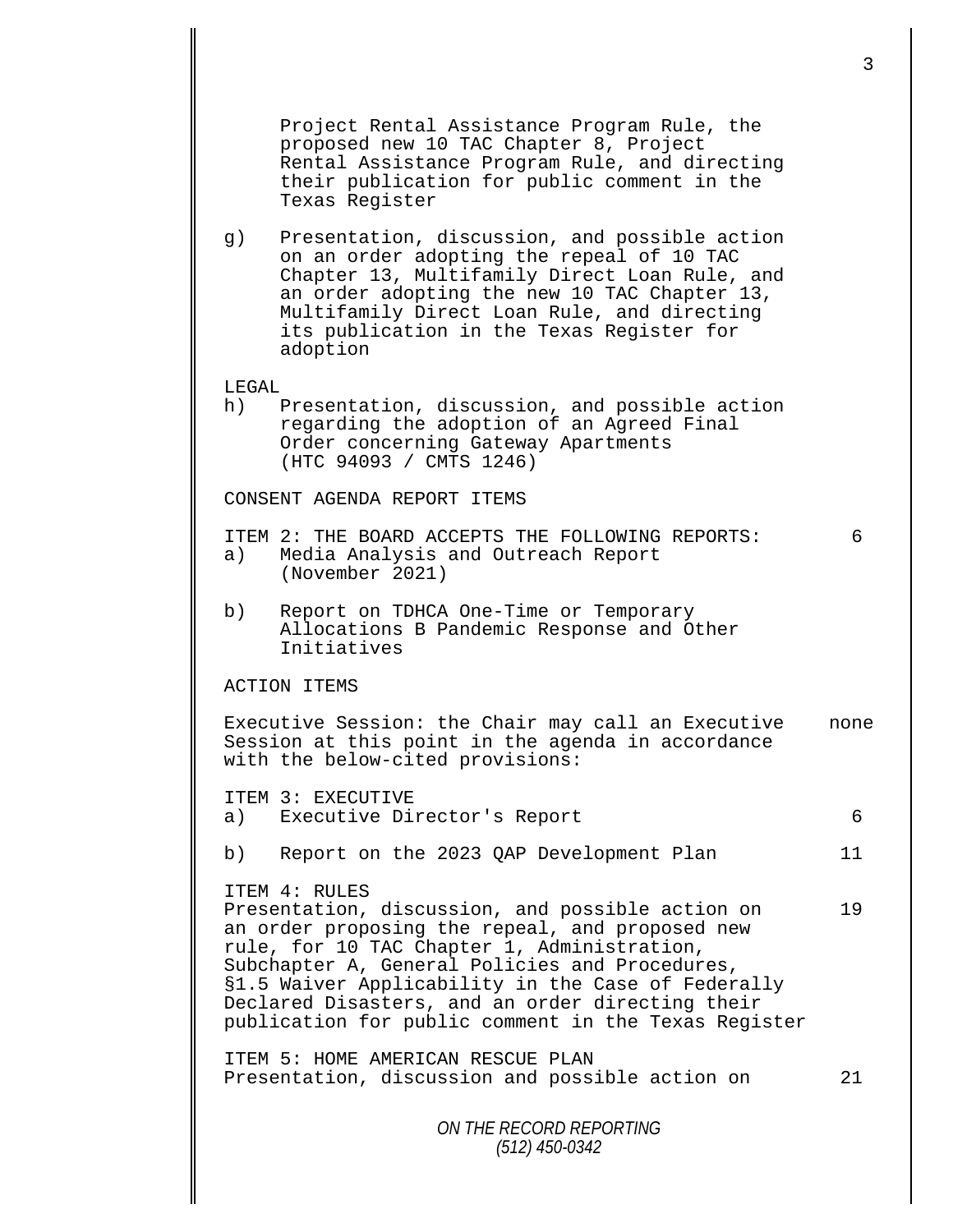approval of a Draft HOME-ARP Plan to be released for public comment and to release Notices of Funding Availability after Plan acceptance ITEM 6: HOMEOWNER ASSISTANCE FUND 25 Presentation, discussion, and possible action on delegation of authority to the Department's Executive Director or designee to make up to \$10,000,000 in awards to HUD-Approved Housing Counseling Agencies to provide housing counseling and homebuyer education services for the Homeowner Assistance Fund ITEM 7: MULTIFAMILY FINANCE<br>a) Presentation, discussi Presentation, discussion, and possible action 29 regarding a waiver of 10 TAC §11.1003(b) of the 2022 Qualified Allocation Plan relating to the Maximum Supplemental Request Limit for The Villas at Pine Grove (#19364) in Lufkin b) Presentation, Discussion, and Possible Action 65 regarding a Request for Rural Designation under 10 TAC §11.204(5) (WITHDRAWN) c) Presentation, discussion, and possible action 66 regarding awards from the Multifamily Direct Loan (MFDL) 2021-3 Notice of Funding Availability (NOFA), as amended PUBLIC COMMENT ON MATTERS OTHER THAN ITEMS 69 FOR WHICH THERE WERE POSTED AGENDA ITEMS OPEN SESSION -- ADJOURN 75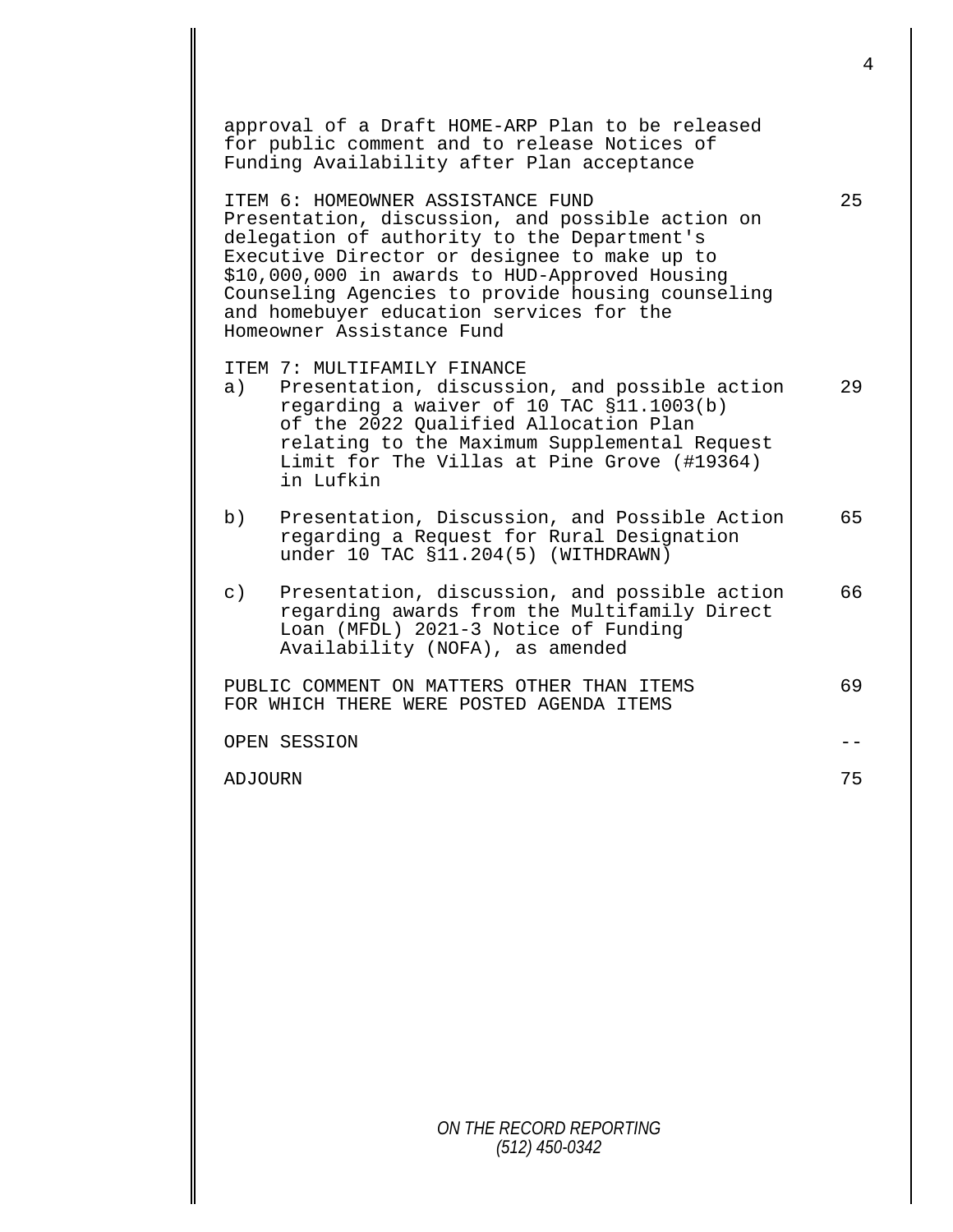|                | 5                                                         |
|----------------|-----------------------------------------------------------|
|                |                                                           |
| 1              | P R O C E E D I N G S                                     |
| 2              | MR. VASQUEZ: I'd like to call to order the                |
| 3              | meeting of the Governing Board of the Texas Department of |
| 4              | Housing and Community Affairs. It is 10:02 in the morning |
| 5              | of January 13, 2022. I appreciate everyone being here at  |
| 6              | this alternate hour just to see how it would work today.  |
| $\overline{7}$ | Not sure if we're going to be able to do it all the time, |
| 8              | but pay attention to the nine o'clock/ten o'clock start   |
| $\mathsf 9$    | times.                                                    |
| 10             | We will start with the roll call, and Mr. Batch           |
| 11             | is not able to join us today.                             |
| 12             | Mr. Braden?                                               |
| 13             | MR. BRADEN:<br>Here.                                      |
| 14             | Mr. Marchant?<br>MR. VASQUEZ:                             |
| 15             | MR. MARCHANT: I'm here.                                   |
| 16             | MR. VASQUEZ: Mr. Thomas?                                  |
| 17             | MR. THOMAS: Here.                                         |
| 18             | MR. VASQUEZ: And Ms. Thomason again is also not           |
| 19             | able to join us today. However, I am present; that gives  |
| 20             | us four, which does constitute a quorum.                  |
| 21             | We will start out the meeting as usual with               |
| 22             | Bobby Wilkinson leading us in with the pledges.           |
| 23             | (The Pledge of Allegiance and the Texas                   |
| 24             | Allegiance were recited.)                                 |
| 25             | MR. VASQUEZ: Thank you, Mr. Wilkinson.                    |
|                | ON THE RECORD REPORTING<br>$(512)$ 450-0342               |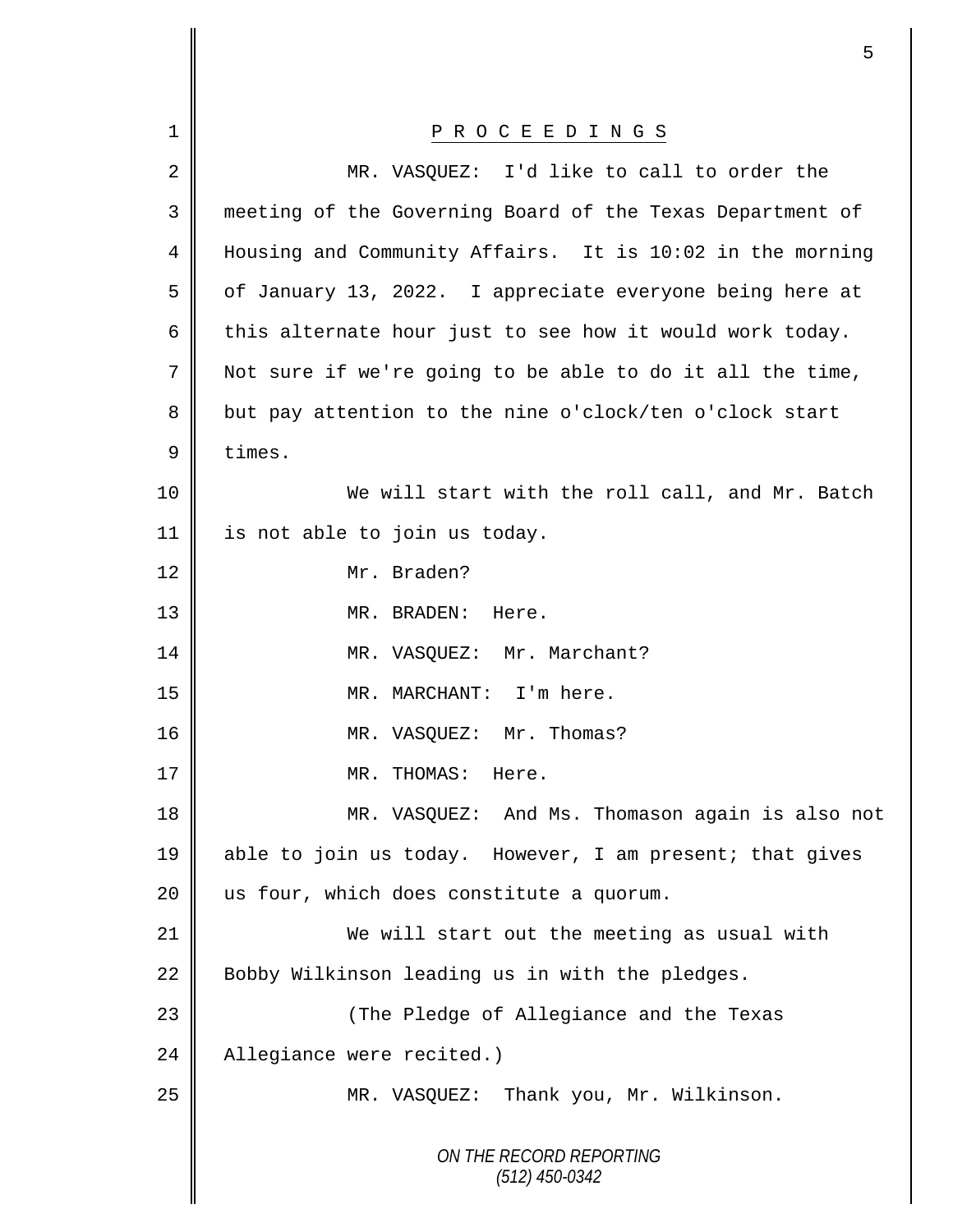*ON THE RECORD REPORTING (512) 450-0342* 1 We do appear to have a short agenda, relatively 2 short, so we will address the consent agenda. Are there 3 || any items on the consent agenda that a Board member or a 4 member of the public wishes for us to move to action items? 5 (No response.) 6 MR. VASQUEZ: Hearing none, the chair will 7 entertain a motion to accept the consent agenda as 8 presented. 9 || MR. BRADEN: Mr. Chair, I move the Board approve 10 | the consent agenda as presented. 11 || MR. VASQUEZ: (A chorus of ayes.) 12 Great. Motion made by Mr. Braden. Is there a 13 || second? 14 MR. MARCHANT: Second. 15 MR. VASQUEZ: Seconded by Mr. Marchant. All 16 those in favor say aye. 17 || (A chorus of ayes.) 18 || MR. VASQUEZ: Any opposed? 19 || (No response.) 20 || MR. VASQUEZ: Hearing none, motion carries. 21 Moving on to the action items, we will not be 22  $\parallel$  having an executive session today, so let's go with the 23 executive director's report. 24 MR. WILKINSON: Thank you, Chairman. 25 | Starting off with rent relief, you know, we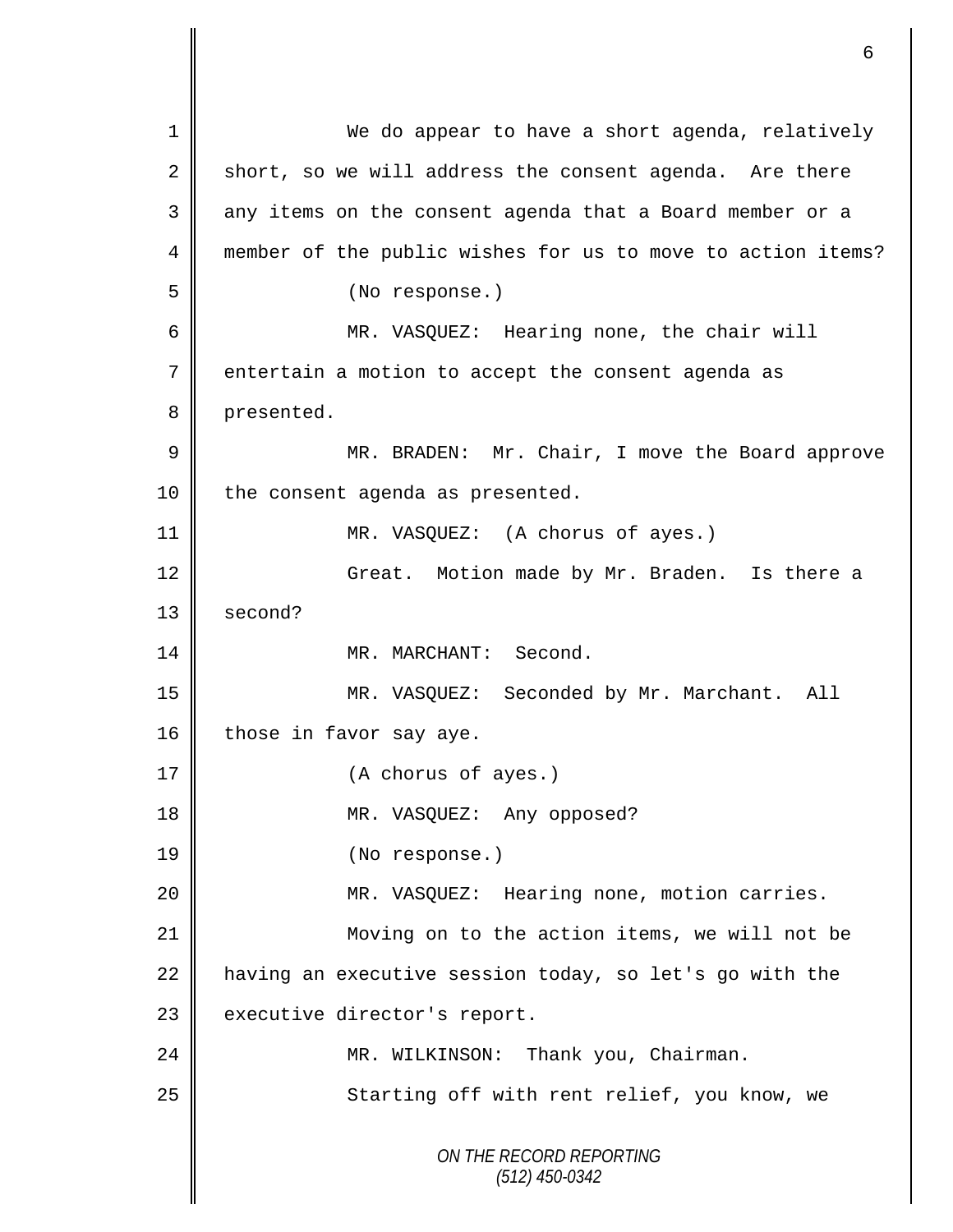1 started in February 2021 and we distributed approximately  $2 \parallel$  \$1.97 billion in rent and utility assistance to more than 3 307,000 households across the state. We prevented 4 evictions for over 20,000 households, meaning those were 5 | filed evictions that then got prioritized and got paid out  $6 \parallel$  and prevented.

7 This month rent relief, we'll continue to 8 process some applications and appeals with now less than 2 9 percent of funds available for assistance, and we're 10 | starting the ramp-down process involving reconciliation and 11 closeout procedures on our program operations, financials 12 and reporting.

13 || For the first round of reallocation we were told 14 no after we requested several million dollars. We're given 15  $\parallel$  a chance to ask again; this will be kind of some interstate 16 reallocation. I don't expect us to get much. The priority 17 from the feds, from Treasury has been to kind of let 18 programs that were behind catch up and kind of make a new 19 plan, whatever. So we'll get something hopefully but not a 20  $\parallel$  whole lot to move the needle; it's mostly going to be done. 21 | There will be a long tail rent relief with the  $22$  housing stability service grants that we've put out there 23 | for homeless activities, et cetera, but rent relief itself  $24$  | is just about closed up.

25 | A lot of the cases remaining are some like kind

*ON THE RECORD REPORTING (512) 450-0342*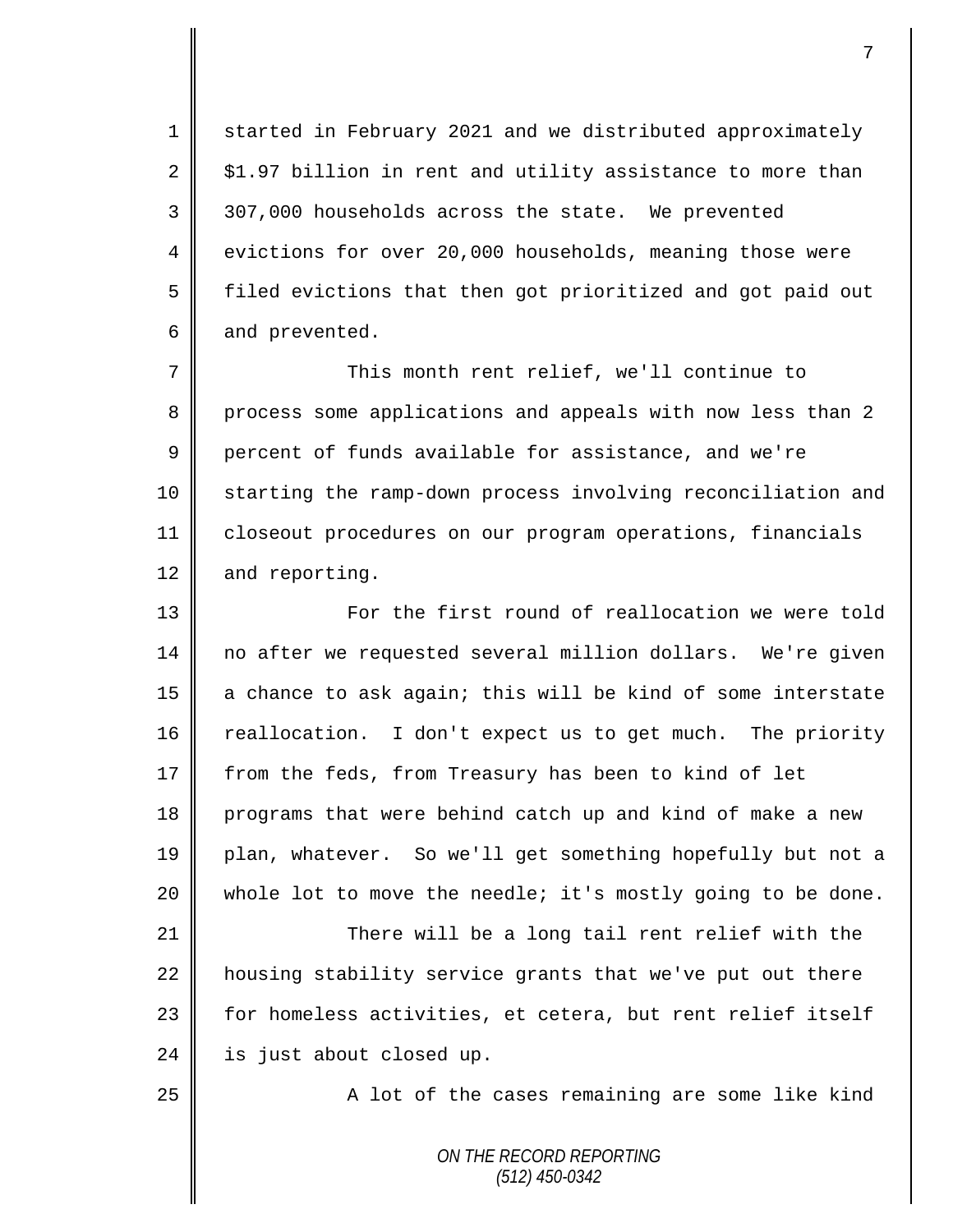1 | of appeals or some Oh, the check went to my old address; it 2 needs to be voided and reissued, and those are time- $3 \parallel$  consuming and case-by-case, but the team is working on it, 4 and I think most of the money should be out, other than the  $5 \parallel$  last 2 percent even, probably by the end of this month. 6 The Homeowners Assistance Fund, HAF, we've still 7 not gotten approval from Treasury about our plan. Twenty-8 six states have received approval, so we're not in the top  $9 \parallel$  half on approval there, but hopefully it will come pretty 10 | soon. We're hoping to launch the full program by February 11 21 or so. 12 We have two HAF pilots underway, as Monica 13 Galuski reported to you last month. The first is only open 14 to certain homeowners who are delinquent in our own

15 portfolio, serviced by Home Loan Serve, and the second one 16 is in Hidalgo County. It just opened on Monday and it's 17 designed to assist homeowners with delinquent property 18 charges, so that would be property taxes, HOA and condo 19 | fees, liens and insurance.

 There's 312 homeowners in process in the system. This is going to be more of a slow-moving program than  $\parallel$  rent relief. It's going to be targeted with assistance 23 designed for sustainable homeownership. Reinstatements 24 require responses from servicers, and that will slow things, as every servicer in the country is dealing with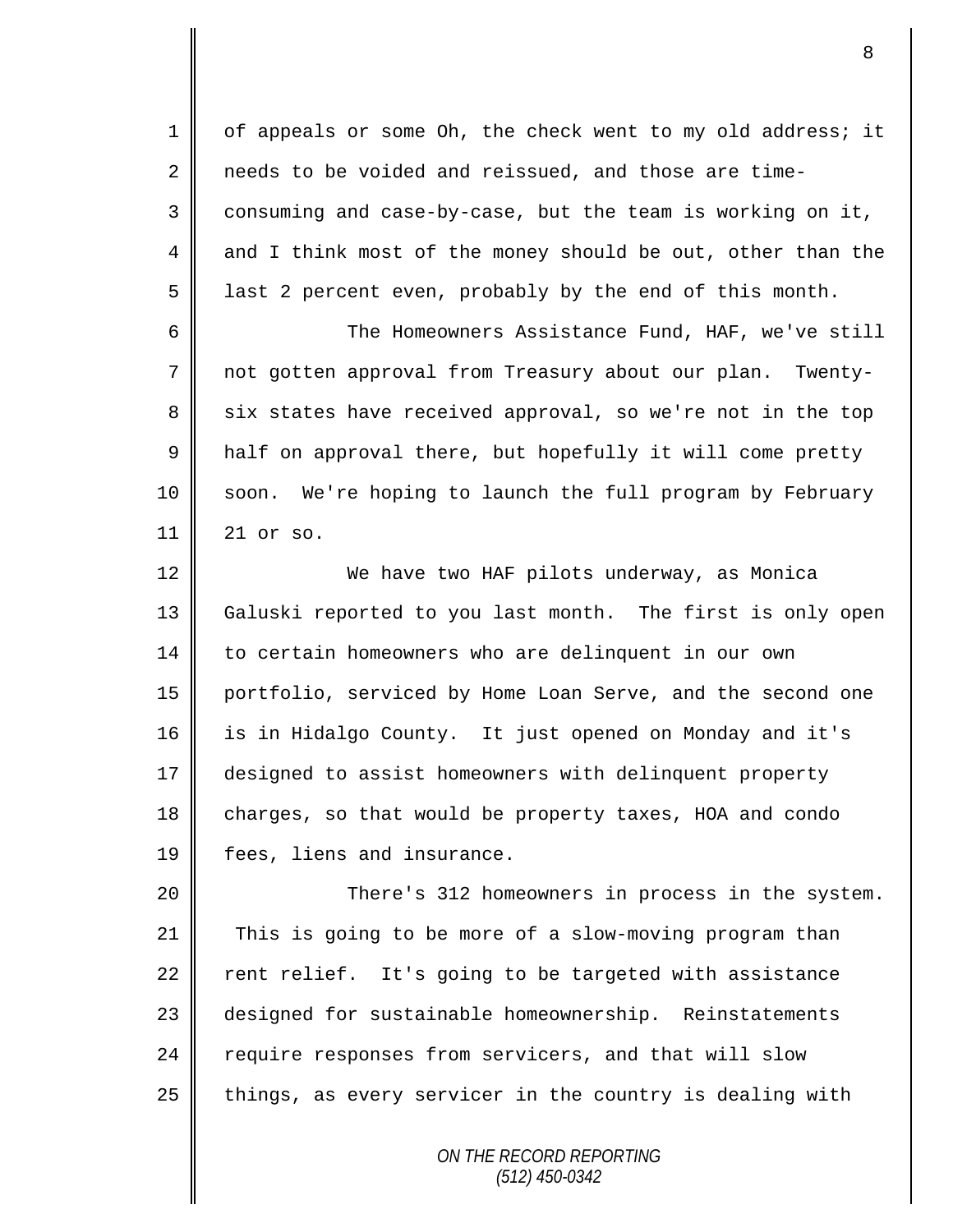1 | HAF programs across the country.

| $\overline{2}$ | The Multifamily Compliance and Real Estate                  |
|----------------|-------------------------------------------------------------|
| $\mathsf{3}$   | Analysis divisions: The IRS released a notice earlier this  |
| 4              | week, just a few things. The 10 percent test deadline for   |
| 5              | tax credit deals is further extended, in some cases up to   |
| 6              | an additional two years; rehab expenditure deadline is      |
| 7              | further extended; placed in service deadline is further     |
| 8              | extended, in some cases up to two years; restoration        |
| 9              | period for casualty loss is extended; and the physical      |
| 10             | inspection waiver is extended as well.                      |
| 11             | They're allowing common areas to be closed                  |
| 12             | through the end of 2022. QAP hearings can be conducted      |
| 13             | electronically, and medical personnel and health workers    |
| 14             | continue to be treated as displaced persons, which will     |
| 15             | make then eligible to be tenants in tax credit properties   |
| 16             | through the end of 2022. Just a list of things in the       |
| 17             | latest Treasury guidance. I don't know that we'll do        |
| 18             | everything to the letter just like that.                    |
| 19             | That's all my prepared remarks, besides we got              |
| 20             | through the holidays, business as usual, 9 percent round is |
| 21             | starting, got lots of applications, and so ready for any    |
| 22             | questions.                                                  |
| 23             | MR. VASQUEZ: Out of curiosity, what percentage              |
| 24             | of staff is in the office now? I mean, are you working in   |
| 25             | the office or out?                                          |
|                | ON THE RECORD REPORTING                                     |

*(512) 450-0342*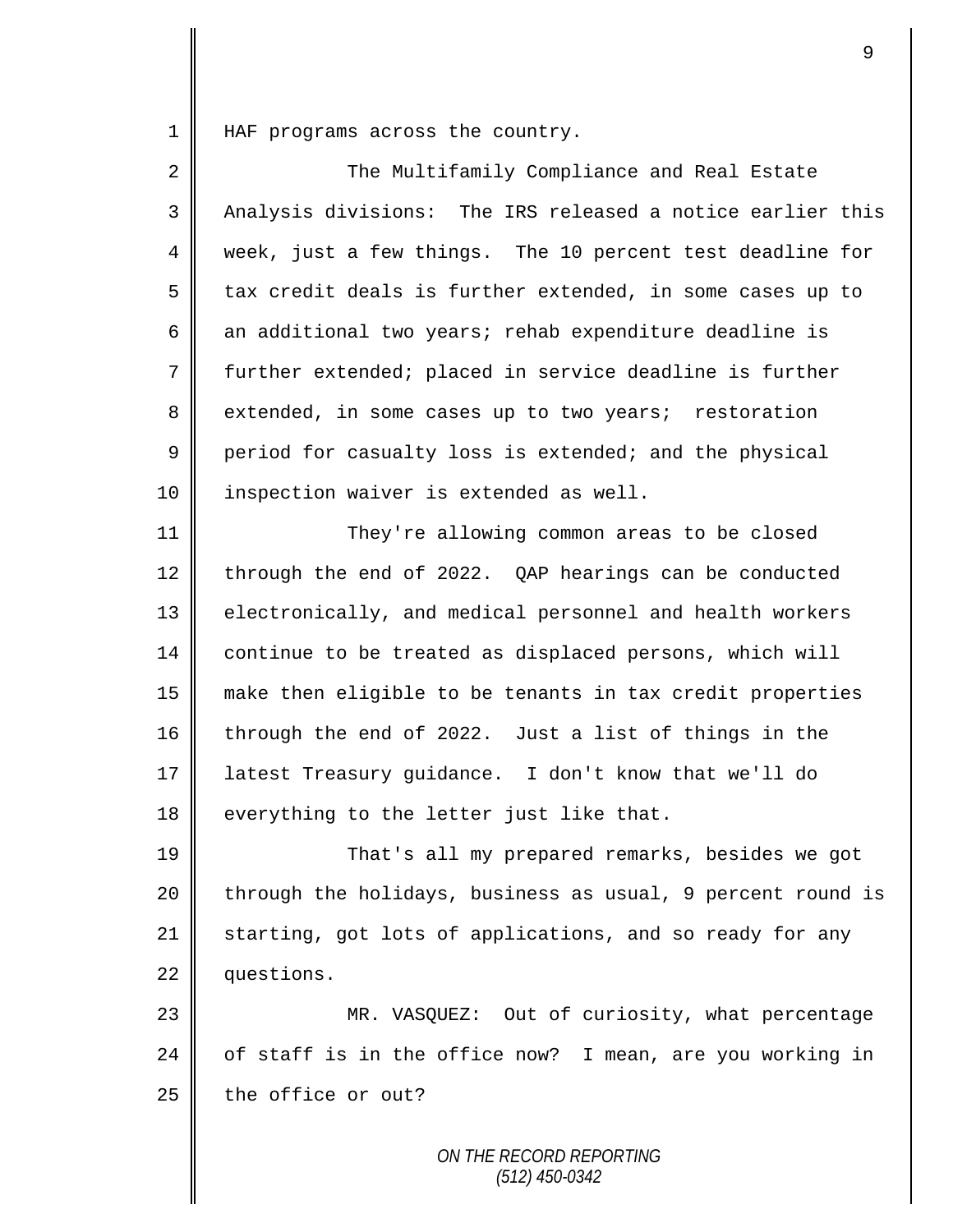*ON THE RECORD REPORTING (512) 450-0342* 1 MR. WILKINSON: Sure. There's no official 2 percentage that we were trying to hit or trying to reduce 3 || to. Several months ago I just put everything down to the 4 manager and director level, and people are working out 5 | their long-term telework commitments or whatnot schedules. 6 And so my deal is as long as everything gets 7 done, I'm not going to count heads every day. For a while 8 | agencies were reporting to the Facilities Commission on how  $9 \parallel$  filled the buildings were, and that is not being requested 10 anymore. So I really don't know, because I don't check 11 every floor and walk around, especially lately, but I would  $12$  guess at least a third is there every day. 13 MR. VASQUEZ: But 100 percent of the work is 14 getting done. 15 || MR. WILKINSON: Right. 16 || MR. VASQUEZ: All right. 17 || MR. WILKINSON: That's really what I'm all 18 about. 19 NR. VASQUEZ: Okay. 20 || Mr. Braden. 21 **MR. BRADEN:** How many employees do we have? 22 MR. WILKINSON: Good lord. I would have to back 23 || out the Manufactured Housing Division, but we probably have  $24 \parallel 250.$ 25 MR. LYTTLE: It's about 315 including MH.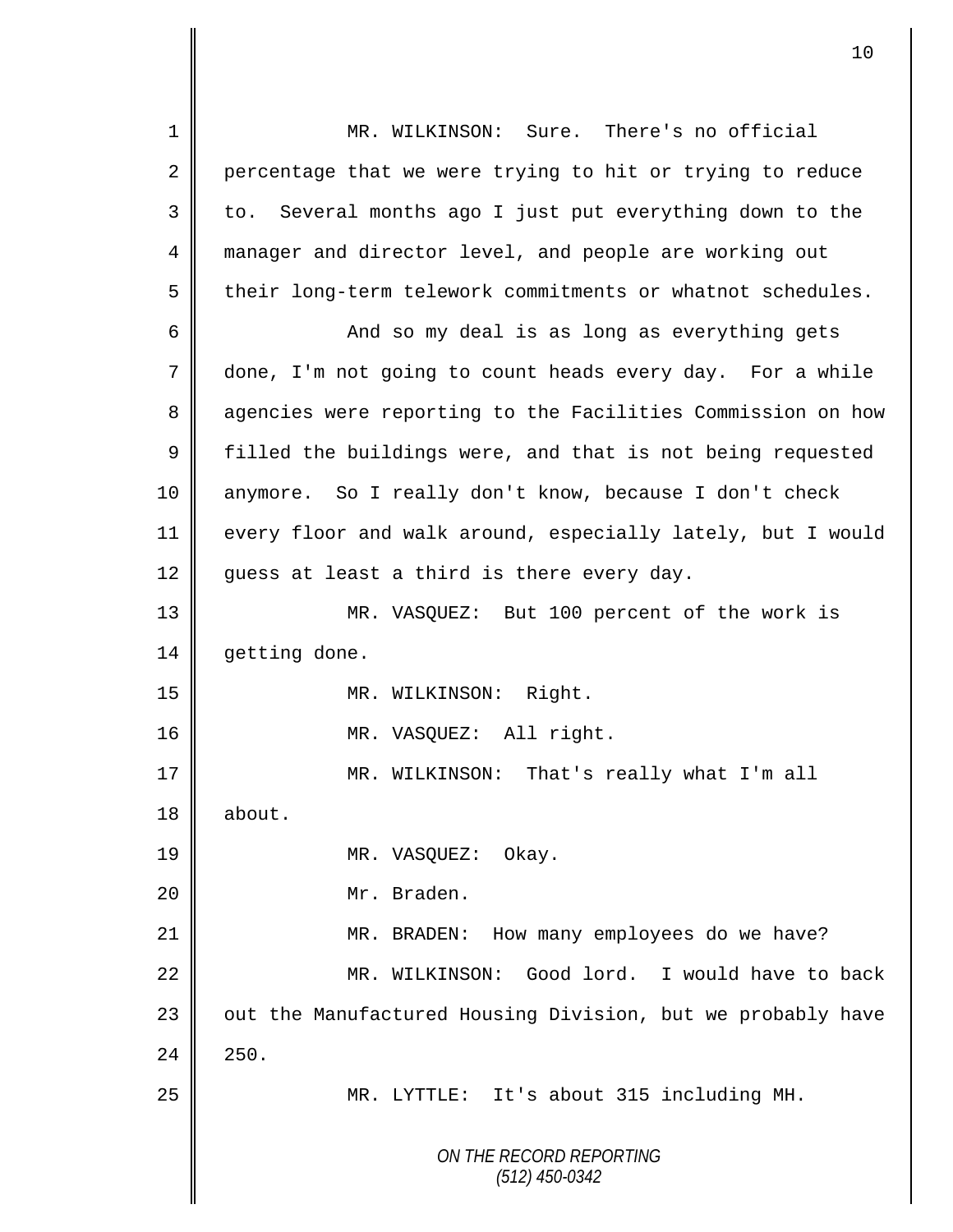1 || MR. WILKINSON: Okay. Back out MH.  $2 \parallel$  MR. LYTTLE: I'd say 280. 3 MR. WILKINSON: They have at least 60, so that 4 doesn't work. We'll have to get back to you on that. 5 || MR. BRADEN: Okay. 6 MR. VASQUEZ: Okay. Any other questions for Mr. 7 Wilkinson? 8 || (No response.) 9 MR. VASQUEZ: If not, thank you for that report. 10 | Let's move on to item 3(b) on the agenda, which 11 is a report on the 2023 QAP development plan, with Ms. 12 | Boston presenting. 13 Brooke. 14 || MS. BOSTON: Chairman Vasquez, Board members, 15 I'm Brooke Boston, our deputy executive director for 16 | Programs. 17 || This item is a report on the plans we have for 18 next year's 2023 QAP. Yes, you just approved the other 19  $\parallel$  one, and I already want to talk to you about the next one. 20 The reason I'm presenting this item, as opposed to Cody or 21 Homer, is that one of the hats I wear in the Department is  $22$  being the coordinator of all the Department's rules. To 23 || assist Cody and Homer this year, I offered to coordinate 24 the 2023 QAP efforts; however, they're kind of in charge as 25 | it relates to actual policy development.

11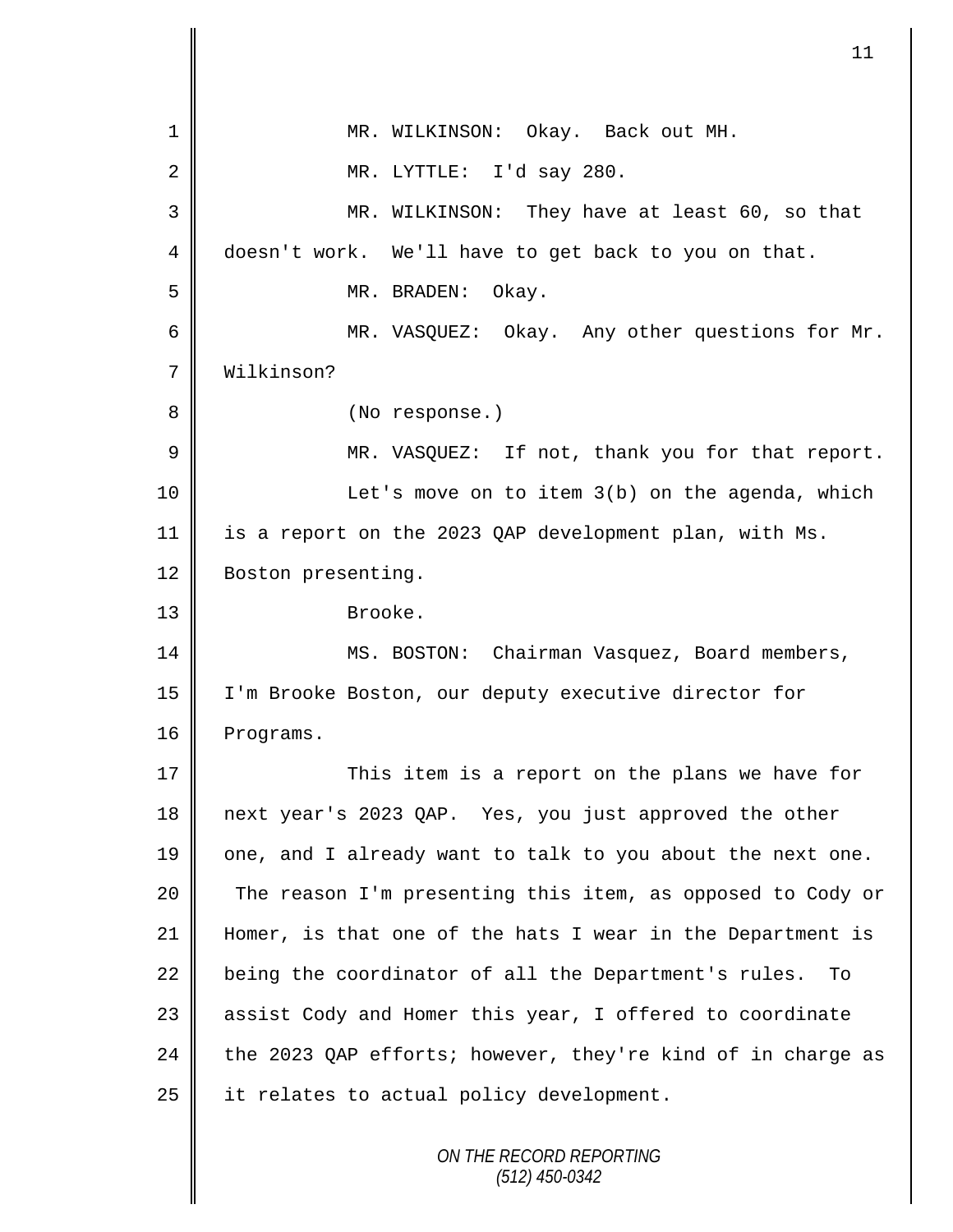1 || In your Board materials behind item 3(b) we've 2 provided a plan for how we'll proceed. To help develop the 3 || plan we had released a survey to garner input. Fifty-three 4 surveys were received, and then Homer, Cody, and I went 5 through and developed the plan from the results of that 6 survey. So there are several big changes that we wanted to 7 point out to you today.

8 || First and most significant is that we didn't 9 want to have to keep saying, Sorry, that change you 10 || suggested is too big; we'll have to do it next year, 11 because every year we say that a whole lot to a lot of 12 **Commenters.** 

13 || So to do that, though, we realized that we would 14 have to plan in advance to basically have two rounds of QAP 15 drafts, not just one, so this would allow us to release a 16 draft, receive comment on big changes, suggest that those 17  $\parallel$  changes be made if we that's what we think makes sense, and 18 then get comments on those changes, and then bring a final. 19 | So that's our plan; it's ambitious.

 The second change we're making relates to our data analysis and research. We're being really transparent  $\parallel$  from the outset on what quantitative items we're doing 23 | research on. Additionally, our plan is that we'll 24 periodically release results of our research or analysis and ask for input and feedback using the Department's TDHCA

> *ON THE RECORD REPORTING (512) 450-0342*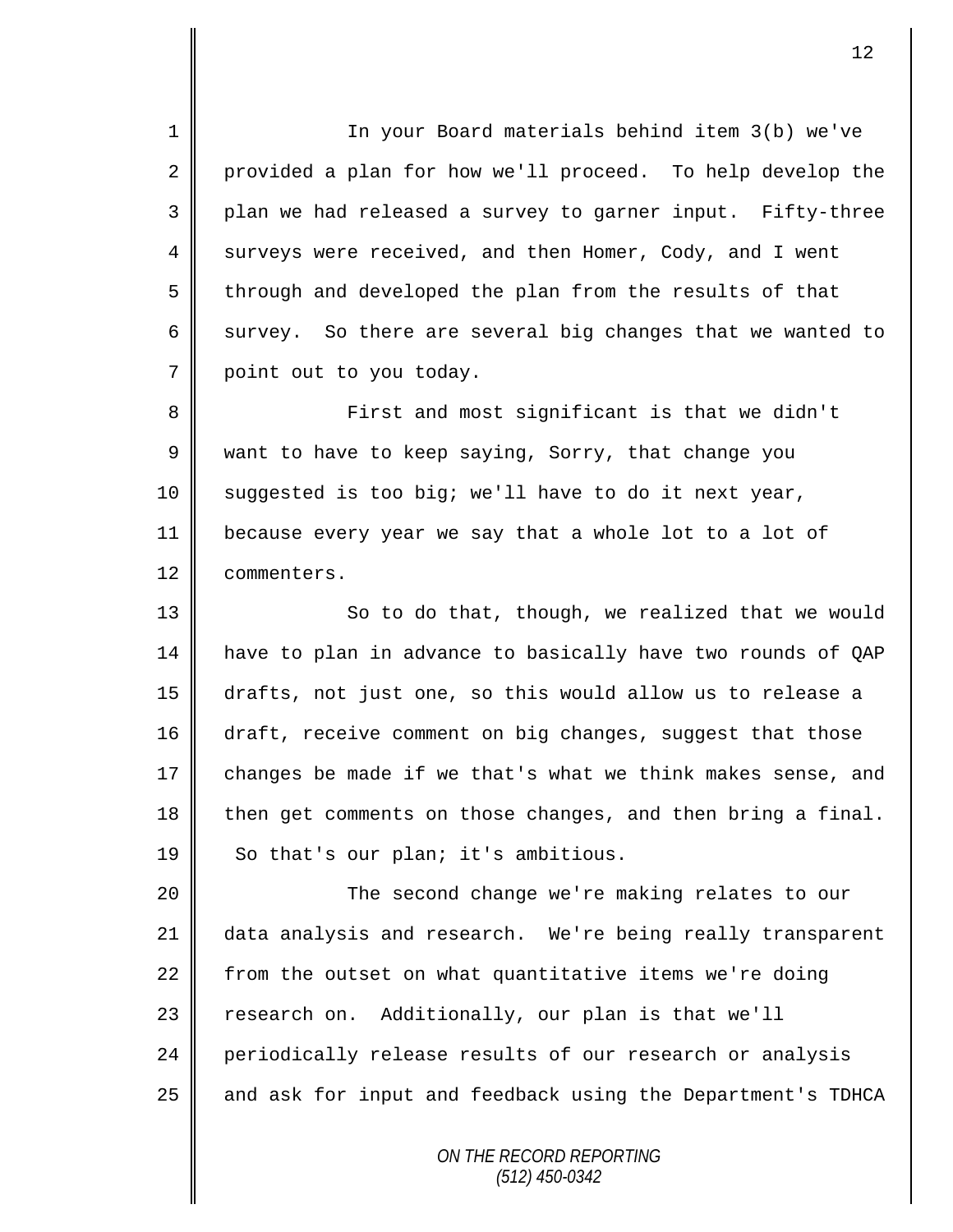1 web forum or through a survey.

| $\overline{2}$ | You can see the list of items that we're                    |
|----------------|-------------------------------------------------------------|
| 3              | planning on doing more quantitative review and analysis on  |
| 4              | in part 3, section A of the topics in there. It's a long    |
| 5              | list, and so it's quite likely that not all items we do     |
| 6              | analysis on will necessarily result in changes, but that's  |
| 7              | kind of our hopeful list.                                   |
| 8              | The last big change is our strategy for how                 |
| 9              | we're getting input. In the past we had three to five       |
| 10             | roundtables. While folks generally liked those, the         |
| 11             | roundtables don't provide for more in-depth discussion on a |
| 12             | topic, nor do they garner as much back-and-forth dialogue   |
| 13             | on actual draft language.                                   |
| 14             | So the plan for this year adds two new                      |
| 15             | components in addition to hosting roundtables still. One    |
| 16             | of those is that we'll be hosting three separate virtual    |
| 17             | intensive work groups. The work groups will convene         |
| 18             | remotely multiple times for in-depth discussion and         |
| 19             | drafting focused on specific topics.                        |
| 20             | Based on the survey results, the three topics               |
| 21             | for this year are all scoring items, and they are proximity |
| 22             | to jobs, underserved and tax credit density, and            |
| 23             | development of the tenant right of first refusal scoring    |
| 24             | item. We plan to release revisions based on the work group  |
| 25             | input through the TDHCA forum and discuss those at          |
|                |                                                             |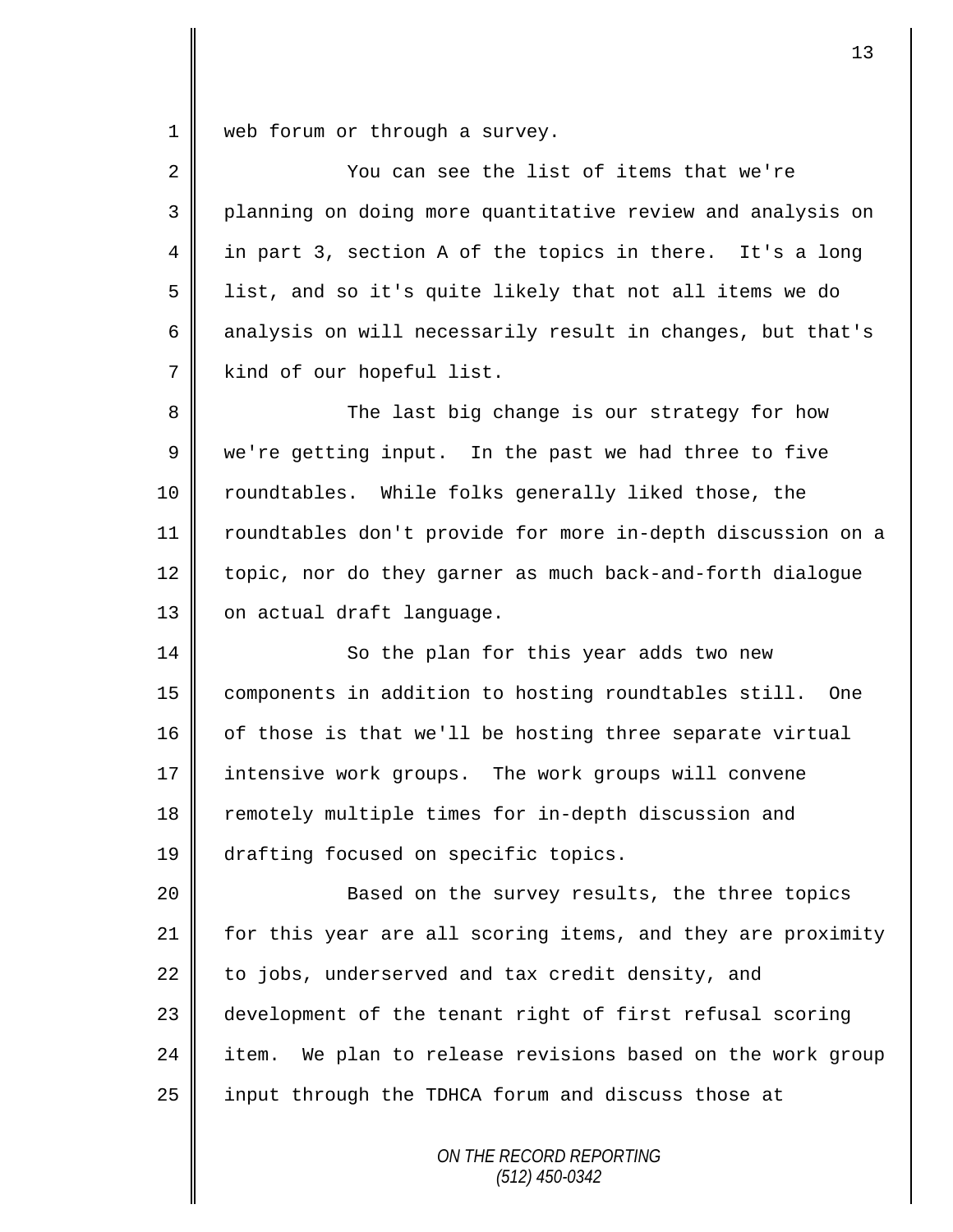1 | roundtables.

| $\overline{2}$ | The other approach is that we'll be doing what              |
|----------------|-------------------------------------------------------------|
| 3              | we call micro revisions, in which staff will draft          |
| 4              | preliminary language on very specific small sections that   |
| 5              | will be released, and we'll get feedback.                   |
| 6              | So for some of these issues, the first time they            |
| 7              | see it won't even be the first of those two drafts; it will |
| 8              | be something that we've had kind of on the web for people   |
| 9              | to comment on.                                              |
| 10             | So TDHCA is committed to being very inclusive               |
| 11             | and any and all of the methods of input are going to be     |
| 12             | open to everyone, nothing is exclusionary or small work     |
| 13             | group based; however, we realize that by having membership  |
| 14             | open to everybody, that makes conversation and productive   |
| 15             | engagement potentially less and will reduce the help we can |
| 16             | get from that. To help mitigate that we're planning on      |
| 17             | doing some surveys on specific language, especially on      |
| 18             | items that seem hard for us to garner consensus on when     |
| 19             | we're in discussion groups.                                 |
| 20             | The time line for all of this is in your                    |
| 21             | materials, but the second draft of the QAP will still come  |
| 22             | to you in September, as the original draft would have, and  |
| 23             | then you guys will adopt the QAP in November, so pretty     |
| 24             | much all of what I've talked about will take us up though   |
| 25             | the fall, and then in September it will just pick up the    |
|                |                                                             |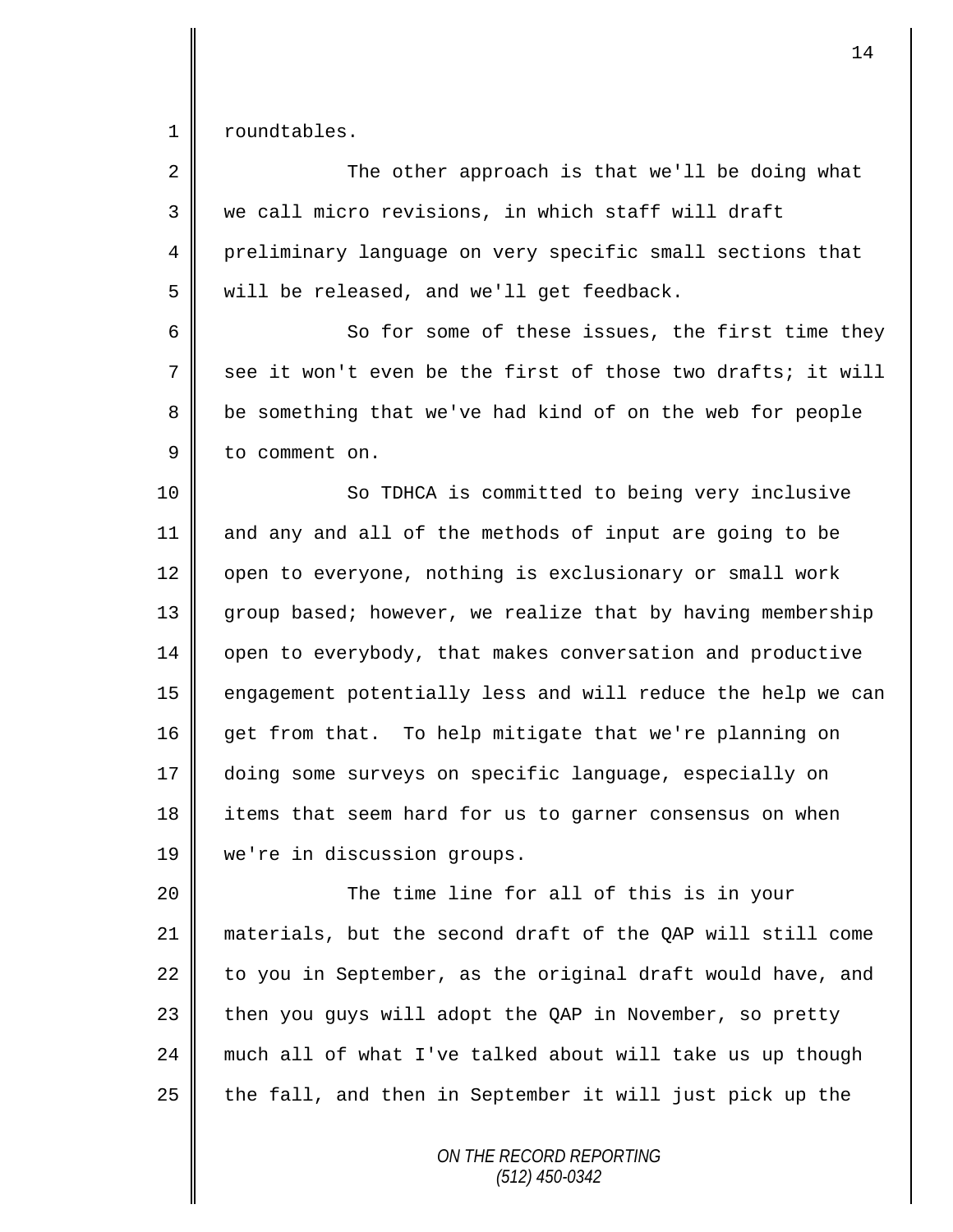*ON THE RECORD REPORTING (512) 450-0342* 1 || way you would have expected it to. 2 || I would also note that the topics we plan on 3 covering are also in your Board materials, and with that, 4 | I'm happy to answer any questions. 5 MR. VASQUEZ: Great. Thank you, Brooke. 6 Questions, Mr. Braden? 7 MR. BRADEN: Thanks for the report, Brooke. 8 || So the virtual work groups, is that going to be 9 through some type of like Teams meeting or internet? 10 || MS. BOSTON: Yes. GoToMeeting or Teams. 11 | MR. BRADEN: And then the roundtables, are they 12 in person or are they also virtual? 13 || MS. BOSTON: The roundtables will be in person. 14 || MR. BRADEN: With no virtual component to it? 15 MS. BOSTON: Correct. 16 MR. BRADEN: And typically with roundtables, how 17 many people have typically shown up? 18 MS. BOSTON: I'd say maybe 50 to 70. 19 || MR. BRADEN: Oh, a large group. 20 MS. BOSTON: Yeah. 21 MR. BRADEN: Where do you conduct them? 22 MS. BOSTON: Last year we did one, gosh, it was  $23$  a hotel meeting space, and they literally did a huge round 24 table that was enormous, but we all had mics. 25 | Historically before that we had been doing them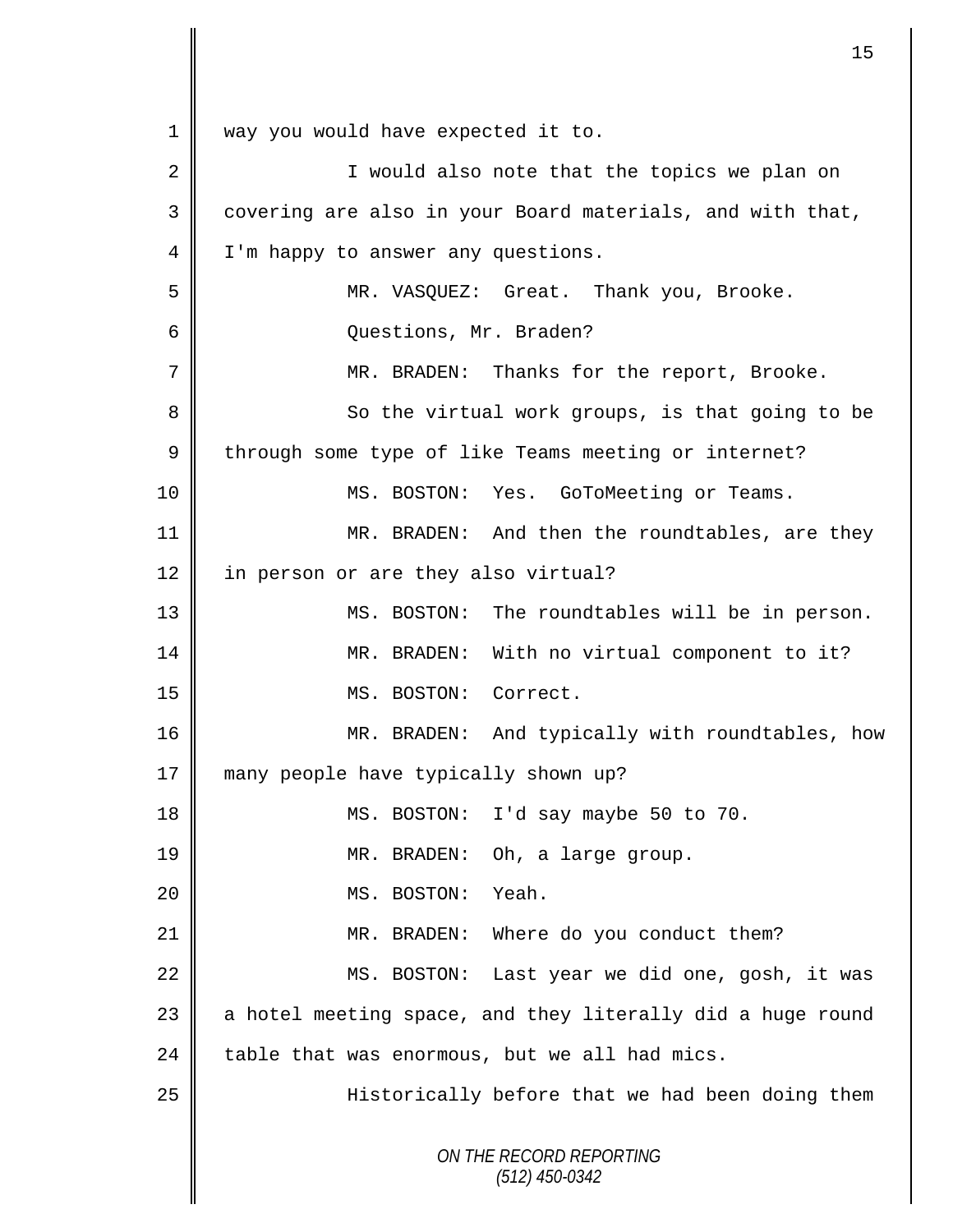| $\mathbf 1$ | in some of the state buildings here, which I want to try    |
|-------------|-------------------------------------------------------------|
| 2           | and avoid, just because there's a lot of construction and   |
| 3           | parking is challenging for people. So either a hotel,       |
| 4           | maybe the Pickle Center, somewhere like that.               |
| 5           | MR. BRADEN:<br>Okay.                                        |
| 6           | MS. BOSTON: We did ask in the surveys if people             |
| 7           | wanted them to be in Austin or if they have suggestions for |
| 8           | other cities -- we didn't want to feel presumptuous about   |
| 9           | that -- and the vast feedback was to keep them in Austin.   |
| 10          | MR. BRADEN: Makes sense. I appreciate the                   |
| 11          | additional outreach to the community. I think that's a      |
| 12          | good idea.                                                  |
| 13          | MS. BOSTON: Thank you.                                      |
| 14          | MR. VASQUEZ: Again, Brooke, thanks, and to the              |
| 15          | whole staff, because having gone through seeing this        |
| 16          | process for a number of years, I like the way you keep      |
| 17          | improving on it, and again, encouraging input and           |
| 18          | interaction with all the constituencies early on is just so |
| 19          | critical in making this happen smoothly. It makes it so     |
| 20          | much easier at the end, so again, thanks. This looks like   |
| 21          | a great strategy, and keep us updated.                      |
| 22          | MS. BOSTON: We will.                                        |
| 23          | MR. VASQUEZ: All right. Thank you.                          |
| 24          | MR. WILKINSON: I'd just like to add that QAP                |
| 25          | development has been a little abbreviated the last couple   |
|             | ON THE RECORD REPORTING<br>$(512)$ 450-0342                 |

 $\overline{\mathsf{I}}$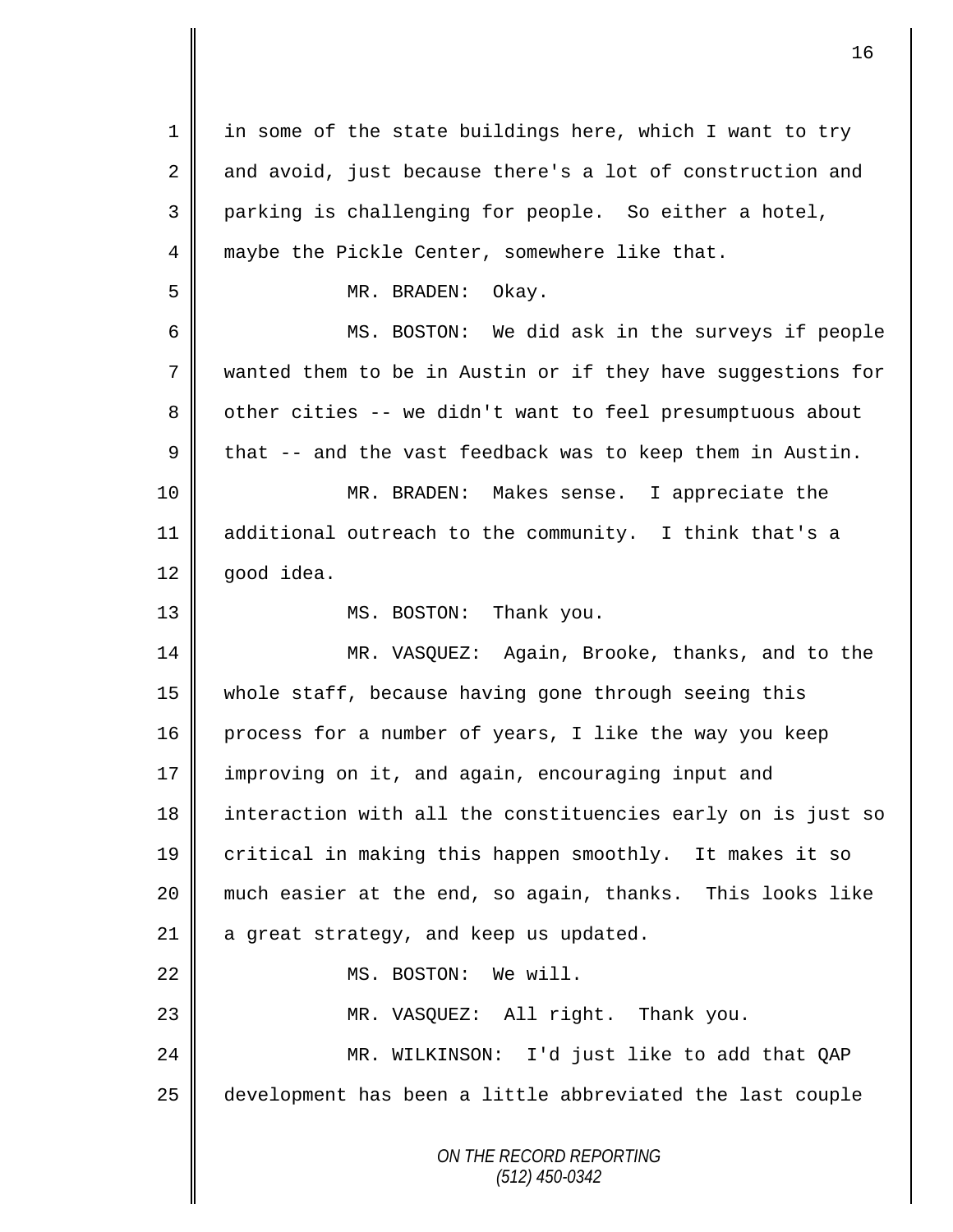*ON THE RECORD REPORTING (512) 450-0342* 1 of years, COVID, not meeting in person, that kind of thing,  $2 \parallel$  and so we're really coming back with a vengeance here.  $3 \parallel$  This is a pretty ambitious plan, and I'm pleased with it. 4 Also for the record, I said 250; apparently it's 5 249, so 313 FTE count, minus 64 Manufactured Housing, gives 6 me 249. I assume that has all the Article 9 employees in  $7 \parallel$  that 313. 8 MR. LYTTLE: Actually, no, it does not. 9 MR. WILKINSON: Okay. Then again, we will get 10 back to you. Anything that's purely federally funded and 11 it's new money, Article 9 employees from the General 12 Appropriations Act, and they're outside of your cap. So 13 | I'll get back to you. 14 MR. BRADEN: Are they under your supervision? 15 MR. WILKINSON: Yeah. They're still regular 16 employees. The idea is that you don't want to stunt an 17 agency when all of a sudden they get a billion dollars and 18 they're already at their cap and they need 20 more 19 **accountants or whatever.** 20 MR. BRADEN: Makes sense. 21 MR. LYTTLE: 270 is that number. Breaking news. 22 || MR. WILKINSON: There we go. 23 **||** MR. BRADEN: Thank you. 24 MR. VASQUEZ: And I guess we should also know 25 | how many open positions do we have, how many unfilled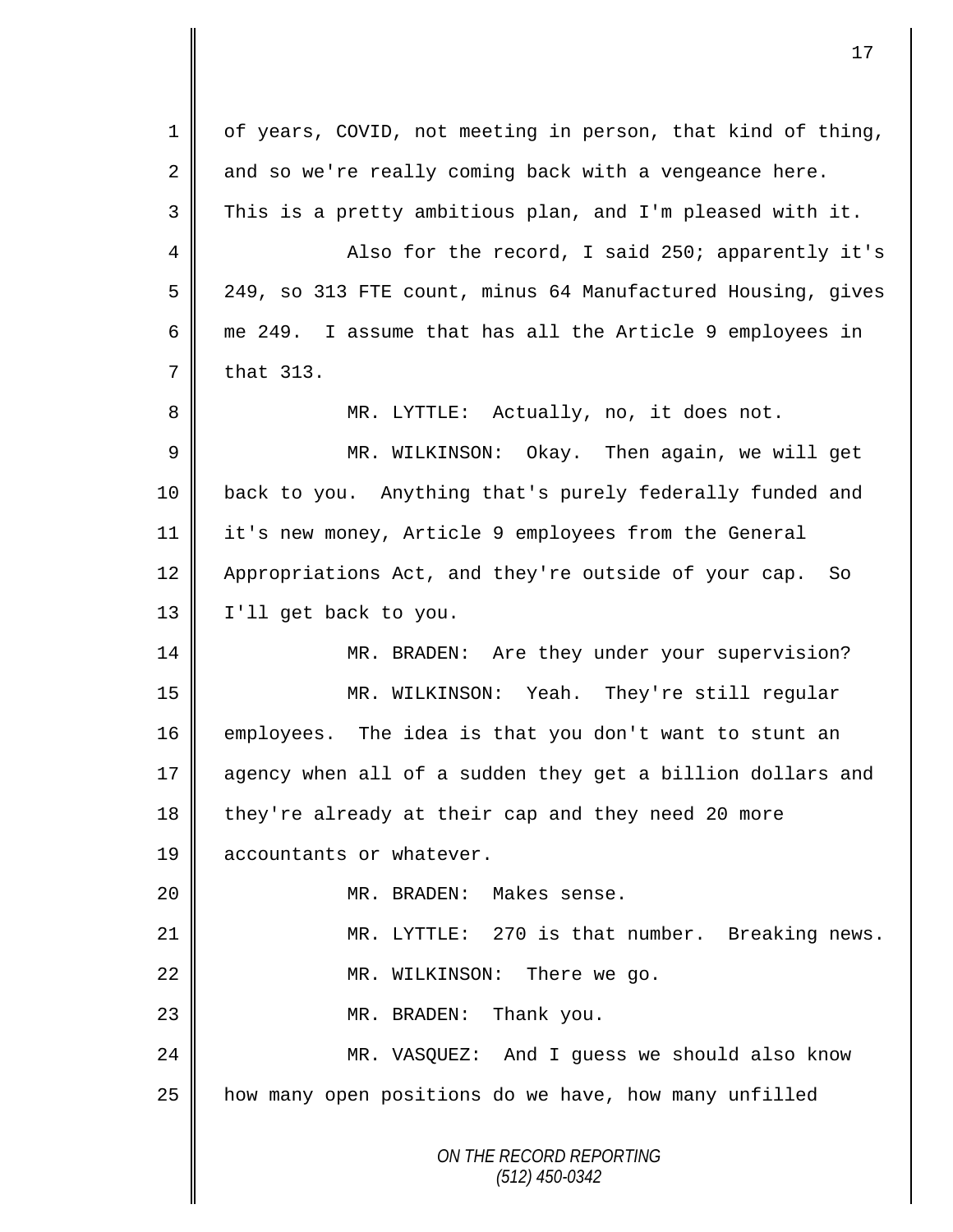*ON THE RECORD REPORTING (512) 450-0342* positions. You don't have to tell me right now. 2 || MS. BOSTON: I would guess 10 to 15. MR. WILKINSON: Yeah, that are posted. MR. VASQUEZ: Does that include Manufactured Housing? I'm just kidding. (General laughter.) MR. VASQUEZ: We need to keep moving right along 8 | here, because Mr. Braden has got a tight schedule today, so  $9 \parallel$  thank you. Moving on to item 4 of the agenda. Oh, you're 11 | still here. 12 || MS. BOSTON: It's still me. MR. VASQUEZ: Presentation, discussion, and possible action on an order proposing the repeal and proposed new rule for 10 TAC Chapter 1, Administration, 16 Subchapter A, General Policies and Procedures, Section 1.5, Waiver applicability in the case of federally declared disasters, and an order directing their publication for public comment in the *Texas Register*. Ms. Boston. 21 || MS. BOSTON: Brooke Boston. 22 | This is item 4. Currently this rule provides | that when a federal waiver relating to a federal regulation 24 is granted and that requirement has been put into our | rules, the executive director can then also waive or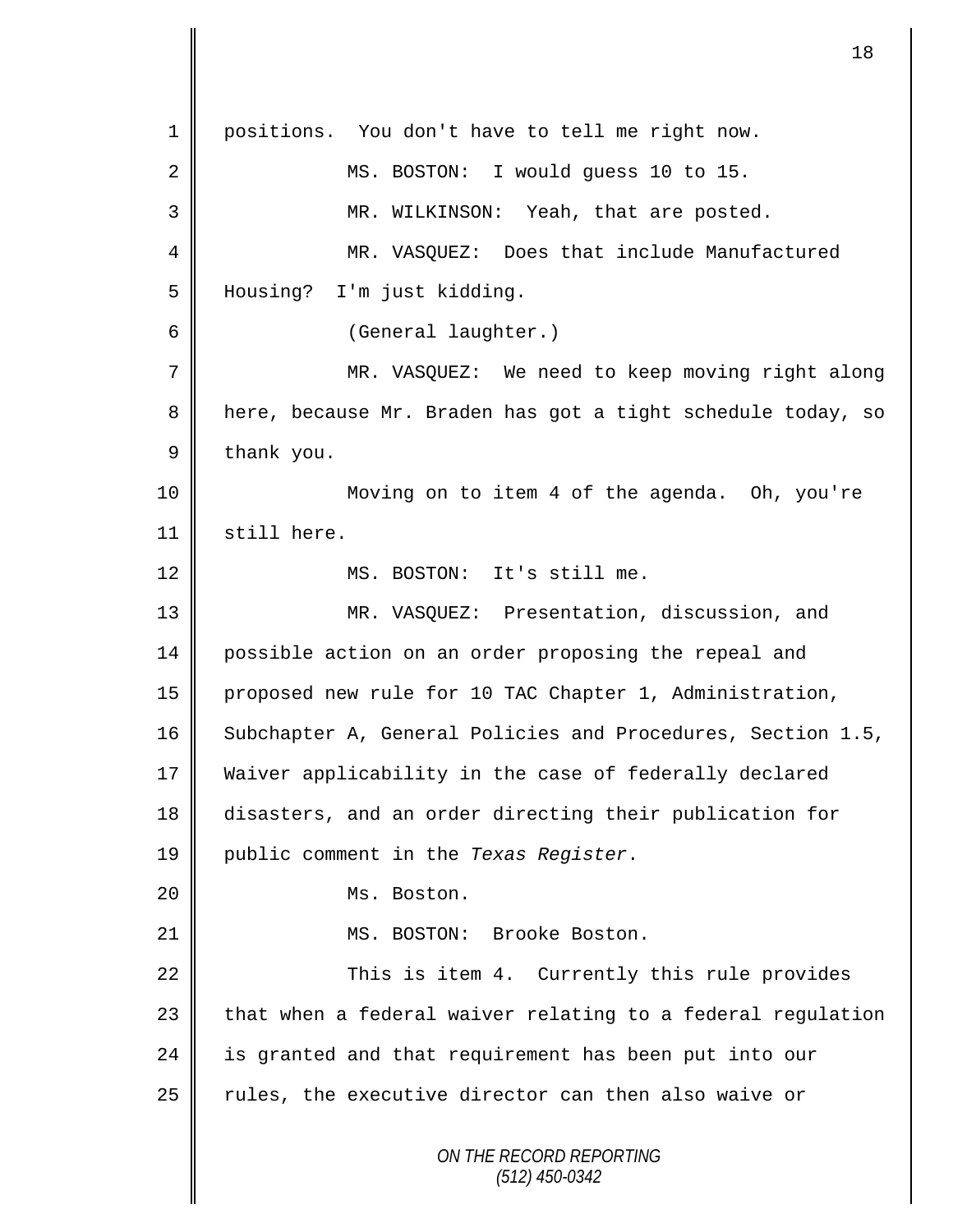1 suspend that rule if there's been a federal waiver. So 2 there's a federal requirement, we put it in our rules; a 3 federal agency makes an exception because of a disaster, 4 and we let that trickle down, so that's what the rule does 5 right now.

6 So what we're proposing is to expand that 7 authority and make sure that it would also apply to state 8 statute, and that could be state statutes on a state 9 program or state statutes on a federal program.

10 || So for instance, a lot of our Government Code 11 2306 applies to tax credits, so if the governor wanted to 12 grant a waiver of one of those but we had put it in our 13 || rule, this would let that flow through and allow that same 14 | waiver process to happen.

15 We also were adding that it would apply if there 16 was a state disaster, so if a state disaster gets declared 17 and there was a statute that the Governor's Office agrees 18 to waive, then we can make sure that trickles through our 19  $\parallel$  rules as well.

20 That's pretty much it. We are going to take 21 this out for comment from January 28 to February 28, and 22 then we would bring it back to you for final adoption. 23 MR. VASQUEZ: Great. So this is facilitating

24 matters during disasters when declared either federally or 25  $\parallel$  state, or we already have one of those covered, so this is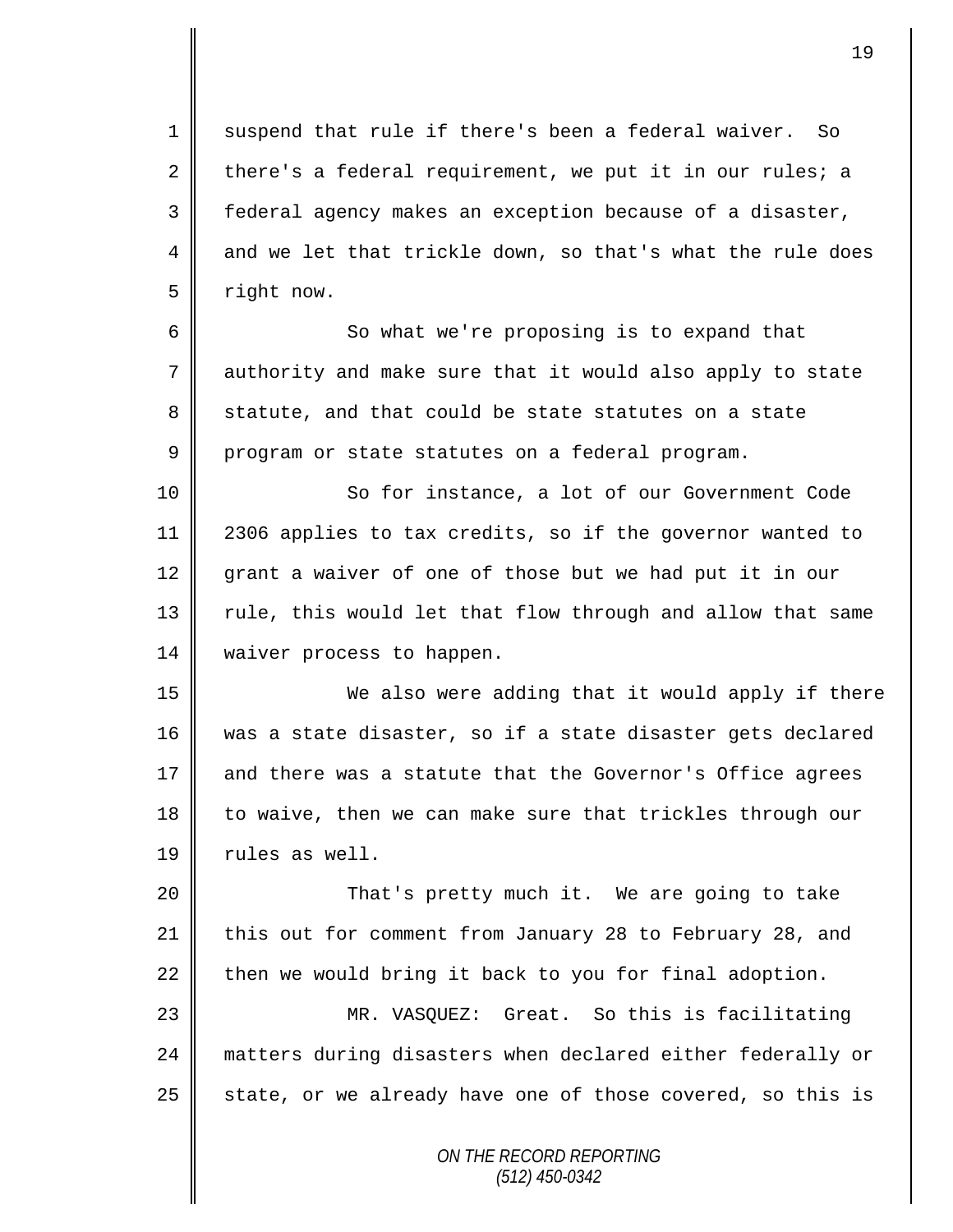*ON THE RECORD REPORTING (512) 450-0342* 1 | getting the other one? 2 MS. BOSTON: Correct, correct. We already have 3 || federal, and we're going to make sure it's applicable for  $4 \parallel$  state issues, whether that's on a federal or state program. 5 MR. VASQUEZ: Right. 6 Okay. Do any other Board members have questions 7 | for Ms. Boston on item 4? 8 || (No response.) 9 || MR. VASQUEZ: If not, the chair will entertain a 10 | motion on item 4 of the agenda. 11 MR. THOMAS: Mr. Chairman, I move the Board 12 approve the repeal and proposed new rule for 10 TAC Section 13 1.5 for publication and public comment, as described in the 14 | Board action request on this item. 15 MR. VASQUEZ: Thank you. 16 Motion made by Mr. Thomas. Is there a second? 17 || MR. BRADEN: Second. 18 MR. VASQUEZ: Seconded by Mr. Braden. All those 19 | in favor say aye. 20 || (A chorus of ayes.) 21 || MR. VASQUEZ: Any opposed? 22 | (No response.) 23 MR. VASQUEZ: Hearing none, motion carries. 24 | Moving on to item 5, Presentation, discussion, 25 || and possible action on approval of a draft HOME-ARP plan to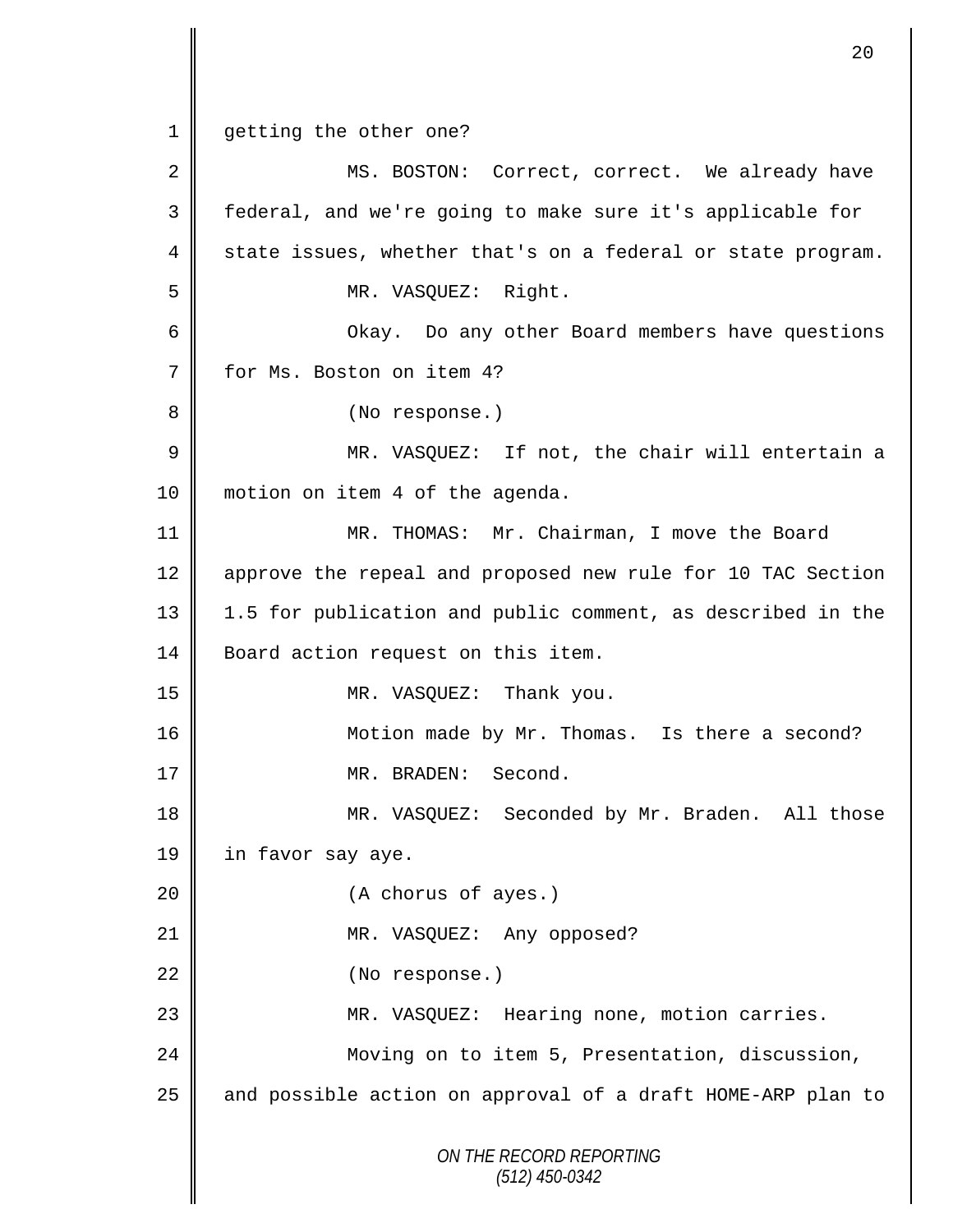| $\mathbf 1$ | be released for public comment and to release notices of  |
|-------------|-----------------------------------------------------------|
| 2           | funding availability after plan acceptance.               |
| 3           | Ms. Cantu.                                                |
| 4           | MS. CANTU: Yes. Good morning, Chairman Vasquez            |
| 5           | and Board members. I'm Naomi Cantu, director of HOME ARP, |
| 6           | and I'm speaking today on item 5, which Chairman Vasquez  |
| 7           | just read.                                                |
| 8           | HUD has allocated approximately \$132 million to          |
| 9           | TDHCA in a new program called HOME-ARP. These funds are   |
| 10          | built on Foundations of HOME annual program with waivers  |
| 11          | and new activities that focus primarily on homeless and   |
| 12          | other high risk populations. HOME-ARP must be expended by |
| 13          | September 30, 2030.                                       |
| 14          | In October of last year we held nine                      |
| 15          | consultations on how we should use HOME-ARP. While the    |
| 16          | public input varied greatly, one need received strong     |
| 17          | support in each consultation: the need for capital        |
| 18          | investment for long-term solutions.                       |
| 19          | This need is reflected in the plan before you as          |
| 20          | rental housing rehabilitation and development and non-    |
| 21          | congregate shelter rehabilitation and development. In     |
| 22          | addition, to address possible issues with nonprofit       |
| 23          | capacity to administer the capital funds, the plan also   |
| 24          | programs nonprofit capacity building and operating cost   |
| 25          | assistance.                                               |
|             |                                                           |

 $\mathsf{I}$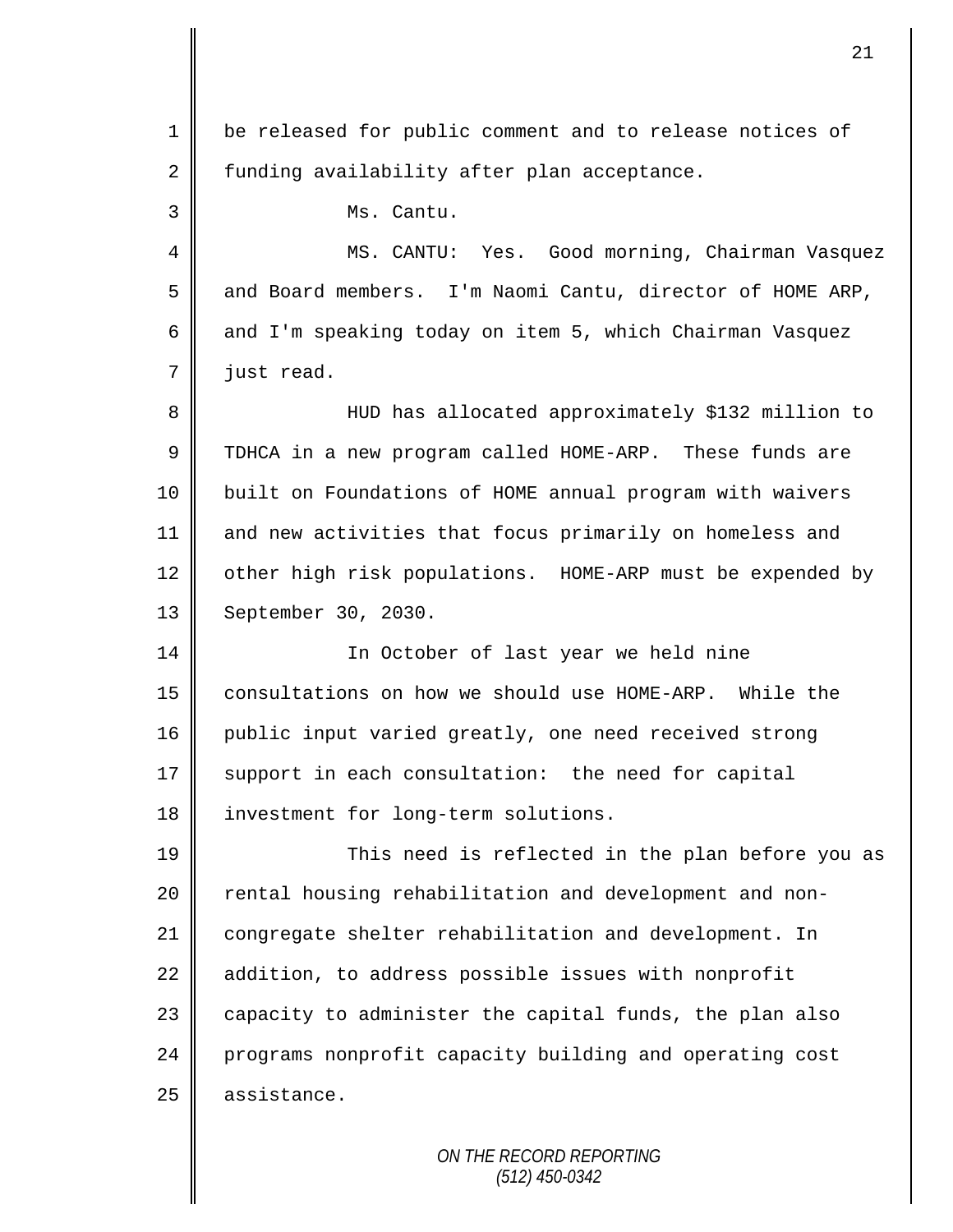1 The non-congregate shelter is a new activity  $2 \parallel$  allowed under HOME-ARP. I wanted to point out that 3 || traditional shelters are typically one or more large rooms 4 || with a number of beds. These are congregate shelters. 5 Non-congregate shelters require households to have 6 | individual rooms, which will help stop the spread of 7 airborne viruses. 8 The draft plan presented before you will be 9 Teleased for public comment and two public hearings, one 10 virtual and one in person. The public comment period will 11 Start tomorrow, Friday, January 14, and run until Monday, 12 January 31, 2022. 13 || If comments are not extensive, staff is 14 Tequesting that the executive director be authorized to 15 proceed with submission of the plan to HUD without further 16 Board action. If comment is extensive, the plan will be 17 returned to the Board for final approval prior to 18 Submission to HUD. We're looking at the February 10 19 meeting for that one. 20 || After HUD approval of the plan, staff will 21 develop notices of funding availability for HOME-ARP rental 22 | housing and HOME-ARP non-congregate shelter, each offered 23 | with capacity-building and nonprofit operating cost 24 assistance. Staff requests approval to release these NOFAS 25  $\parallel$  and action to expedite the HOME-ARP application cycle.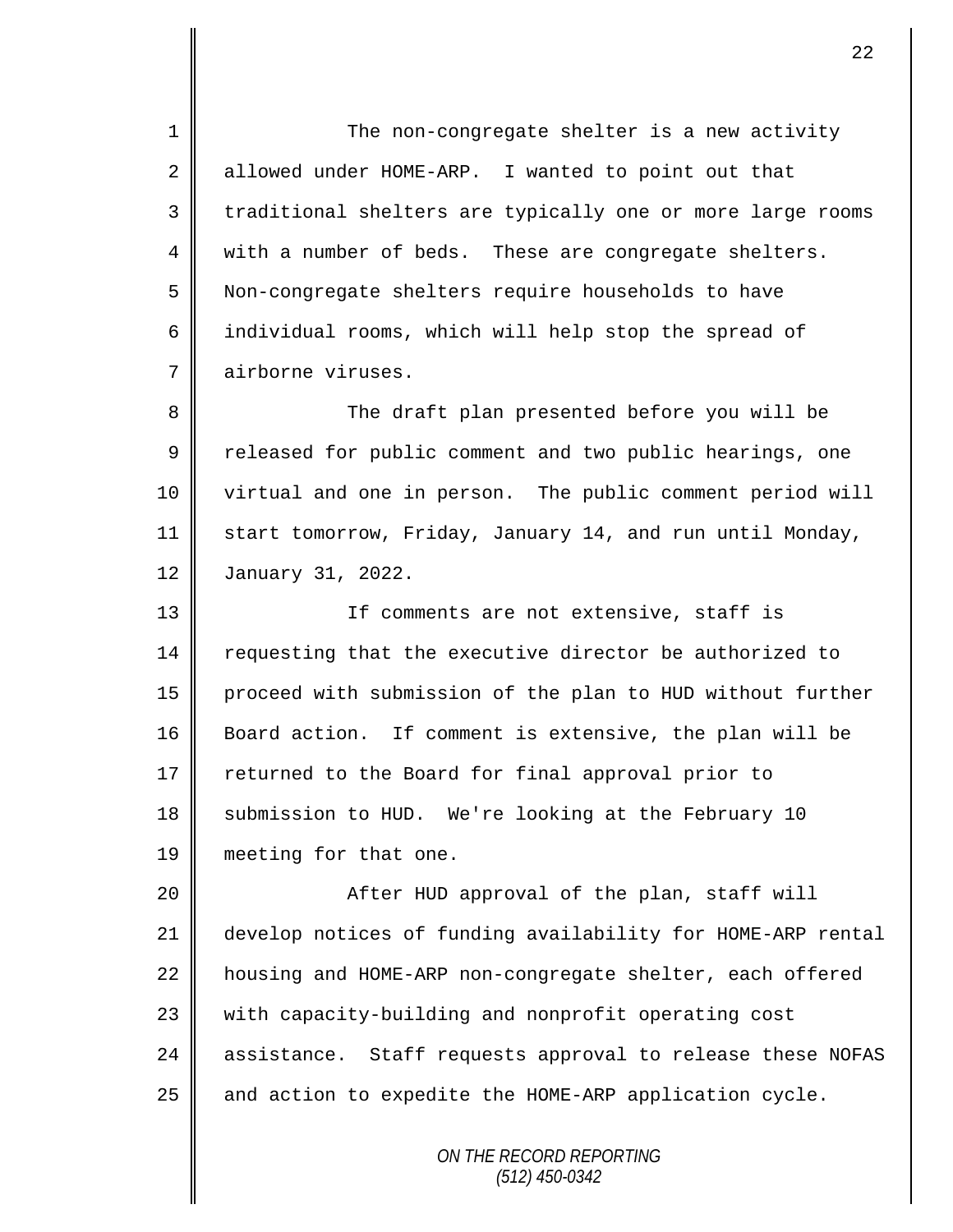*ON THE RECORD REPORTING (512) 450-0342* 1 || I'm available for any questions. 2 || MR. VASQUEZ: Thank you. 3 || Any questions for Ms. Cantu? I have one that 4 may be more for Beau than you, than Mr. Eccles. 5 So do we have -- when we're publishing this plan 6 for public comment, is there a certain number of days it 7 needs to be open before we can finalize, the comment period 8 can be open or has to be open? 9 || MR. ECCLES: Typically the public comment period 10 | is about a month. 11 MS. CANTU: It is typically. They did expedite 12 this in the HUD notice, so it's 15 days and we're opening  $13$  | for 17 days. 14 MR. VASQUEZ: Okay. So this is acceptable it's 15 not the 30 days. 16 || MS. CANTU: Correct. 17 || MR. VASQUEZ: All right. That was my only 18 | concern. 19 MR. ECCLES: And that would be the exception as 20 || if the Feds say this is as long as you need to. 21 || MR. VASQUEZ: Okay. Any other questions? 22 | (No response.) 23 MR. VASQUEZ: Sounds like a good plan. 24 | Actually then we will entertain a motion on item  $25 \parallel 5$  of the agenda regarding the draft HOME-ARP plan.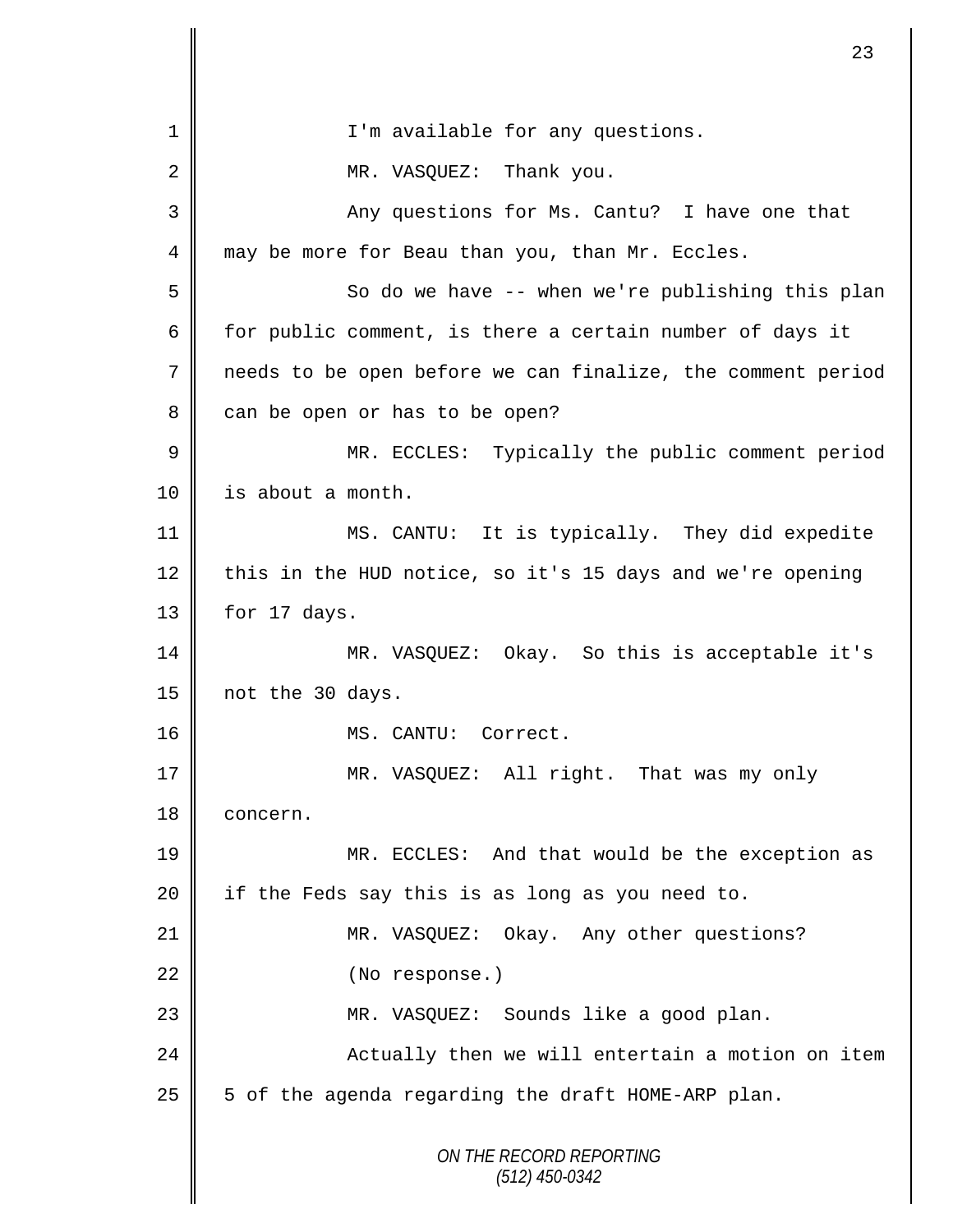*ON THE RECORD REPORTING (512) 450-0342* 1 || MR. BRADEN: Mr. Chair, I move the Board approve 2 the draft HOME-ARP plan to be published for public comment,  $3 \parallel$  as described in the Board action request on this item, and  $4 \parallel$  that notices of funding availability be released after the 5 | plan's acceptance by HUD, all as expressed in the Board 6 action request on this item. 7 MR. VASOUEZ: Thank you. 8 || Motion made by Mr. Braden. Is there a second? 9 MR. THOMAS: Second, Mr. Chairman. 10 MR. VASQUEZ: Seconded by Mr. Thomas. All those 11 | in favor say aye. 12 (A chorus of ayes.) 13 || MR. VASQUEZ: Any opposed? 14 || (No response.) 15 MR. VASQUEZ: Hearing none, motion carries. 16 MS. CANTU: Thank you. 17 || MR. VASQUEZ: Thank you, Naomi. 18 || Moving right along to item 6, Presentation, 19 discussion, and possible action on delegation of authority 20 | to the Department's executive director or designee to make 21 up to \$10 million in awards to HUD-approved housing 22 counseling agencies to provide housing counseling and 23 | homebuyer education services for the Homeowner Assistance  $24$   $\blacksquare$  Fund. 25 || Ms. Birks.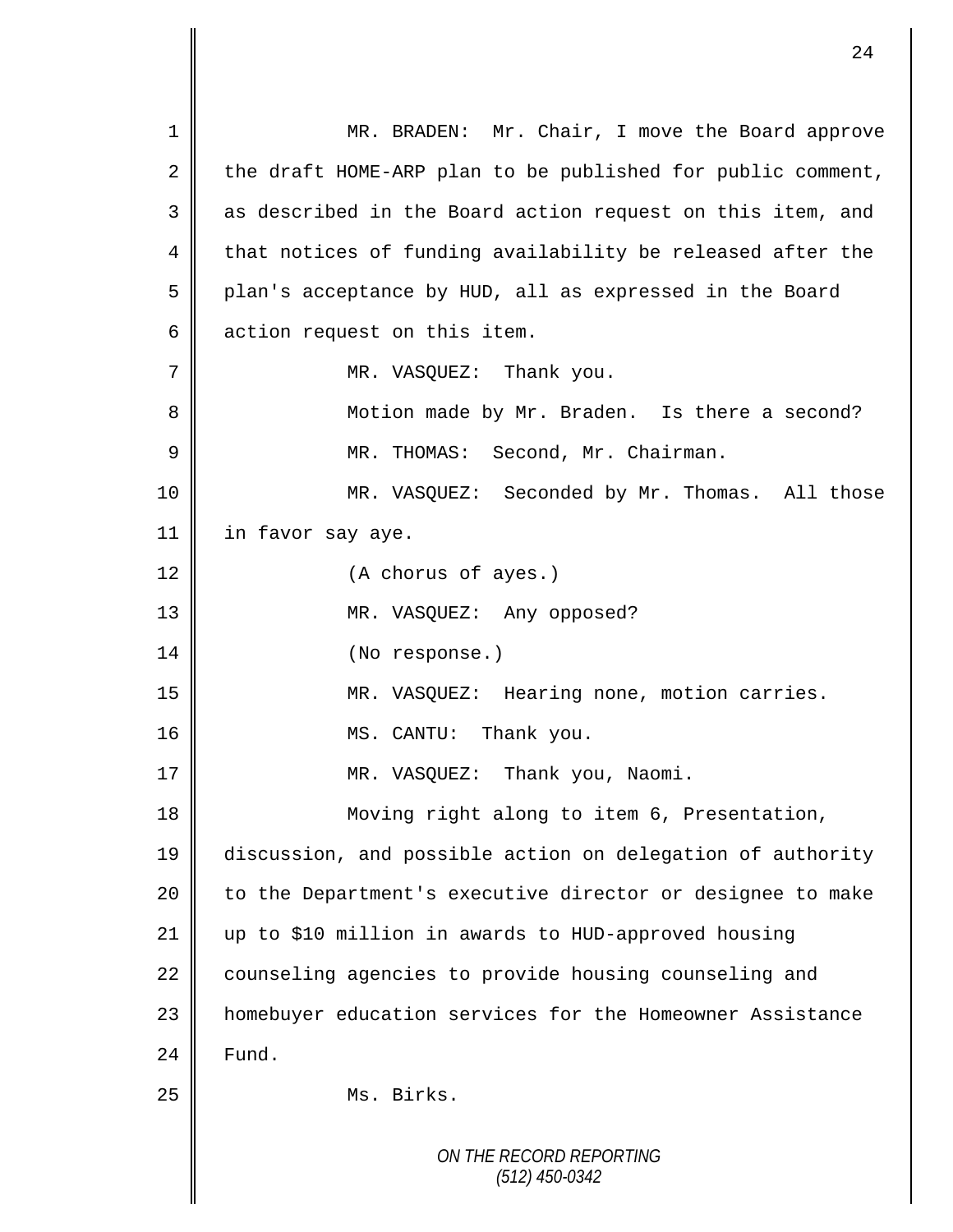1 MS. BIRKS: Good morning. All right. I'm Tanya 2 Birks, director of the HAP Program, working in conjunction 3 with the rest of the HAP team to keep our pilot moving 4 || forward and then hopefully have our live kickoff mid to  $5$  | late February if everything goes well.

6 So this request is similar to the last meeting 7 where we were discussing the intake centers. So the 8 housing counseling element of the HAP Program is fairly 9 || important, it's fairly substantial, \$10 million in our 10 | budget for statewide coverage.

11 || Treasury does provide a lot of specific quidance  $12$  to the states that is encouraging us to participate in the 13 housing counseling to make sure we have housing counseling 14 services secured, contracts with HUD-approved counseling 15 agencies. There's about, I think, 45 to 50 HUD-approved 16 agencies that can handle housing counseling across the  $17 \parallel$  state.

18 || So this Board request will give us the flexibility to finalize the contract template for the housing counselors that we expect to contract with, and 21 this being passed will also give us the flexibility to go ahead and start allocating out the \$10 million into actual 23 | real budgets for the different organizations across the  $\parallel$  state, understanding that some areas of the state are going  $\parallel$  to have a lot more participation, a heavier pool, so we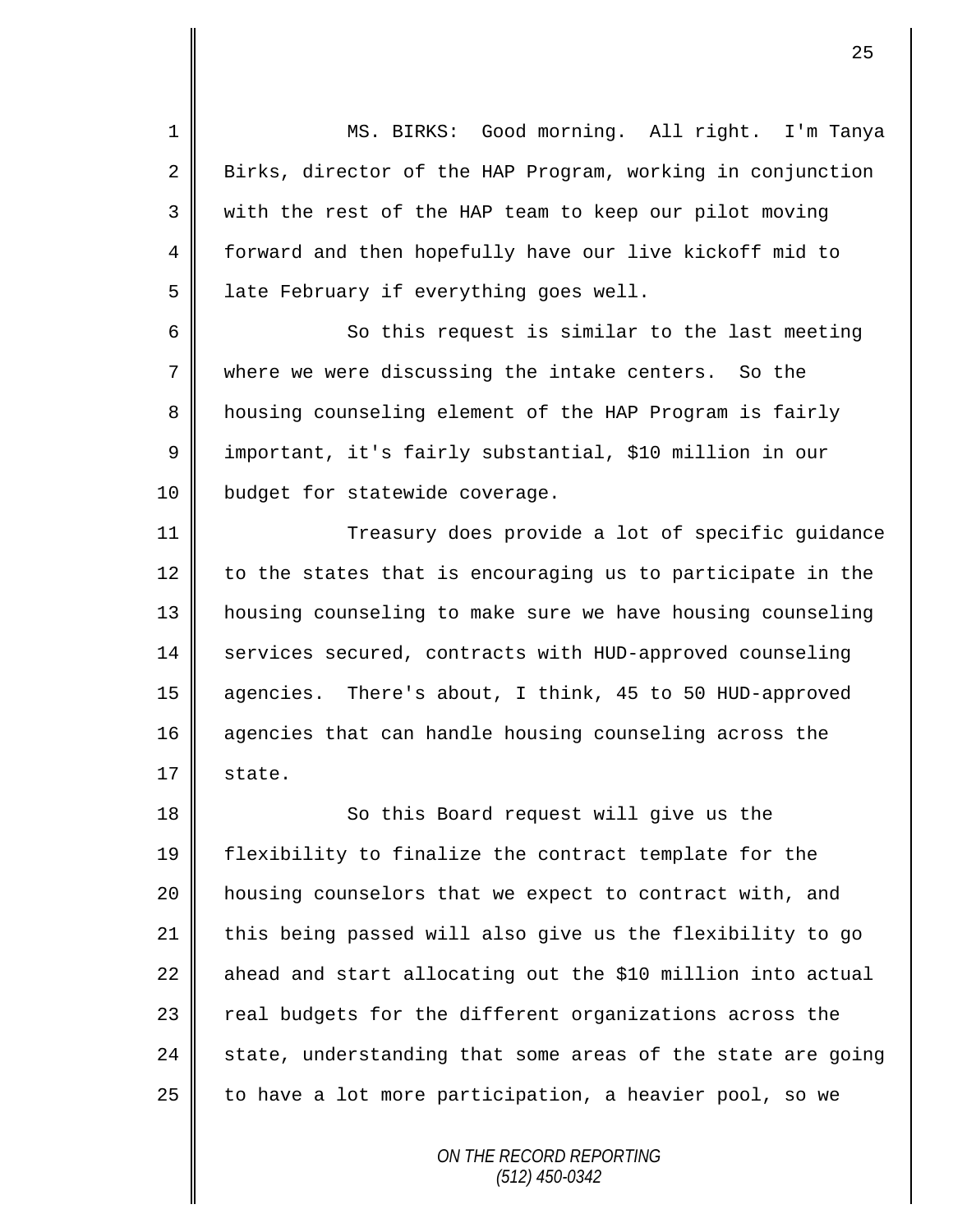*ON THE RECORD REPORTING (512) 450-0342* 1 want to make sure we can quickly -- as we meet with these 2 | organizations and they're ready to roll, having this 3 || approval will allow us to quickly go ahead and start 4 gett5ing those agreements signed, and then the homeowners  $5 \parallel$  across the state can receive benefits as soon as possible. 6 So this is a big part of our kickoff, this is a 7 big part of the implementation. You know, we have a lot of 8 || organizations that are very interested in participating as 9 | housing counseling agencies and/or intake centers, so this 10 will allow us to be ready to jump to action when the time 11 comes. 12 | So I think that's all, if there's any questions 13 | or follow-up. 14 MR. VASQUEZ: Okay. Actually I have a question. 15 Does this relate in any way or are we leveraging off of  $16$  the previous monies that we allocated to different 17 agencies? 18 MR. WILKINSON: The last time we did the intake 19 centers, and so is there going to be some kind of 20  $\parallel$  relationship or will there be some overlap, I guess, maybe? 21 | MS. BIRKS: Yeah, that's a great question. 22 While we do have two distinct budgets for intake and for  $23$  | housing counseling, we do expect, based on the 24 conversations we've had, that some organizations -- some of 25  $\parallel$  the larger organizations across Texas, they do have the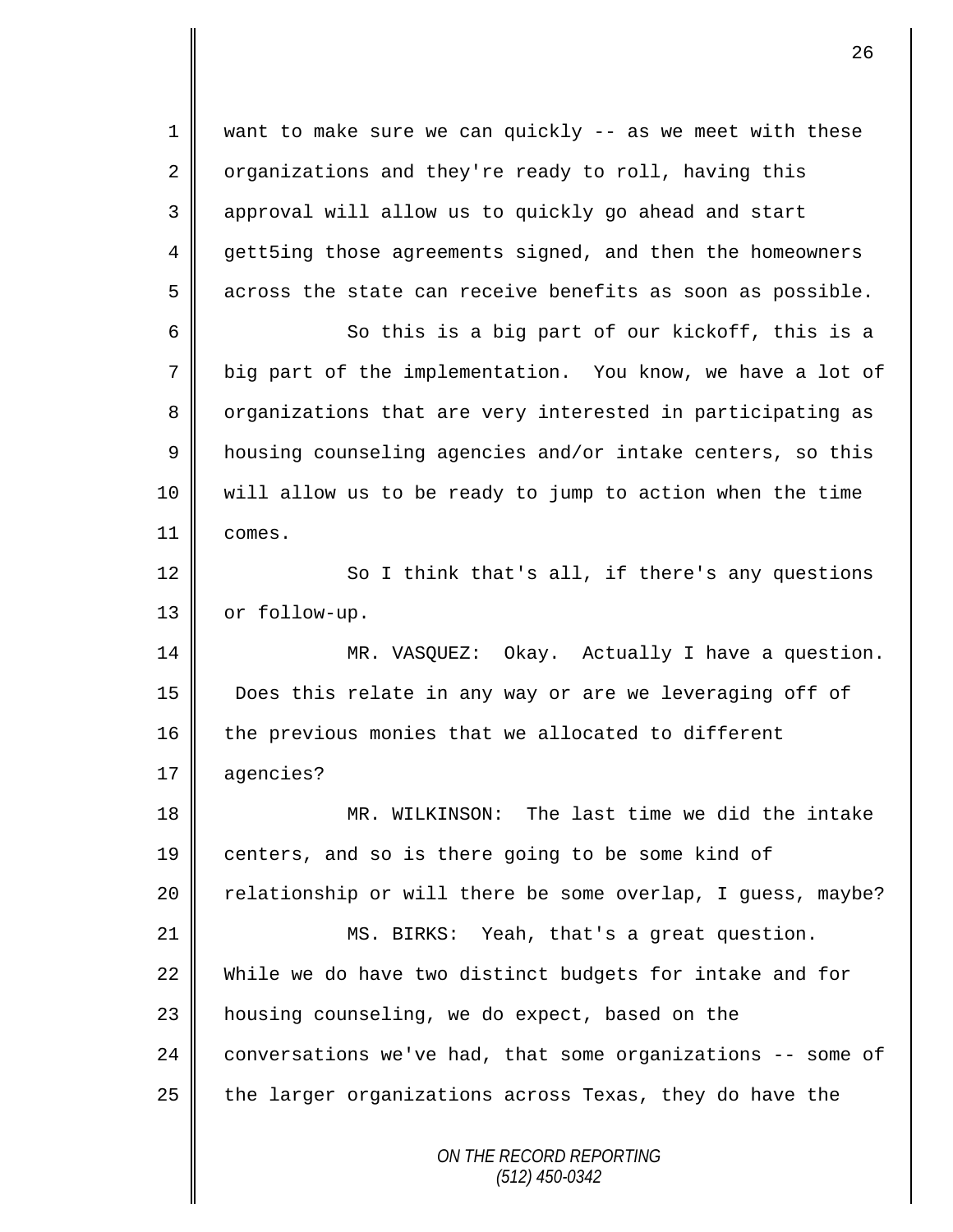1 capacity and the certified counselors to serve in both 2  $\parallel$  roles if they seek to do that.

3 The only caveat is if these organizations are 4 going to serve both in intake capacity and housing 5 counseling capacity they still have to meet the criteria 6  $\parallel$  for both and they have to make sure they can show us they 7 have the capacity to handle both so they're not possibly 8 getting in over their head, but part of that is on us 9 compliance-wise to stay on top of that

10 || But yeah, there could be some overlap and 11 actually that might be helpful because then that's less 12 amount of agencies and then get full coverage, but we'll 13 see what happens. So far so good, a lot of interested 14 organizations that we're still pushing through to talk to 15 now and getting this squared away will give us a little 16 | more wielding power there.

17 MR. VASQUEZ: No. I think it's great that we're 18 strengthening all these community organizations. It really 19 | just multiplies our reach.

20 MS. BIRKS: And it makes the homeowners feel 21 better knowing that we're working with people who are in 22 their neighborhood, that we're not just coming down there, 23 || you know, trying to tell them what they need. Their local 24 agencies can help quide us in our policy too, so it's a 25 | win-win there.

> *ON THE RECORD REPORTING (512) 450-0342*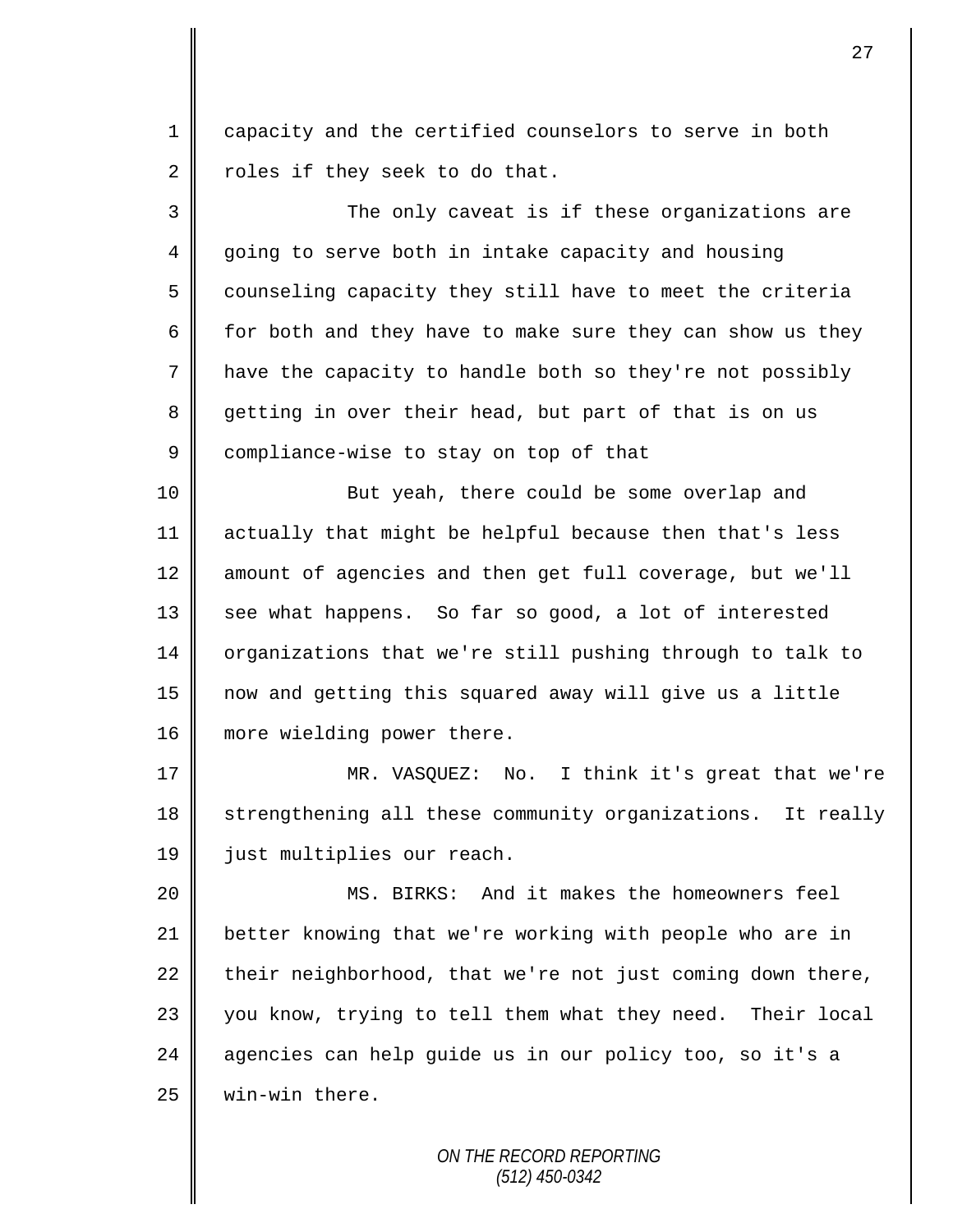| $\mathbf 1$ | MR. VASQUEZ: Okay. Thank you.                                |
|-------------|--------------------------------------------------------------|
| 2           | Any other questions on item 6 of the agenda?                 |
| 3           | MR. THOMAS: One quick question, Mr. Chairman.                |
| 4           | MR. VASQUEZ: Please, Mr. Thomas.                             |
| 5           | MR. THOMAS: Ms. Birks, just for clarification,               |
| 6           | is the \$10 million in awards an annual number or is that    |
| 7           | just a one time?                                             |
| 8           | MS. BIRKS: That's the total budget.                          |
| 9           | MR. THOMAS: Total budget.                                    |
| 10          | MS. BIRKS: That's the total budget, and we're                |
| 11          | anticipating the contracts that we sign, they'll be about    |
| 12          | 18 months unless there's something in the policy that we     |
| 13          | find is different, so that's our total.                      |
| 14          | MR. THOMAS: Total allocation. Very good. Thank               |
| 15          | you.                                                         |
| 16          | MR. VASQUEZ: Great. Thanks, Mr. Thomas.                      |
| 17          | I'll entertain a motion on item 6.                           |
| 18          | MR. THOMAS: Mr. Chairman, I move the Board                   |
| 19          | grant the executive director and his designees to make up    |
| 20          | to \$10 million in awards to HUD-approved housing counseling |
| 21          | agencies to provide housing counseling and homebuyer         |
| 22          | education services for the Homeowner Assistance Fund, all    |
| 23          | as expressed in the Board action request on this item.       |
| 24          | MR. VASQUEZ: Great. Thank you.                               |
| 25          | Motion made by Mr. Thomas. Is there a second?                |
|             | ON THE RECORD REPORTING<br>$(512)$ 450-0342                  |

П II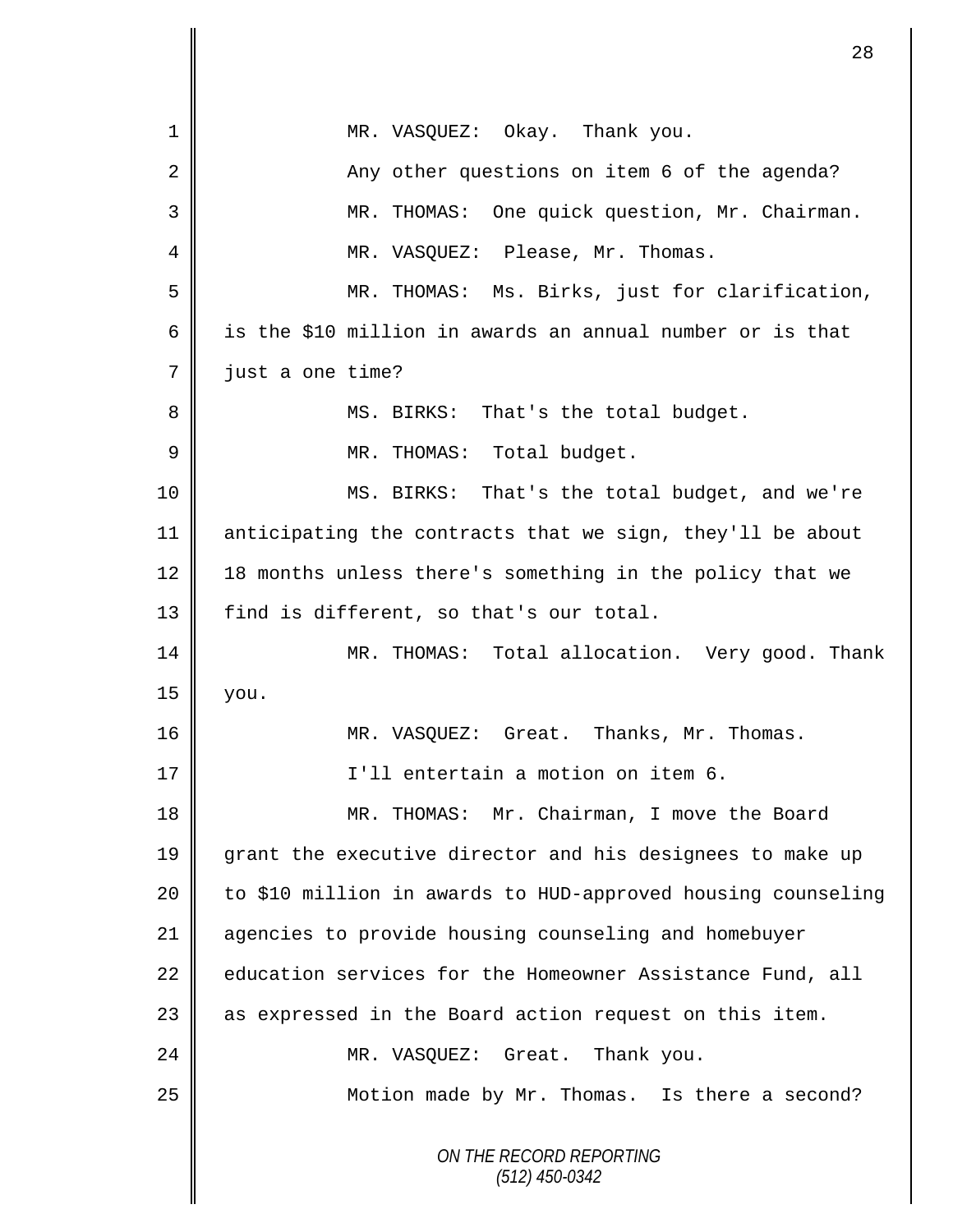| 1  | MR. MARCHANT: Second.                                       |
|----|-------------------------------------------------------------|
| 2  | MR. VASQUEZ: Seconded by Mr. Marchant. All                  |
| 3  | those in favor say aye.                                     |
| 4  | (A chorus of ayes.)                                         |
| 5  | MR. VASQUEZ: Any opposed?                                   |
| 6  | (No response.)                                              |
| 7  | MR. VASQUEZ: Hearing none, motion carries.                  |
| 8  | Moving right along to item 7(a), Presentation,              |
| 9  | discussion, and possible action regarding a waiver of 10    |
| 10 | TAC Section 11.1003(b) of the 2022 Qualified Allocation     |
| 11 | Plan relating to the maximum supplemental request limit for |
| 12 | the Villas at Pine Grove in Lufkin.                         |
| 13 | Cody Campbell.                                              |
| 14 | MR. CAMPBELL: Cody Campbell, director of                    |
| 15 | Multifamily Programs. As always, it is a pleasure to be     |
| 16 | here.                                                       |
| 17 | The next item on your agenda is a waiver request            |
| 18 | concerning the limit on supplemental tax credits that may   |
| 19 | be awarded to a development in the 2022 competitive round.  |
| 20 | Villas at Pine Grove is a 68-unit development in            |
| 21 | Lufkin which received an allocation of about \$1 million in |
| 22 | housing tax credits in the 2019 round. The development has  |
| 23 | experienced cost increases due to the pandemic and the      |
| 24 | winter storm of 2021 and as a result has applied for an     |
| 25 | allocation of supplemental housing tax credits under the    |
|    | ON THE RECORD REPORTING<br>$(512)$ 450-0342                 |

 $\mathbf l$ II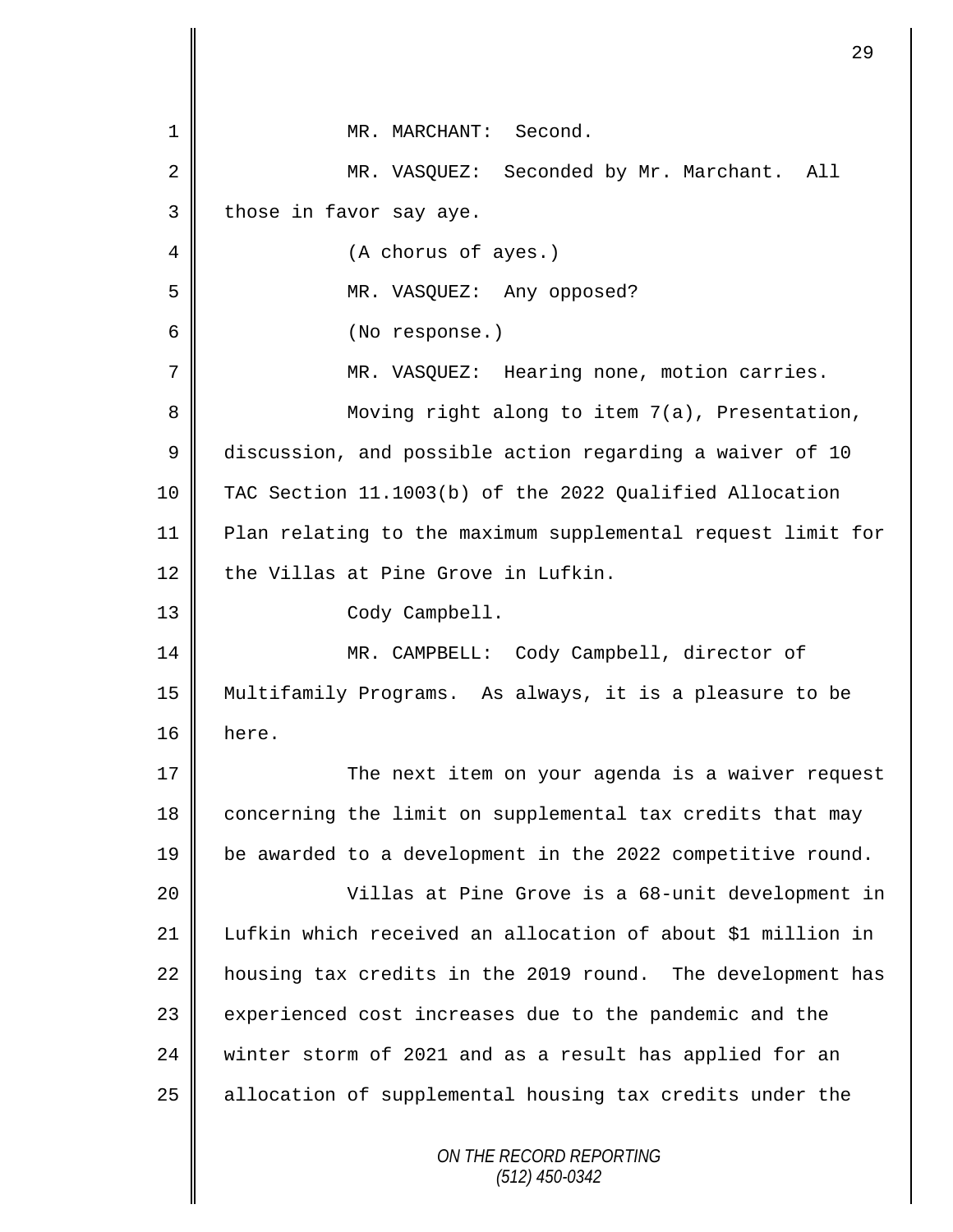*ON THE RECORD REPORTING (512) 450-0342* 1 2022 Qualified Allocation Plan to fill the funding gap. 2 The OAP stipulates that supplemental allocations  $3 \parallel$  are capped at 7 percent of the initial tax credit award, 4 which in this case would put the limit at \$70,370 for 5 Villas at Pine Grove. 6 || According to the applicant's request, an award  $7 \parallel$  of \$153,500 -- and keep in mind that's an annual amount for  $8 \parallel$  ten years -- which is 15.27 percent of the initial 9 allocation, is necessary for the development to maintain 10 | feasibility. 11 || The applicant has attempted to secure MFDL funds 12  $\parallel$  from the Department; however, the site was found ineligible 13 due to federal environmental regulations. Part of the site 14 is located on the wetlands, and as it turns out, the 15 federal government frowns on any kind of development on the 16 wetlands. 17 10 TAC 11.207 establishes requirements for 18 | waivers from the Department. Among these is a requirement 19 that the waiver must establish how it better serves the 20 | policies and purposes articulated in the Texas Government 21 Code Chapter 2306. 22 | 2306.6701-2 requires that the Department 23 maximize the number of suitable affordable residential  $24$  rental units added to the state's housing supply, which 25 | appears contrary to the applicant's request to exceed the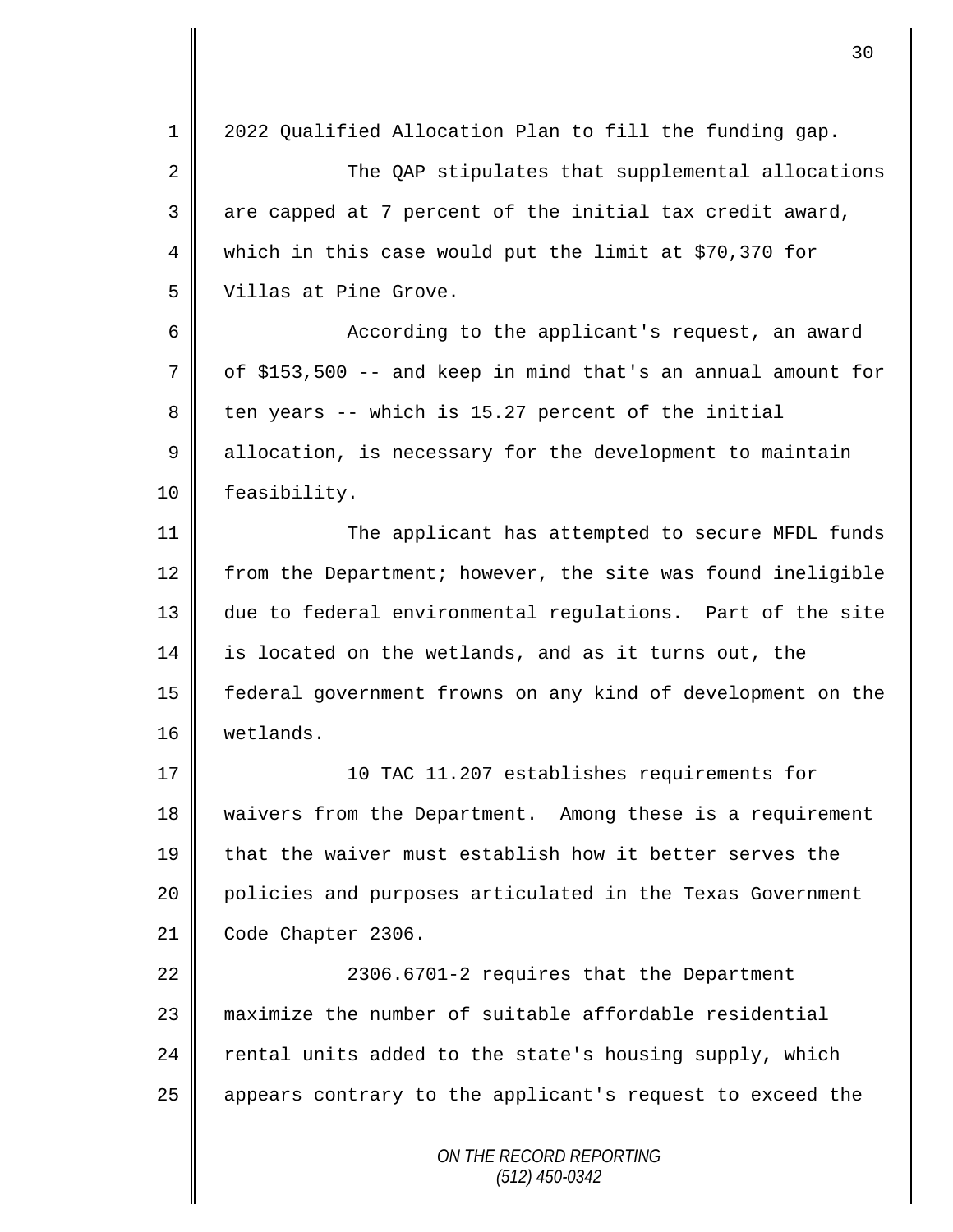*ON THE RECORD REPORTING (512) 450-0342* 1 || allowable funding for a single development. 2 || If the Board grants this request, the credits 3 will be awarded and deducted from the 2022 9 percent 4 competitive ceiling that is available to other applicants. 5 If the Board denies this request, then the applicant has 6  $\parallel$  represented that the development will be terminated, which 7 will result in the previously allocated credits being 8 returned to the Department for allocation during the 2022 9 round. 10 || Staff has reviewed this request and determined 11 | that it does not appear to satisfy the waiver requirements 12 | established under 11.207, and therefore, staff recommends 13 denial of the waiver request. 14 || I'm happy to answer any questions that the Board 15 may have, although I heard some shuffling behind me, so I 16 feel like there might be some other people that want to 17  $\parallel$  talk too. 18 MR. VASQUEZ: So just to clarify before we have 19 speakers, is the request for 15 percent supplemental or 7 20 percent supplemental? 21 MR. CAMPBELL: So 7 percent is the cap under the 22 QAP, and they're requesting 15.27 percent. 23 MR. VASQUEZ: Okay. Is the staff saying no to 24 the 15 percent and yes to the 7? 25 | MR. CAMPBELL: Well, according to the waiver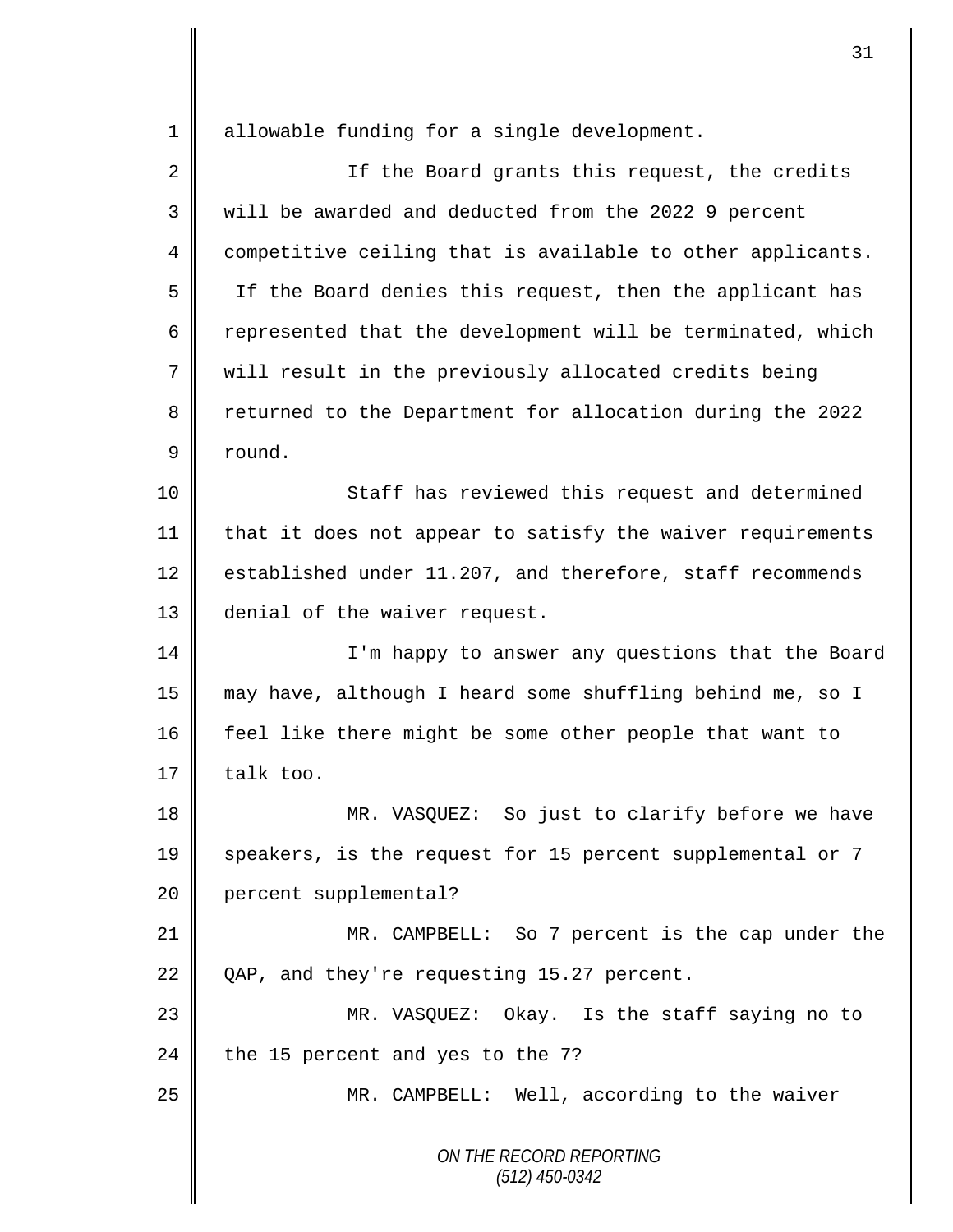1 || request, if they can't get the 15 percent, the deal is 2 going to fall apart. If they do decide to pursue the 7, we 3 would be happy to send it to REA and see if REA can get the 4 mumbers to work and make this deal be feasible, but from 5 what they've told us, we're not optimistic that that would 6 happen. It seems like it's kind of 15 percent or nothing 7 at this point. 8 || MR. VASQUEZ: Okay. And then on the direct 9 | loans, the only option are these federal funds or are there 10 | others that don't have those limitations? 11 MR. CAMPBELL: The site is ineligible for the 12 multifamily direct loans that we have available at the 13 moment. So we have National Housing Trust Fund and HOME 14 money, and the site doesn't qualify for either. 15 MR. VASQUEZ: There are no other programs? 16 Okay. Well, let's set those aside and hear from

17  $\parallel$  speakers. And again, if anyone wants to speak on this item 18 | or others, please come up to the front. When you come up, 19 please sign in -- I assume there's a sign-in sheet on the 20 | front -- and we'll give you three minutes to make your 21 presentation. So whoever wants to come up first, please.

22 MR. DEYOE: Members of the Board, Mr. Wilkinson, 23  $\parallel$  appreciate the opportunity to be able to speak before you. 24 My name is Rick Deyoe. I'm president of Realtex 25 | Development Corporation.

> *ON THE RECORD REPORTING (512) 450-0342*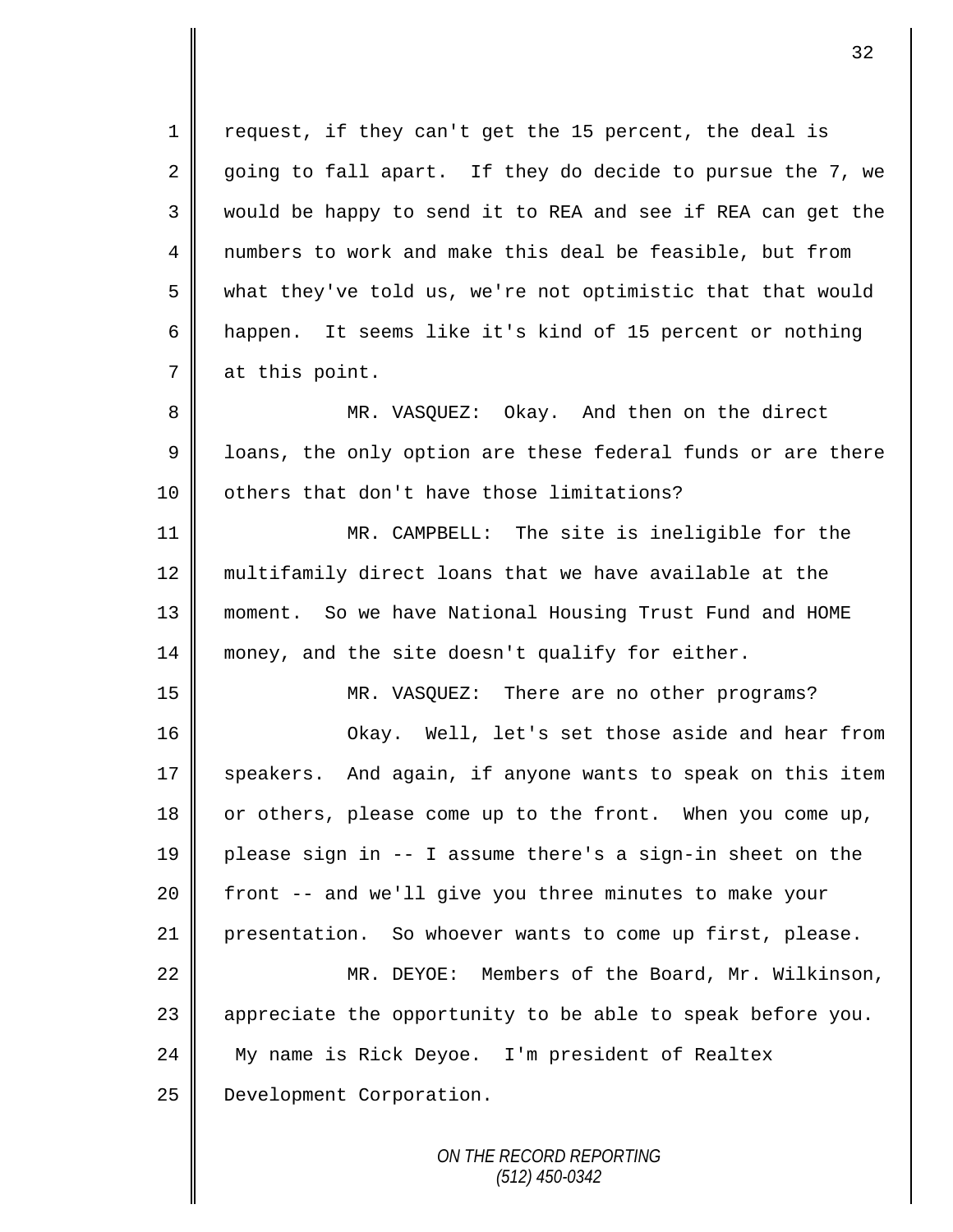*ON THE RECORD REPORTING (512) 450-0342* 1 || A little bit of history about the project. We 2 Teceived tax credits in 2019 in the amount, as Cody said, 3 || of a little over a million dollars. The property is 4 located in Deep East Texas in Lufkin. 5 The project and its lenders and equity partners 6 already were selected after the receipt of tax credits and 7 moved forward under normal circumstances with the 8 consultants and general contractor and closed without issue  $9 \parallel$  in February of 2020, one month before the federal 10 government announced to the world "Shelter in place," and 11 then in March the government basically shut down. 12 ||<br>
The project having undergone its underwriting 13 || and approved based on its 2019 budget was based on an early 14 2019 construction cost per the 2019 QAP and has seen cost 15 increases since the beginning of 2019 as high as 20 to 30 16 percent from the original construction bids given to the 17 | qeneral contractor. 18 || Also, because the project is located in Deep 19 East Texas it's been very difficult to get adequate 20 Subcontractors to the site because there's so much work in 21  $\parallel$  and around the major metropolitan areas. The subs, such as 22 MEP subs, roofers, and framers are all charging premiums to 23 come up to East Texas. 24 || As mentioned in staff's background presentation, 25 we appreciated the staff and the Board recognizing these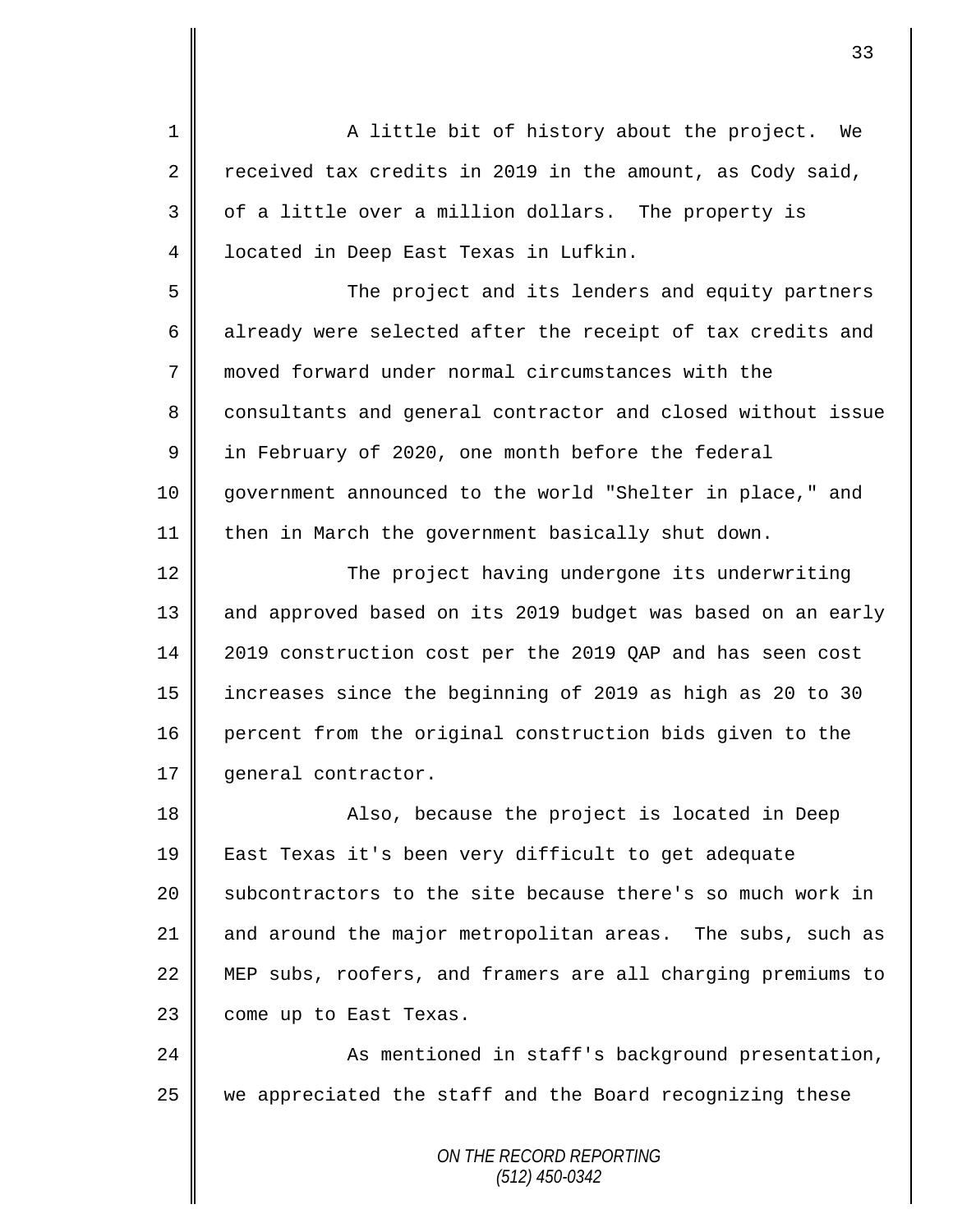1 extreme cost increases, that they were totally unforeseen 2 and beyond the developer's control, and when the Board 3 || approved the initial direct loan NOFA as a way to cover 4 these cost increases, we jumped at the opportunity and 5 immediately submitted an application through the MFDL 6 program.

7 We received several deficiency notices and 8 guestions back and forth with staff on underwriting, and we 9 || passed and resolved all those to satisfaction, and we were 10 | told and were optimistic that we were on the way to 11 | resolving this issue.

12 || Obviously it was a blow to us whenever the 13 environmental specialist said that HUD wouldn't allow a 14 project that had wetlands onsite, even though we had 15 properly permitted and mitigated the wetlands.

16 When we looked at other possibilities to close 17 the gap in financing, we spoke with our financing team for 18 the partnership. The permanent lender has agreed to 19 increase the permanent debt by approximately \$850,000 so 20  $\parallel$  long as he stays within a 115 debt service coverage ratio.

21 | The construction lender on this project has 22  $\parallel$  agreed to cover the additional cost during the construction 23 period, being \$2 million, and our equity partner, AHP, has 24  $\parallel$  agreed to purchase all of the federal tax credits that 25 would be awarded for the site. The remainder of the costs

> *ON THE RECORD REPORTING (512) 450-0342*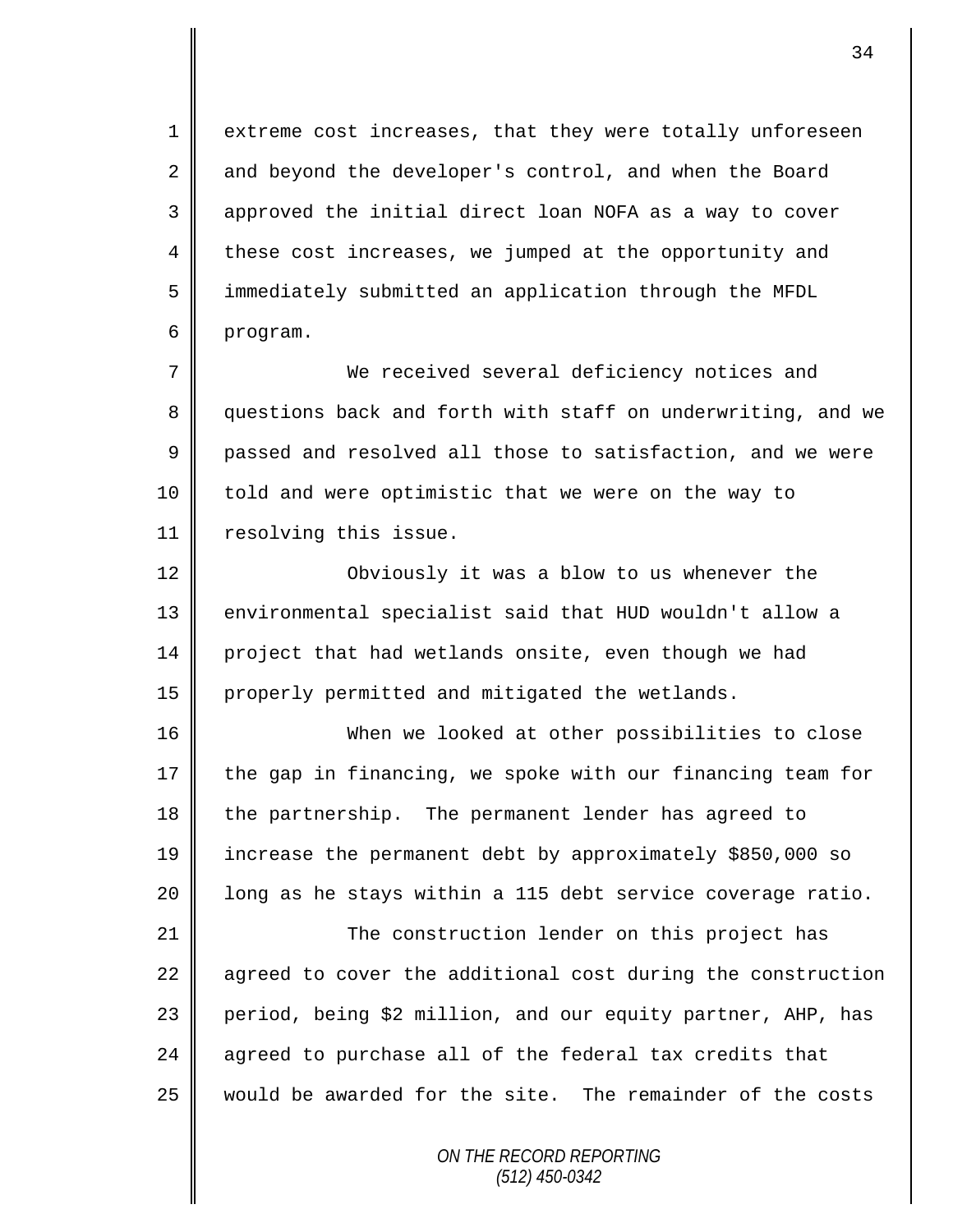| 1  | would be covered by increased deferred developer fee.       |
|----|-------------------------------------------------------------|
| 2  | Understanding that the supplemental --                      |
| 3  | MR. VASQUEZ: If you could just go ahead and                 |
| 4  | wrap up.                                                    |
| 5  | MR. DEYOE: I'm almost done -- would                         |
| 6  | detrimentally affect the amount of tax credits which we, as |
| 7  | the developer, will be able to utilize in 2022, we          |
| 8  | obviously want to utilize the least amount of supplemental  |
| 9  | tax credits as possible. We must make the 2019 project      |
| 10 | whole before worrying about new deals in 2022 for           |
| 11 | ourselves.                                                  |
| 12 | As outlined above, we have fully exhausted all              |
| 13 | other efforts to cover these cost increases; therefore, on  |
| 14 | behalf of the partnership we would respectfully request     |
| 15 | that the Board take into consideration the unforeseen       |
| 16 | issues that have caused the current situation and grant an  |
| 17 | approval of the tax credit waiver of the 7 percent cap for  |
| 18 | supplemental tax credits.                                   |
| 19 | Some projects were able to limit their request              |
| 20 | to the 7 percent because they were able to tap into other   |
| 21 | TDHCA resources, such as the direct loan program.           |
| 22 | Unfortunately, we weren't able to do that although we       |
| 23 | tried.                                                      |
| 24 | MR. VASQUEZ: Okay. Thanks.                                  |
| 25 | Let's get all the speakers up, and then I'm sure            |
|    | ON THE RECORD REPORTING<br>$(512)$ 450-0342                 |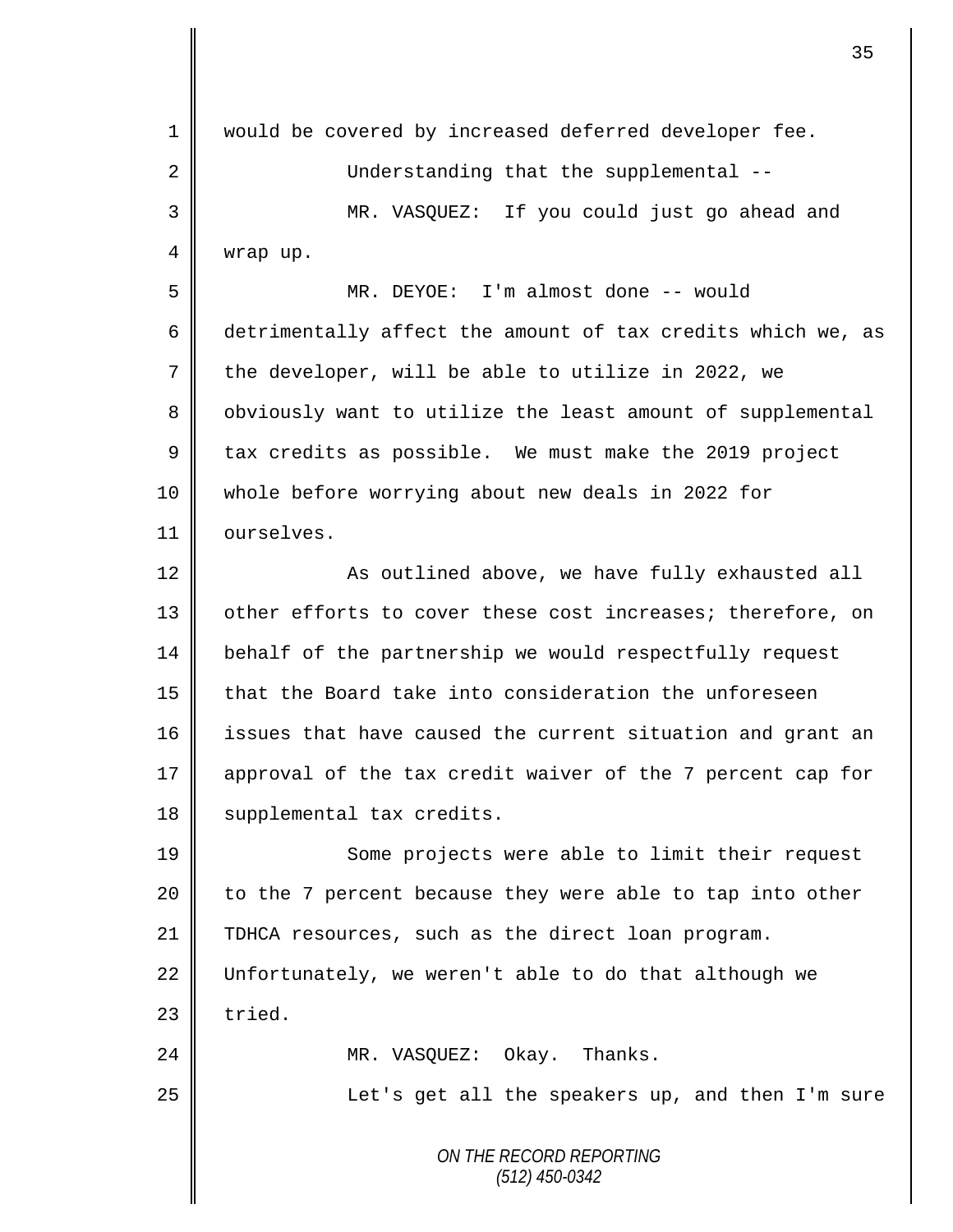1 | we'll have some questions.

| $\overline{2}$ | MR. BOTTS: Good morning. My name is Hunter                  |
|----------------|-------------------------------------------------------------|
| 3              | Botts. I'm here on behalf of Affordable Housing Partners,   |
| 4              | Inc., or AHP for short. We are the equity investor in this  |
| 5              | development.                                                |
| 6              | We are wholly owned by Berkshire Hathaway. As               |
| 7              | such, we are not a syndicator; we invest our own funds into |
| 8              | these affordable housing developments, and we've done a     |
| 9              | number of them here in Texas. I'm sure you guys have seen   |
| 10             | our names on other deals and so forth.                      |
| 11             | I'm here to just confirm and affirm that we are             |
| 12             | prepared, willing, and able to acquire any amount of        |
| 13             | additional credits that TDHCA may award this development.   |
| 14             | As such, we don't rely on other investors or upper tier     |
| 15             | people. We make our own decisions. We invest our own        |
| 16             | money. So we're here to make sure that this development     |
| 17             | gets done and increase our equity investment in this        |
| 18             | transaction as needed.                                      |
| 19             | Any questions?                                              |
| 20             | MR. VASQUEZ: Thanks for reaffirming that.                   |
| 21             | MS. SNEDDEN: Good morning. Michele Snedden                  |
| 22             | with Shackelford. I'm here representing the applicant and   |
| 23             | in support of the waiver request.                           |
| 24             | I'm not going to repeat everything that Rick                |
| 25             | talked about and why the project is where it is; we're all  |
|                | ON THE RECORD REPORTING                                     |

*(512) 450-0342*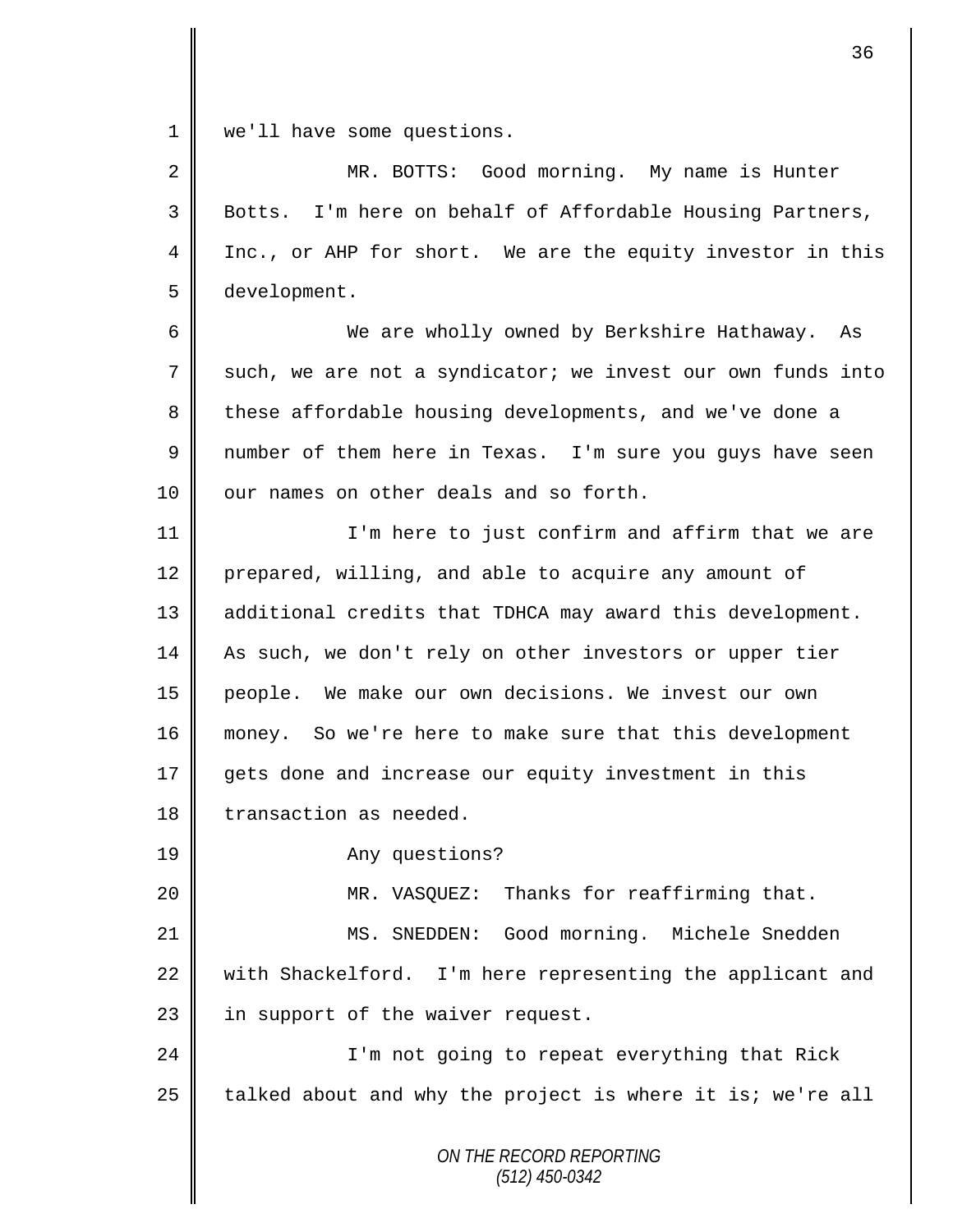*ON THE RECORD REPORTING* 1 fully aware of that. I want to focus more on the waiver  $2 \parallel$  and what you need to know to be able to grant the waiver. 3 || As Cody said, the waiver needs to better serve 4 the policies and purposes articulated by statute and  $5 \parallel$  requires that the Department administer the Tax Credit 6 Program to maximize the number of units in the state's 7 | housing supply. 8 || The Department made a decision that 5 million 9 Supplemental credits was a number that fulfilled that 10 purpose, and also just as a reminder, the initial draft of 11 the language in the QAP did allow for a cap of 15 percent 12 before it was reduced to 7 percent. 13 || Of that 5 million, only 2.8- has been requested. 14 The 7 percent cap presumably does bridge the gap for some 15 developers and/or they add the multifamily direct loan, and 16 I feel sure this developer is not a one-off, and there's 17 probably other developments that could use more of that 5 18 || million to bridge the gap. 19 || As you've heard, we cannot get the direct loan 20  $\parallel$  on this deal, and they have exhausted all other avenues, 21 including, as you heard, the loans have been increased. 22 **The deal is 75 percent complete, just for a**  $23$  | little bit more background at this point, and by granting 24  $\parallel$  the waiver it still stays under the 5 million that is under 25  $\parallel$  the QAP; it allows the project to move forward and fulfills

*(512) 450-0342*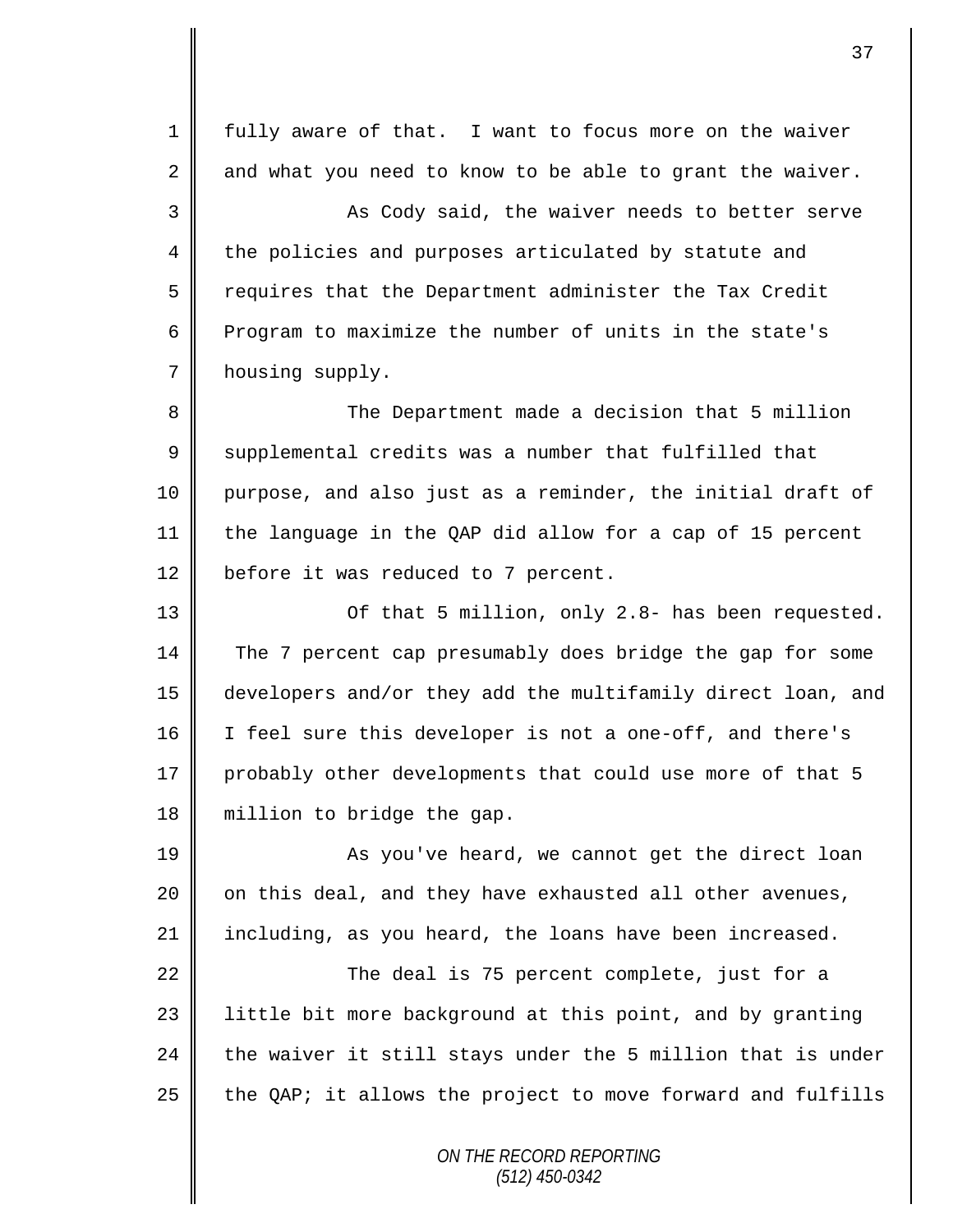1 | TDHCA's purpose to put units on the ground. They add 68 2 | units to the state.

| 3  | That said, we do understand and the developer               |
|----|-------------------------------------------------------------|
| 4  | understands the concern with affecting the 2022 round, and  |
| 5  | with that in mind, we would like to suggest that to the     |
| 6  | extent you do grant the waiver, anything over and above the |
| 7  | 7 percent -- this developer, I believe, has four pre-apps   |
| 8  | in -- would reduce its request for 2022 credits for the     |
| 9  | corresponding amount over and above the 7 percent cap if    |
| 10 | you do grant the waiver.                                    |
| 11 | So I think by granting the waiver, not only does            |
| 12 | it better serve your policies and the intent of this        |
| 13 | program by allowing the project to be complete and it also, |
| 14 | if you make it subject to what I just suggested then takes  |
| 15 | away the concern that it's essentially taking away 2022     |
| 16 | credits from other developers.                              |
| 17 | Thank you.                                                  |
| 18 | MR. VASQUEZ: Okay. Thanks, Michele.                         |
| 19 | MR. SHANKLE: Good morning, Mr. Chairman,                    |
| 20 | members of the Board. For the record, my name is Glenn      |
| 21 | Shackle. I have worked for the state for 33 years,          |
| 22 | retired, became a lobbyist. I am required to tell you all   |
| 23 | that I am a lobbyist.                                       |
| 24 | I have relatives in and around Galveston who is             |
| 25 | benefitting from services provided by GCCAC.                |
|    | ON THE RECORD REPORTING<br>$(512)$ 450-0342                 |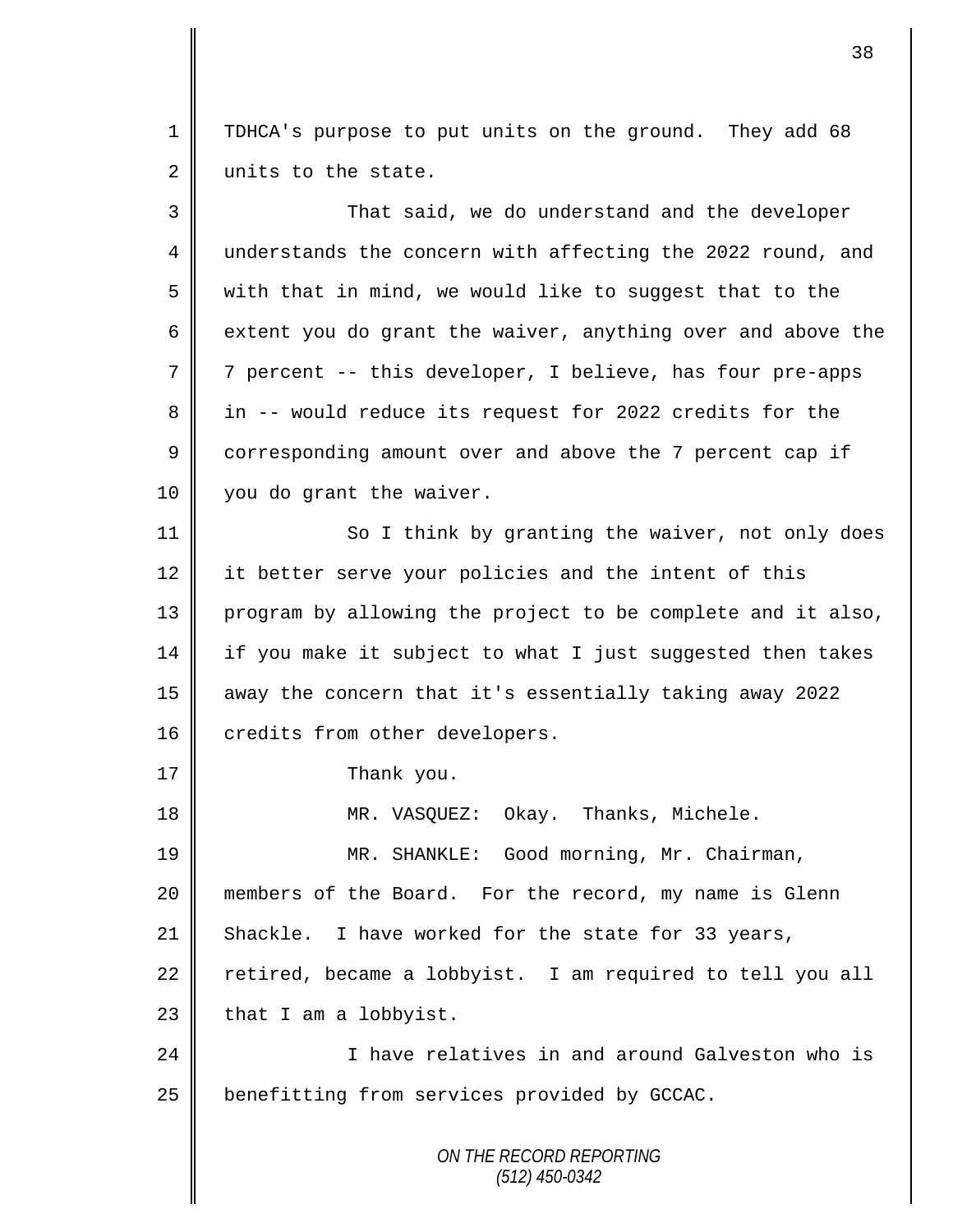*ON THE RECORD REPORTING (512) 450-0342* 1 MR. VASQUEZ: I'm sorry, sir. Are you here to 2 speak about this item 7(a) on the agenda, the Village at 3 Pine Grove in Lufkin? 4 || MR. SHANKLE: No, sir. 5 MR. VASQUEZ: Okay. At the end of the meeting 6 there will be an opportunity for open public comment. 7 | MR. SHANKLE: I'm sorry. 8 MR. VASQUEZ: I'm sorry I've got to cut you off 9 | here. We need to address this agenda item. 10 MR. SHANKLE: Oh, okay. I thought we had gone 11 | to public speaking. 12 || MR. WILKINSON: It will be soon. 13 MR. VASQUEZ: We're going to get there pretty 14 quick; we're almost done here. 15 MR. SHANKLE: Okay. Thank you. 16 MR. BOWLING: I'm Bobby Bowling. I'm a 17 developer from El Paso. I am here to speak on item  $7(a)$ . 18 || A couple of things. I wanted to talk more big 19 picture instead of just specifically with this appeal and 20 how it affects the rest of us that are applying for 21 | supplemental credits. 22 || I don't dispute or disagree with the case that's 23 | been made. I'm sure all of that is true, and I just want  $24$  to add to that that all of us that are in the supplemental  $25$  round are in the same boat.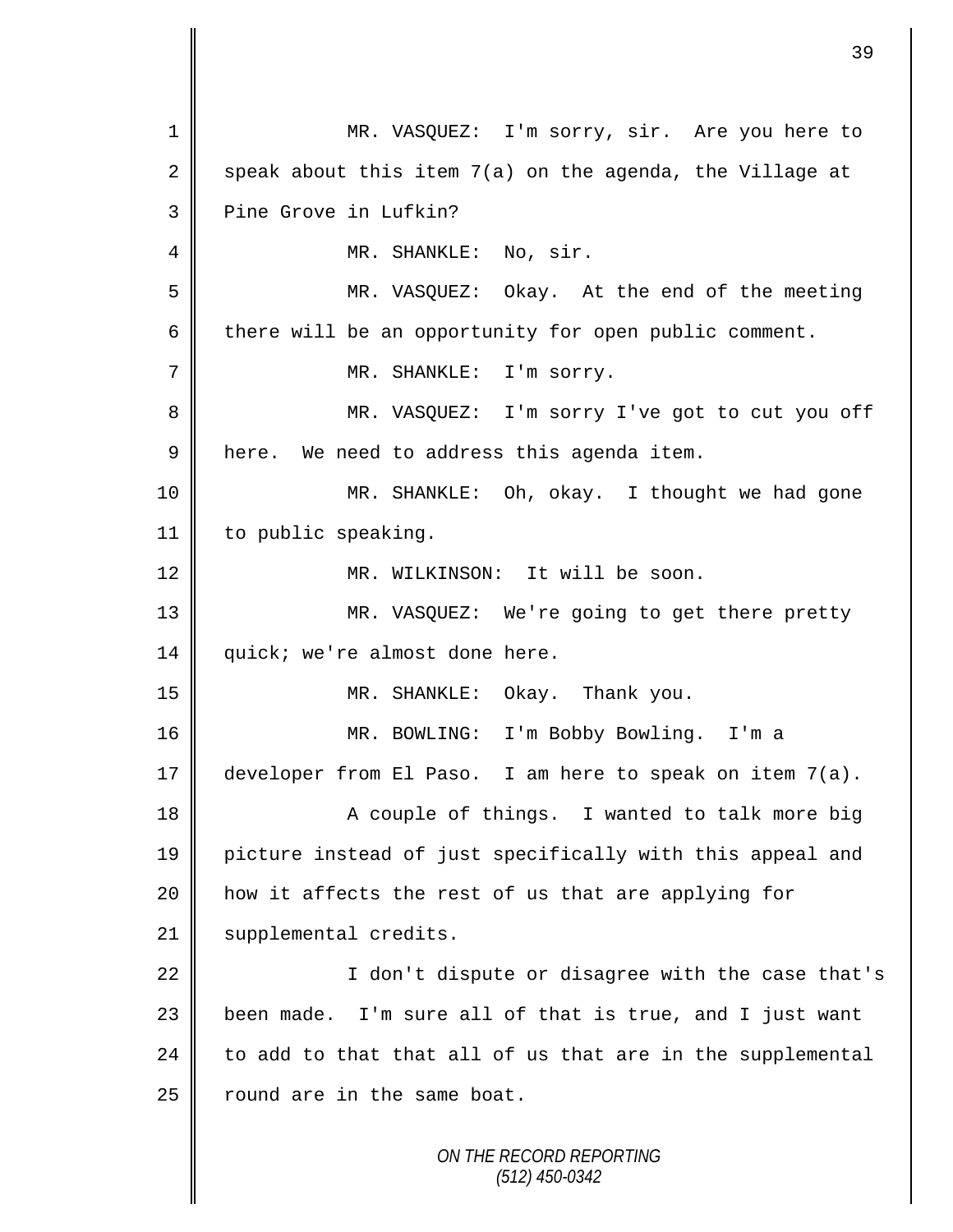1 || It happened that a lot of other sources of 2 funding surfaced during this crisis for a lot of 3 developers, and those of us that came in in the 4 supplemental round had exhausted all those other 5 | opportunities and had been told no.

6 Some of the more forward-thinking affordable 7 housing municipalities in this state made funds available 8 for developers in their community; mine did not. That's 9 why you'll see in Region 13 all of the developments from 10 2020 -- and I speak for all three of us developers, 11 Investment Builders, Tropicana Building, and the Housing 12 Authority of the City of El Paso -- we have no other 13 | sources. So we all came in and we came in at the maximum 14 of 7 percent cap and we all need more money than the 7 15 percent cap.

16 || Tiust want to point out, like Michele stated, 17 the original staff draft and the original staff 18 recommendation from Brooke and from TDHCA was to put 15 19 || percent as the cap on a per-development request.

 It was us, the development community, from gathering together in our own kind of circles and trade  $\parallel$  groups realizing that there might not be enough money for everybody to get some, and we were the ones that requested 24 that the rule be changed back to 7 percent.

25 || Well, in that interim period between us having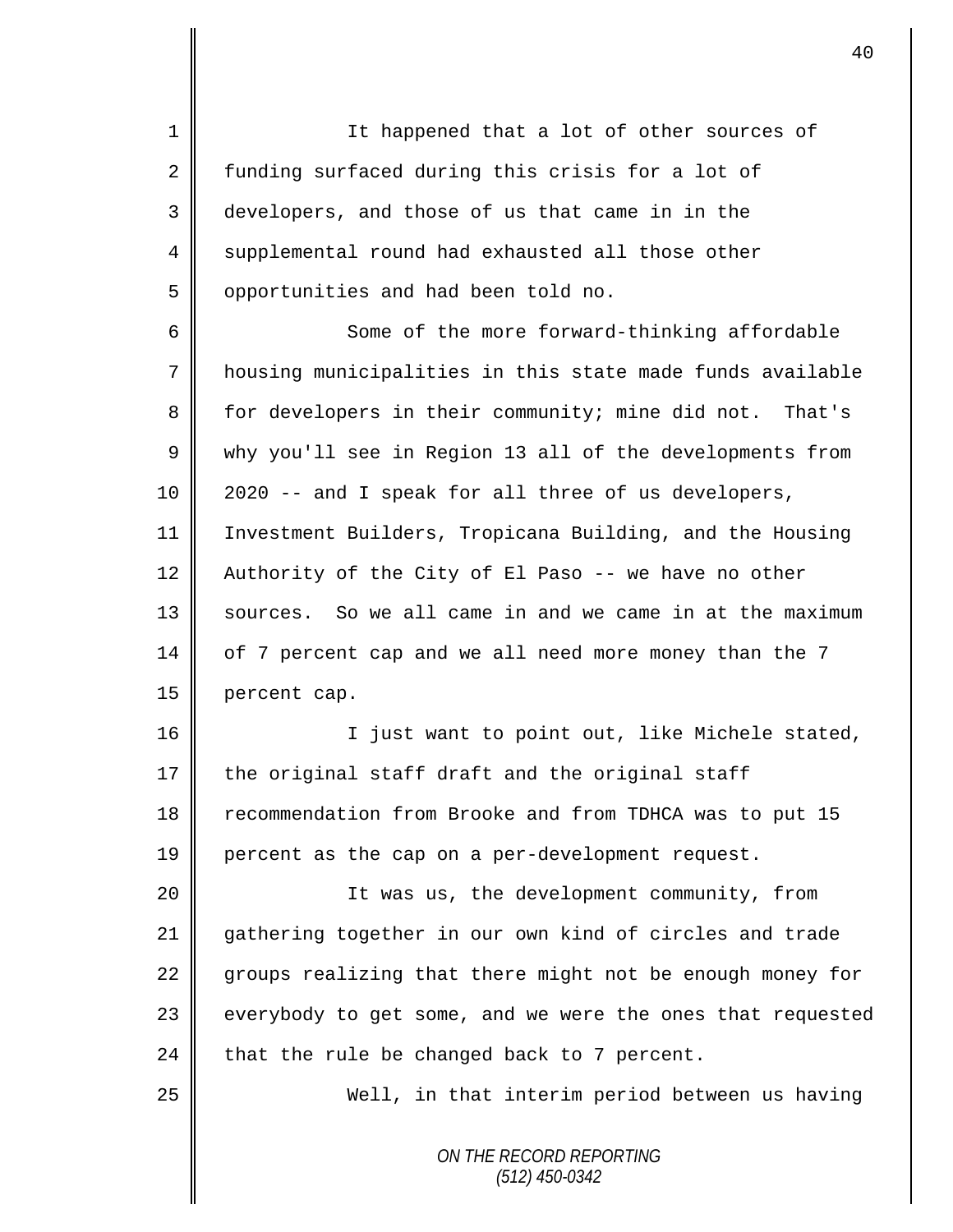1 internal discussions as a community and the rule getting 2 published, a lot of developers found other sources of 3 funds: multifamily direct loan funds, municipalities, 4 | federal funds, all kinds of different things, and it turned 5 | out that now you're tremendously undersubscribed in this 6 program. I think you've only got 2.8 million in requests  $7 \parallel$  of \$5 million that you set aside.

8 So my request, my proposal to you all would be 9 Just do the mathematical calculation, and everyone who 10 | submitted the supplemental application, all of the numbers 11 will justify a larger request, I assure you without even 12  $\parallel$  looking at them, but they will, but they won't be 13 || oversourced or infeasible by underwriting rules if you went  $14$  to whatever that number is, 12 percent for all I think 15 | there's 26 requests or somewhere around 30 requests. So 16 that's my request, that you all look at this bigger 17 picture; instead of hearing 26 different appeals with the 18  $\parallel$  same situation, just do this.

19 || And I do believe it is good public policy; I 20 **believe you're serving 2306.** I do think that getting these 21 units built and ensuring that they get completed is the 22 primary public policy that's before you.

23 And one last thing -- I know I'm out of time -- 24 when we submitted these applications, these supplemental 25 | applications, the price of lumber per thousand board feet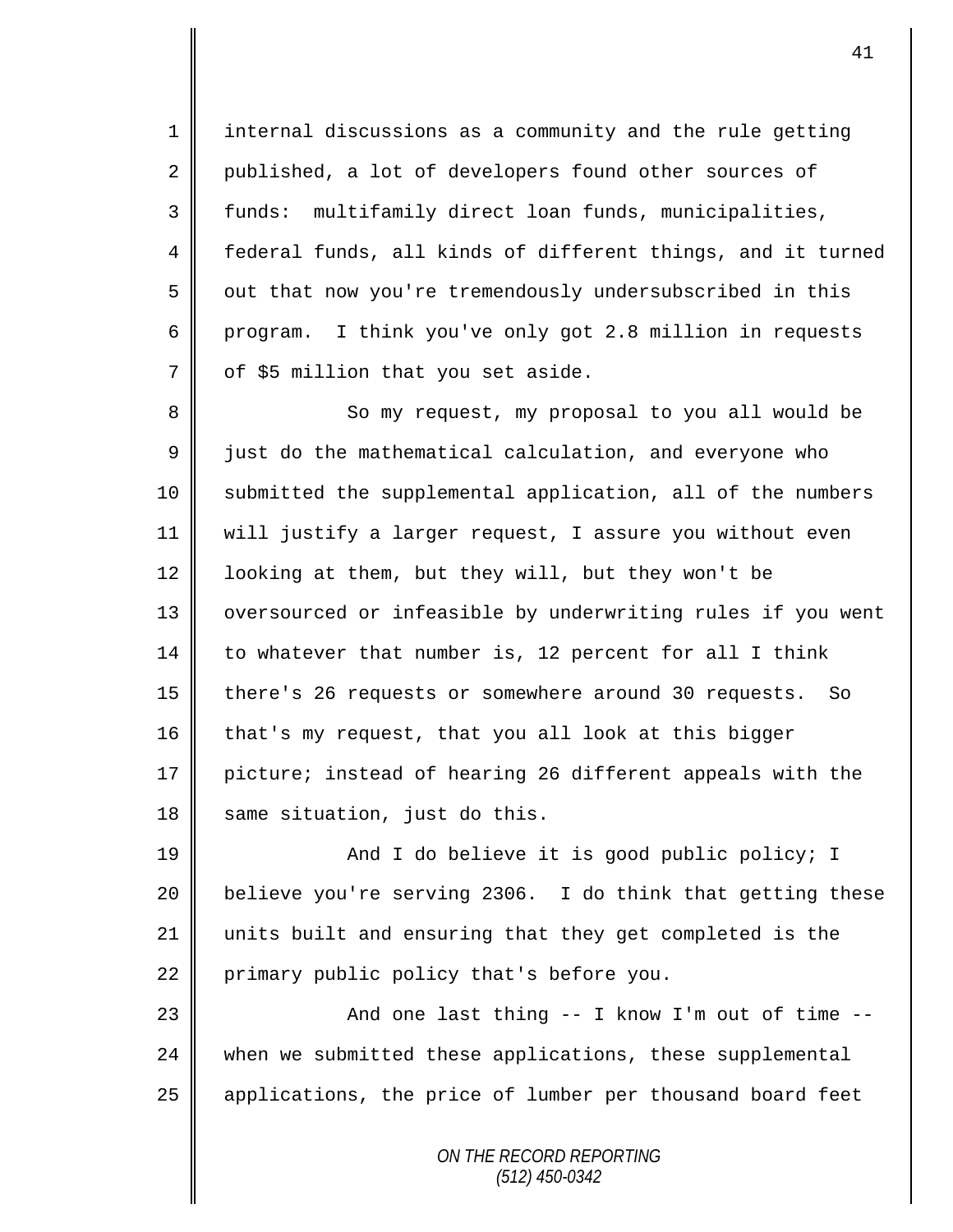*ON THE RECORD REPORTING (512) 450-0342* 1 was in the range of 800 to 900. You can check it right now 2 on one of the apps; it's above \$1,200 per thousand board 3 feet again. So we got a 33 percent increase in lumber 4 | between the time we submitted our supplemental applications  $5 \parallel$  and today right now when we're buying the lumber. 6 || And I'm here for any questions if you have them. 7 || MR. VASQUEZ: Great. Thank you, Mr. Bowling. 8 | MR. BOWLING: Thank you. 9 || MR. ECCLES: Just as a legal point, this Board 10 can only address those matters that have been presented in 11 the Board action request; it can't come to a decision on 12 doing an across-the-board unstated waiver, as has been 13 || requested. We can really just only deal with the motion 14 that will be made as a result of the Board action request 15  $\parallel$  on this one application for waiver. 16 MR. WILKINSON: But if the Board was interested, 17 we could bring an item next month. 18 || MR. ECCLES: Absolutely. 19 MR. VASQUEZ: Okay. Do any Board members have 20 questions for staff? I have a couple. 21 || MR. BRADEN: I do too. 22 MR. VASQUEZ: Do you want to go first? 23 MR. BRADEN: Mine are some of the numbers, so  $24$  | you probably go ahead. 25 || MR. VASQUEZ: Okay. One of my questions is have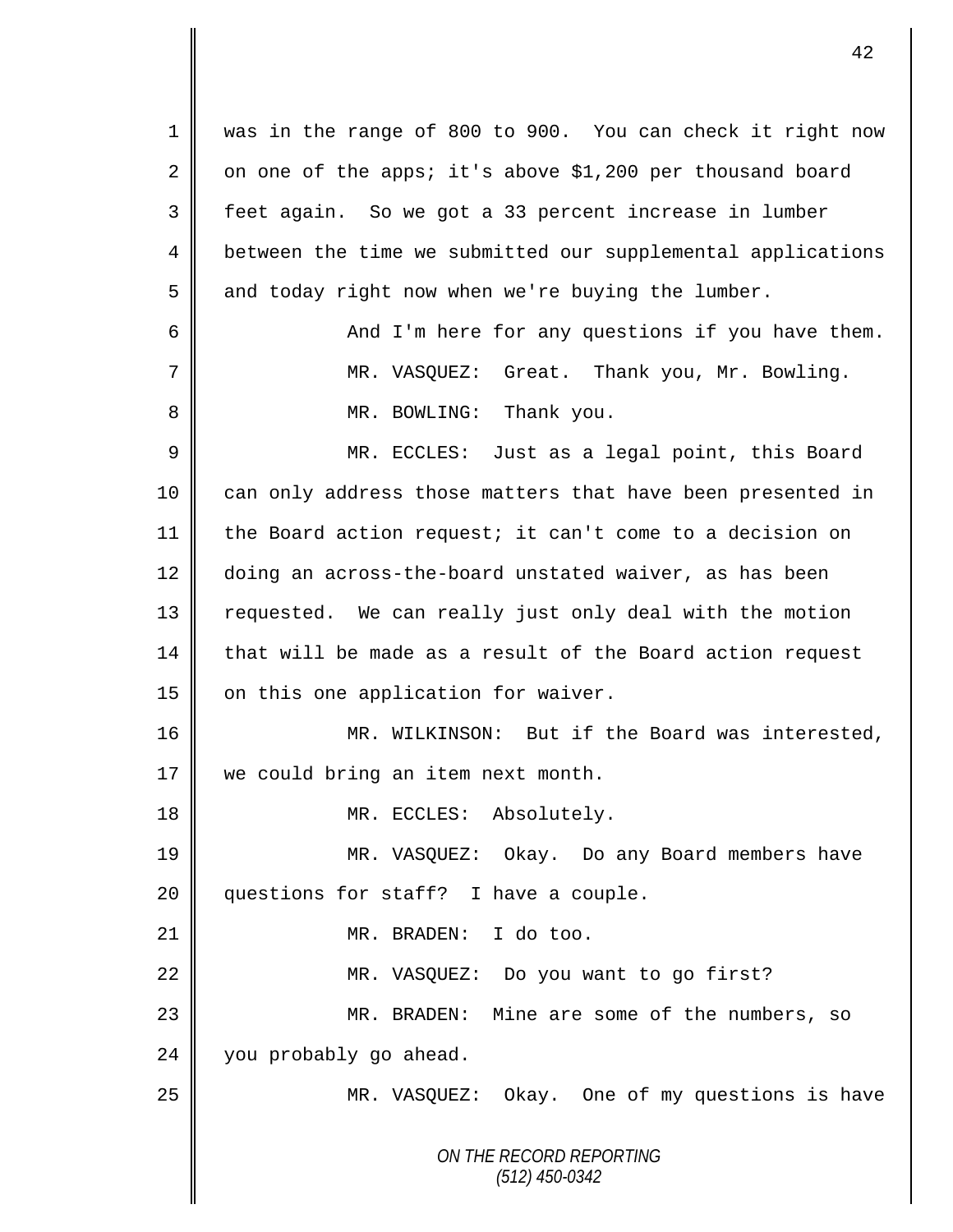| $\mathbf 1$ | the numbers $--$ are those correct that we only have 2.8     |
|-------------|--------------------------------------------------------------|
| 2           | million in supplemental requests?                            |
| 3           | MR. CAMPBELL: Yes, that is correct. Of the                   |
| 4           | \$5 million that was set aside for supplemental allocations, |
| 5           | we received approximately \$2.8 million in requests; it's    |
| 6           | about 35 requests in total.                                  |
| 7           | MR. VASQUEZ: Okay. And does that include this                |
| 8           | item?                                                        |
| 9           | MR. CAMPBELL: That does include this request,                |
| 10          | yes, sir.                                                    |
| 11          | MR. VASQUEZ: Is that the 7 percent figure or is              |
| 12          | that the 15 percent figure?                                  |
| 13          | MR. CAMPBELL: It includes the total amount they              |
| 14          | requested, which is the 15.27 percent, yes, sir.             |
| 15          | MR. VASQUEZ: And then just to clarify, what                  |
| 16          | we're talking about here, the difference between the 7       |
| 17          | percent is, according to the figure, 70,000 and change?      |
| 18          | MR. CAMPBELL: Yes, sir.                                      |
| 19          | MR. VASQUEZ: Versus at 15 percent it's 153,500.              |
| 20          | MR. CAMPBELL: That's correct.                                |
| 21          | MR. VASQUEZ: So we're talking about \$73,000 tax             |
| 22          | credit difference.                                           |
| 23          | MR. CAMPBELL: That is correct, yes, sir.                     |
| 24          | MR. VASQUEZ: Eighty-three? Did I say seventy-                |
| 25          | three? Eighty-three.                                         |
|             | ON THE RECORD REPORTING<br>$(512)$ 450-0342                  |

 $\mathsf{I}$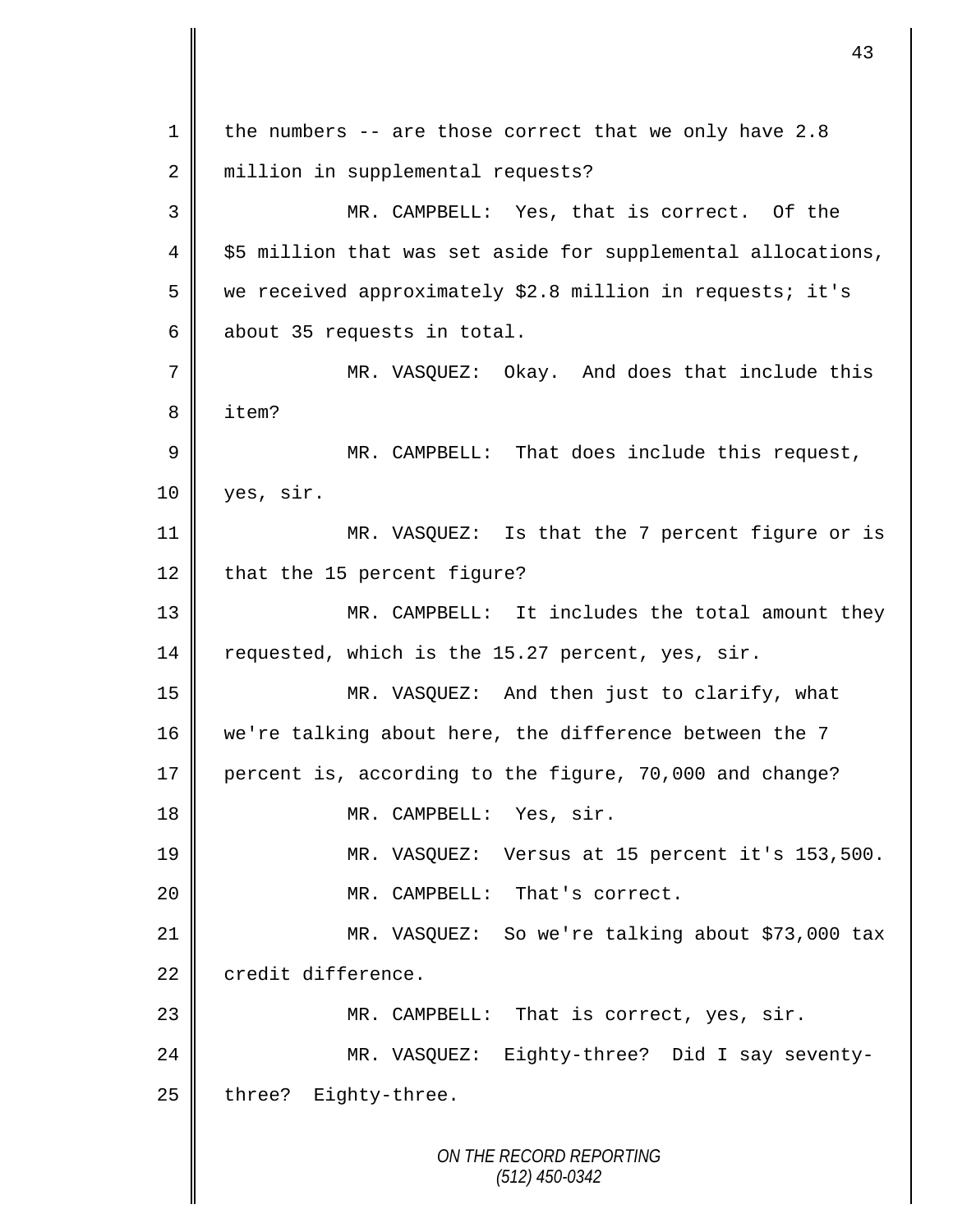*ON THE RECORD REPORTING (512) 450-0342* 1 || Okay. Again, I think all of our intent or wish  $2 \parallel$  is that we can get as many of these deals done as possible. 3 I don't know if this is proper to be talking out loud, but 4 || let's just hypothetically talk out loud here. Let me 5 understand. Will one of the developers help me? 6 MR. DEYOE: (Speaking from audience.) Ours is 7 | already 75 percent complete. 8 MR. VASQUEZ: Okay. So it's 75 percent 9 | complete. 10 || Let me ask you a question, Mr. Deyoe. The 11 wetlands, is this in the middle of the project or is it on  $12$  an edge? 13 MR. DEYOE: There's a creek that runs right 14  $\parallel$  through the middle of the project, and so obviously there's 15 wetlands in the creek. We did have the wetlands that touch  $16$  the boundary of one of the buildings. 17 || Obviously we built the project per the plans, 18  $\parallel$  and we built it per the requirements where the building was 19 elevated out of the flood plain and out of the wetlands 20  $\parallel$  area, but we did have to mitigate, and it was a small 21 string piece of wetlands so we had to go to the Army Corps  $22$  | of Engineers to get it all permitted and get their 23 | approval, and inspection and then mitigate a small portion 24  $\parallel$  of the wetlands, which is not uncommon, by the way. 25 MR. VASQUEZ: Well, I guess what I was getting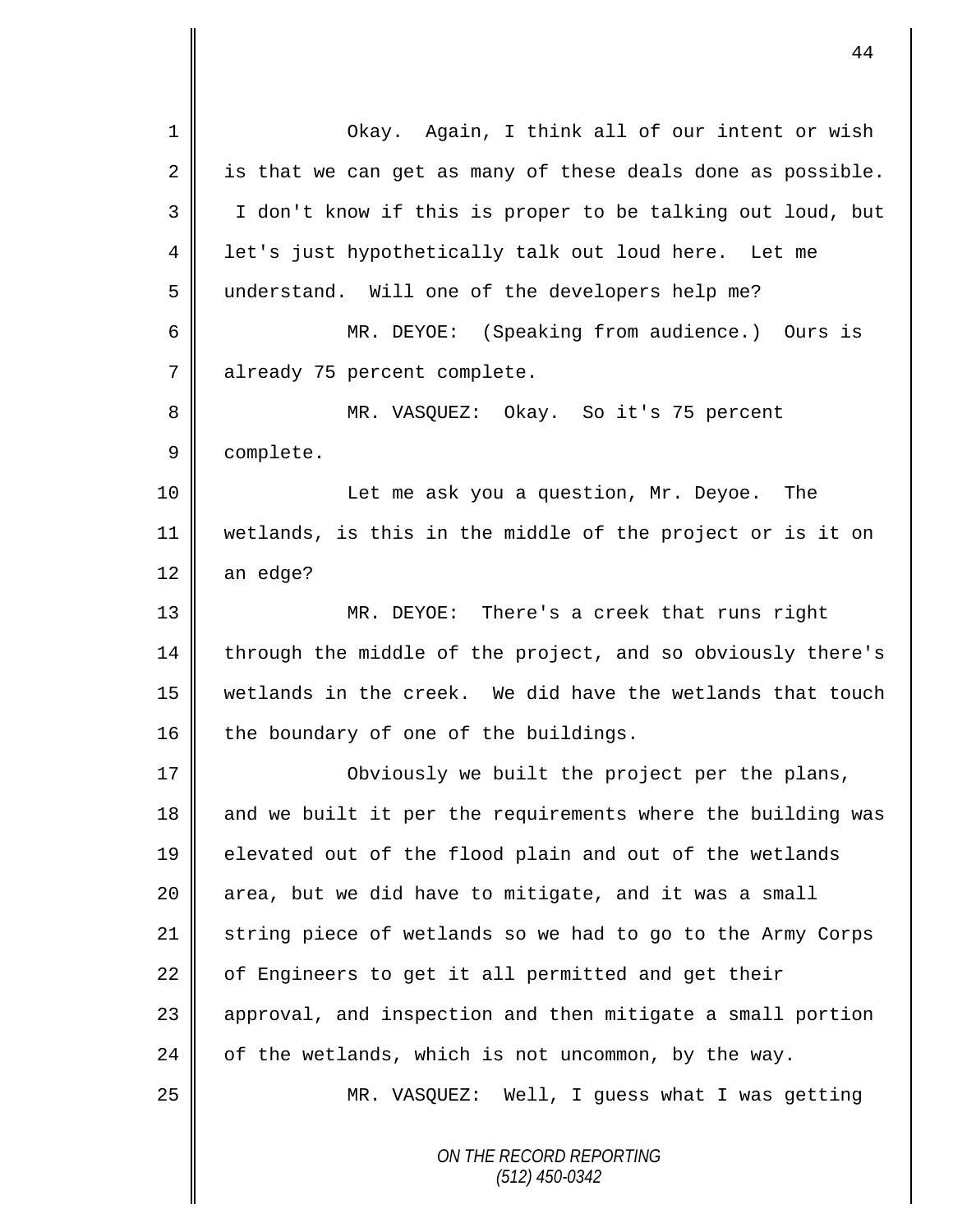1 at, there's no way to technically break your project up 2 into two projects: you have the Villas at Pine Grove 3 Apartments and then completely separate and apart the 4 Villas at Pine Grove Wetlands so that's carved out so you'd 5  $\parallel$  be eligible for a loan that way. I'm just talking out loud 6 | here as a way to skin the cat.

7 MR. DEYOE: It's already been permitted, like I  $8 \parallel$  said. The building is already in place, the project is 75 9 percent complete already, so we would be losing  $-$ - we being  $10$  | the state -- would be losing the affordable housing units 11 | on a project that was 75 percent complete.

12 | MR. VASQUEZ: Okay. Mr. Marchant, microphone. 13 MR. MARCHANT: I guess the bigger question I 14 | have is how many of these projects have been approved and 15 you've signed off and they got the cap and the money is  $16 \parallel$  good.

 MR. CAMPBELL: As of right now, none of them. The intention is that we'll be bringing all of them to the February Board meeting. We just received the full requests 20 || in December, they are currently in underwriting right now. We have a little bit more review to do on them, but none  $22 \parallel$  of them are ready for final.

23 MR. MARCHANT: How many, if they knew they could 24  $\parallel$  get 15 percent, would have requested 15 percent of the 25 | loans that you make up the 2.8 million?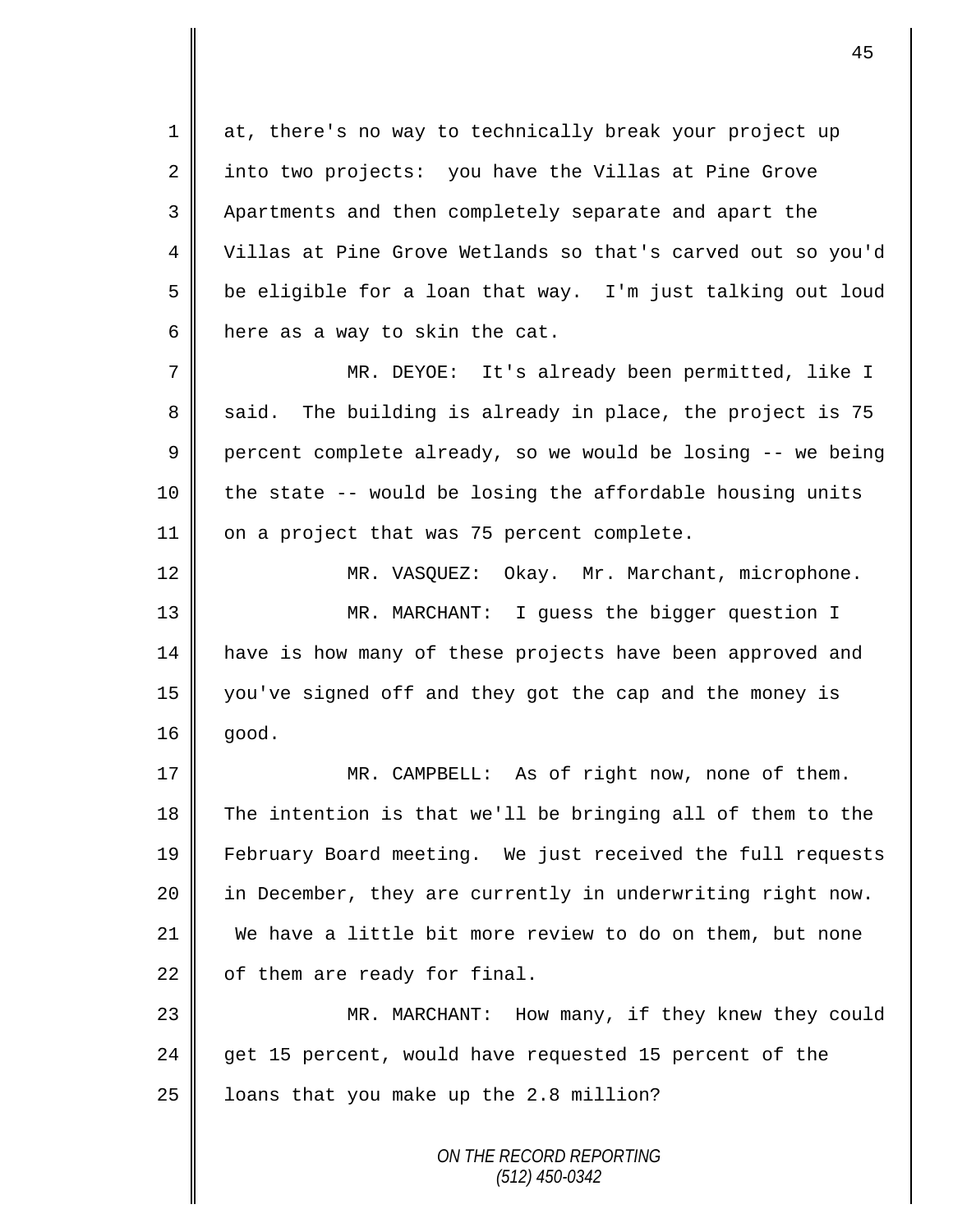*ON THE RECORD REPORTING* 1 MR. CAMPBELL: Unfortunately I can't answer that 2 question. 3 || MR. MARCHANT: But some, most? 4 MR. CAMPBELL: Presumably it would have been  $5 \parallel$  some of them. 6 || MR. VASOUEZ: Of course that would be too much;  $7 \parallel$  that would be double. 8 || MR. MARCHANT: So how are you going -- this may  $9 \parallel$  be a legal question -- so none of them have finally been 10 || awarded, so we would not be backtracking or adding to an 11 approval? 12 MR. CAMPBELL: That is correct. There is a 13 | consideration to be made, I think, that if we open up the 14 Supplemental process for increases of the established cap, 15 it could delay the February approval of some of these, 16 because we would have to go back to REA and re-underwrite 17 some of them. Certainly we can get that done. You know, I 18 don't want you to make a decision based on that but it is a 19 consideration. 20 || MR. MARCHANT: So you would suggest that we just 21 stay with the waiver of anything over 7. You have the 22 power to grant 7 -- or you have the power to recommend to  $23$  || us 7, but the over 7 you'd like to bring in this forum. 24 MR. CAMPBELL: Anything over 7 would require a 25 | waiver from the Board. Yes, sir.

46

*(512) 450-0342*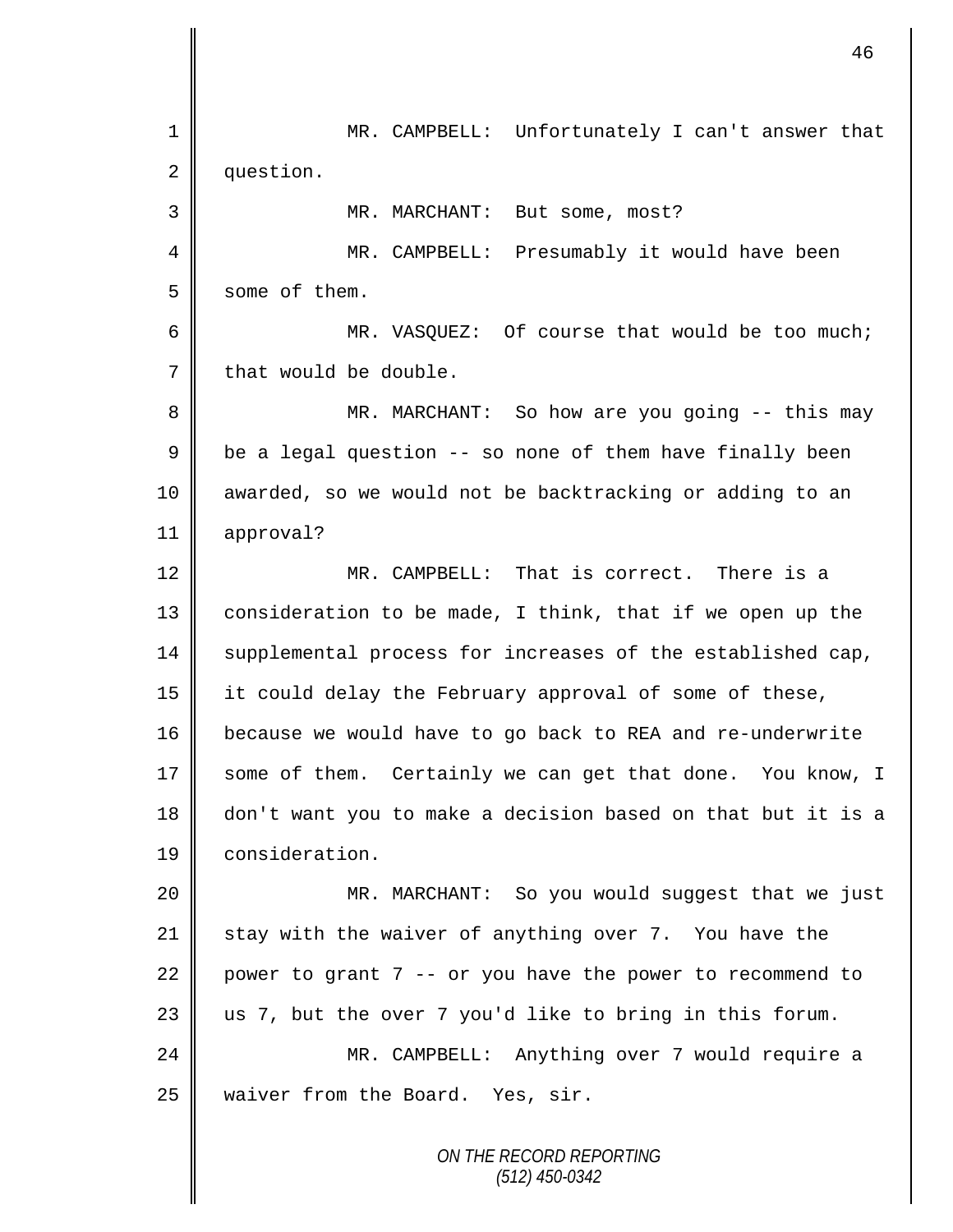*ON THE RECORD REPORTING (512) 450-0342* 1 || MR. MARCHANT: I just wonder how many of the 2 people that have already requested will come back in and  $3 \parallel$  reapply up to that waiver amount, and then does that defeat 4 the whole purpose of the group trying to make a decision on  $5$  | it? 6 MR. CAMPBELL: Mr. Bowling certainly is an 7 expert on the development side of things, and I'm willing 8 || to put some weight on what he says that likely we would be 9 seeing more requests like this. 10 MR. MARCHANT: That's my questions, Mr. 11 Chairman. 12 | MR. BOWLING: If I could add something to your 13 | question, Congressman Marchant. 14 || MR. VASQUEZ: Mr. Bowling. 15 MR. BOWLING: So the IRS just yesterday 16 announced that they have extended the placed-in-service 17 deadline across the country for 2020 awards. We now have 18 an extra year to place them in service than we do with the 19 regular Section 42 rules and regulations, so an extra 30 20 days of review for a resubmittal of like additional lumber 21 costs from our original is not going to hurt us as much as 22 it would have six months ago, or as much as it would have 23  $\parallel$  last week because they extended the deadline. 24 || And one other thing I failed to add. I don't  $25$  know if the entire development community would be in favor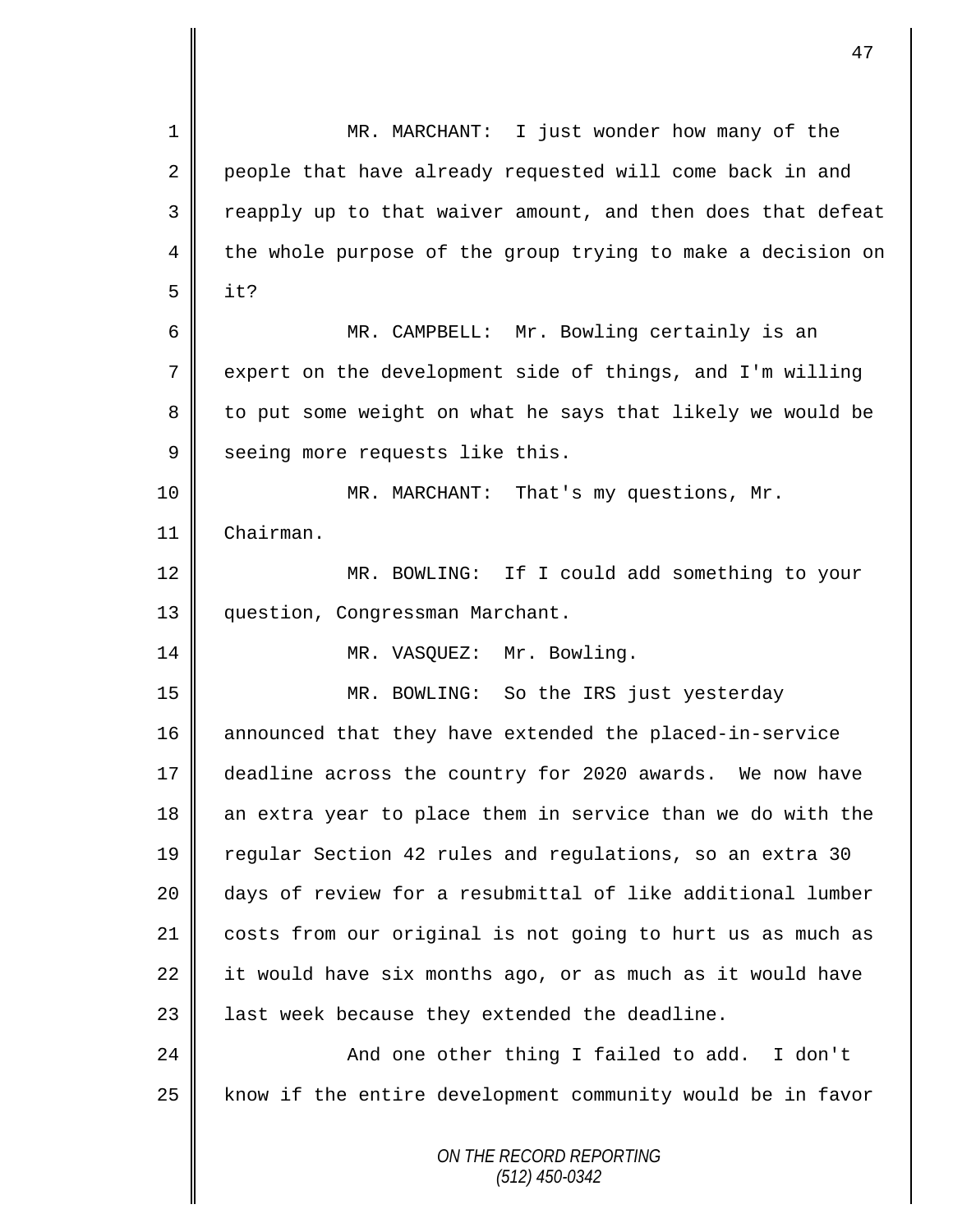*ON THE RECORD REPORTING (512) 450-0342* 1 of this, but I can speak for myself, and I think I can 2 speak for the other El Paso guys too -- and that's the 3 executive director for the Housing Authority of the City of 4 || El Paso -- we would be okay with knocking out a portion of 5 | our maximum requests for 2022 to the extent that we were 6 awarded supplemental credits for 2019 and 2020 deals. So 7 we wouldn't be able to apply for, you know, at some ratio, 8 some penalty, as you would have it, for those of us that 9  $\parallel$  tapped into this additional credit beyond the 7 percent. 10 MR. VASQUEZ: Mr. Braden, you have some 11 questions? 12 MR. BRADEN: I think most of mine have been 13 || answered, but I just want to clarify a couple of things. 14 So when we say this is an \$83,000 problem, the difference 15 between the 7 percent and the 15.2 percent, that's not like  $16$  they need \$83,000 of sources; that's a tax credit number. 17 || MR. CAMPBELL: That's exactly correct, yes, sir. 18 **MR. BRADEN:** So that's more money than it 19 appears as \$83,000. 20 MR. CAMPBELL: Right. So that's 83,000, but 21 it's a ten-year amount, so they would get that annually  $22$  | over the ten years. 23 MR. BRADEN: I just wanted to clarify that in 24  $\parallel$  case people got the misimpression when we talk about that  $25$  amount of money, which they should be able to find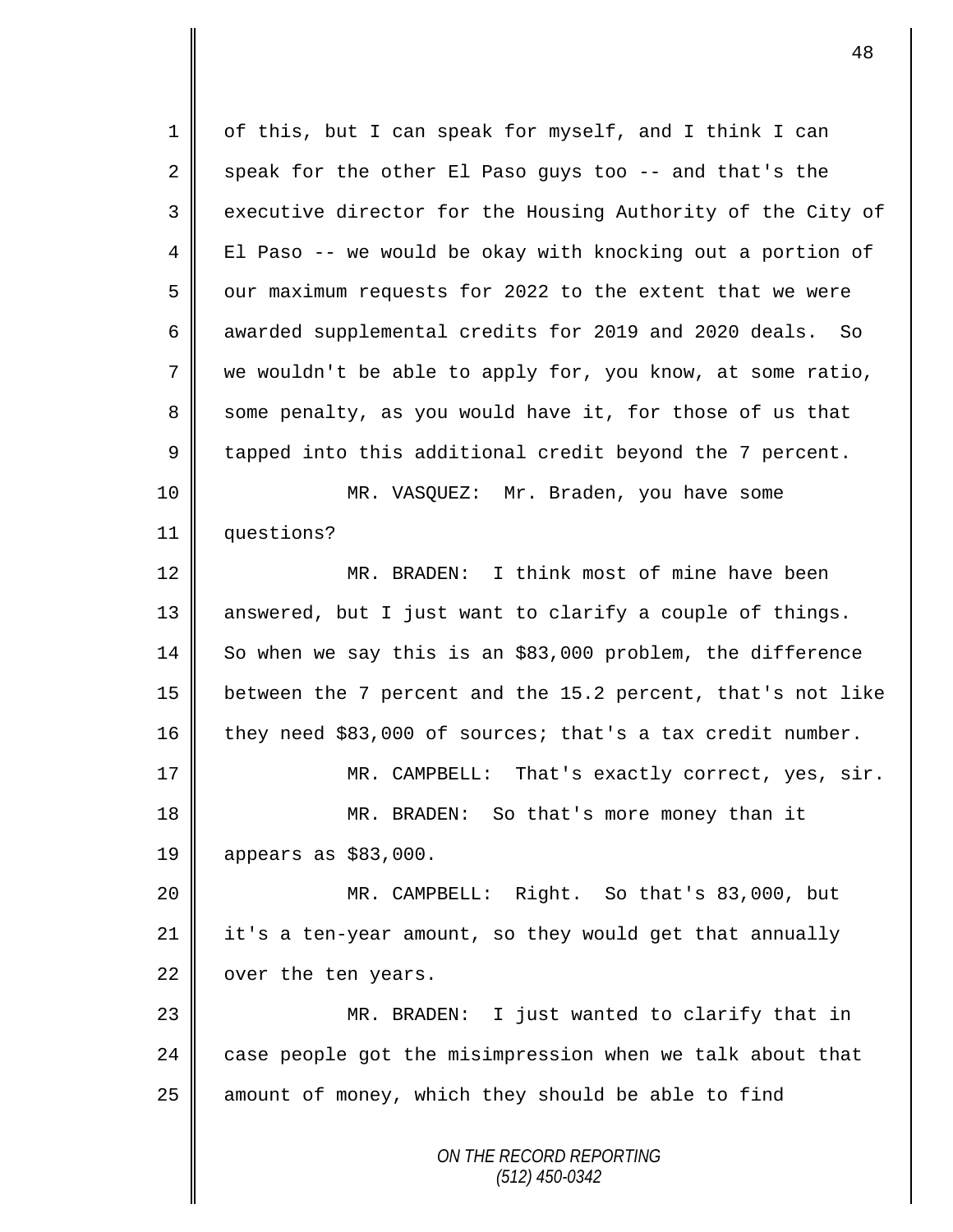*ON THE RECORD REPORTING* 1 somewhere in the project. 2 || And then when the developer said 75 percent 3 complete, you mean actually it's on the ground being built, 4 stick up. 5 MR. DEYOE: (Speaking from audience - 6 inaudible.) 7 MR. BRADEN: So if we were to pull it and the 8 project wouldn't be completed, besides the money you lose, 9 Lufkin would have this project that's an eyesore, not 10 | completed and not really functional. 11 MR. VASQUEZ: That's rhetorical. Right? 12 || MR. BRADEN: Yes, it's rhetorical. That's all I  $13$  have. 14 MR. WILKINSON: If this is the direction the 15 Board wants to go, you would grant this waiver and then you 16 would ask us to come back in February with a proposal to 17 | let everyone go to 15 percent? 18 || MR. VASQUEZ: I guess I'm not necessarily of the 19 || mindset to go to 15 percent; I'm not of the mindset that we 20 | have to spend all 5 million. 21 | MR. WILKINSON: It was a ceiling. 22 || MR. VASQUEZ: And I guess if Mr. Bowling and his 23  $\parallel$  associates are willing to do like a three-to-one penalty, 24 that might be okay. I was just trying to give you a hard  $25$   $\parallel$  time.

49

*(512) 450-0342*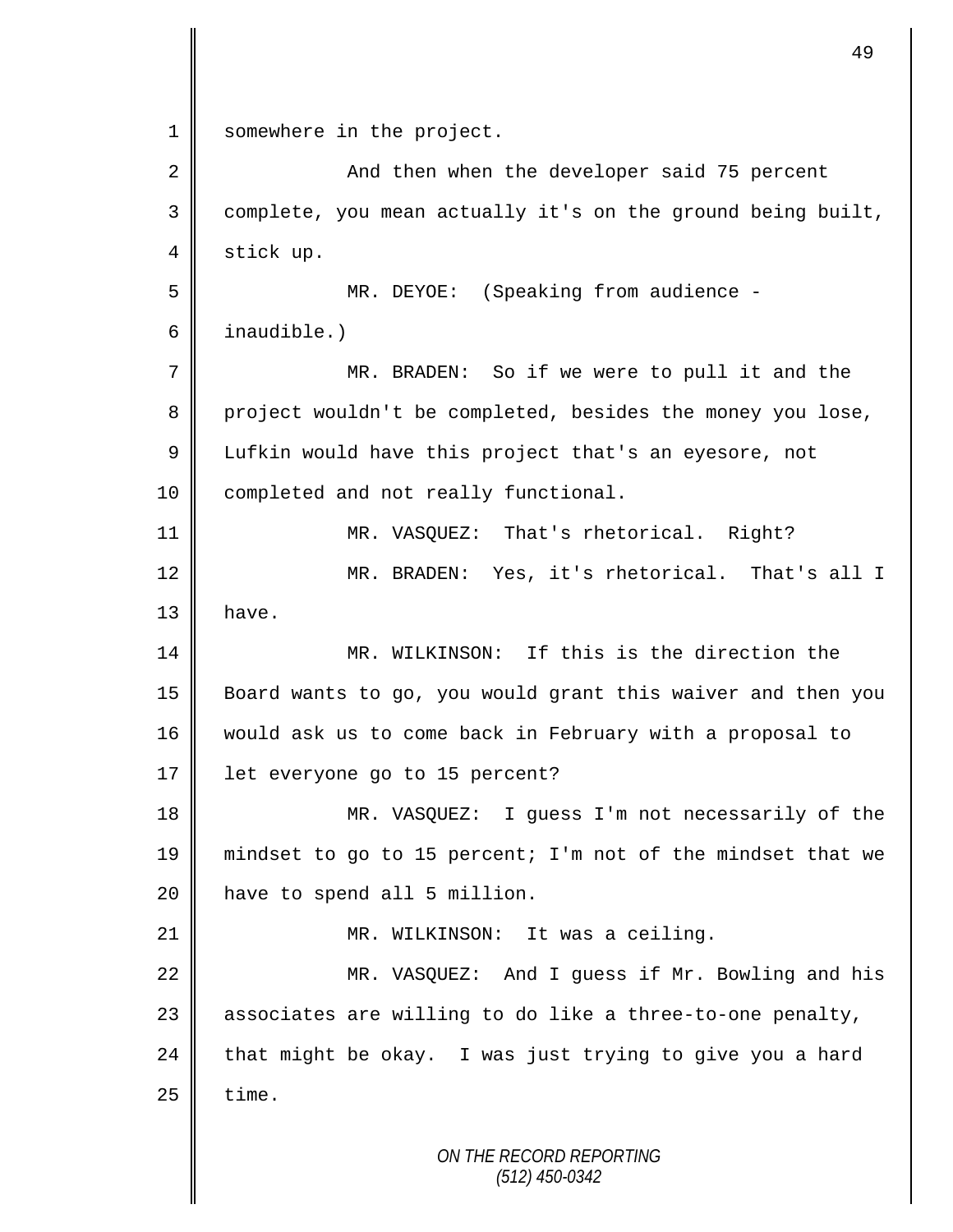*ON THE RECORD REPORTING (512) 450-0342* 1 || MR. BRADEN: If we grant this waiver, which 2 frankly, I'm sort of in favor of because of the situation, 3 || how would we prevent everybody who thinks they need more 4 tax credits to make application in February and seek the  $5 \parallel$  same waiver. Right? We'd have to take all those. 6 MR. VASQUEZ: Or is this a first come, first 7 served process? I agree, I don't want this all of a sudden 8 || to trigger ten more applications. 9 MR. BRADEN: Or maybe we do. I mean, I'm not 10 sure I'm complaining about it. I just think of the fact 11  $\parallel$  that we haven't awarded anything yet so they could all show 12 in February before we make these awards and these people 13 feel strongly about it and say they actually need this 14 amount will seek a waiver. 15 MR. VASQUEZ: So maybe the number is 10 percent, 16 or something like that, 10.5. 17 MR. BRADEN: Right. So we're really talking 18 procedurally how we put that into effect. I mean, if we 19 didn't do anything, I'd expect a bunch of waiver requests 20 | in February. 21 || MR. VASQUEZ: Well, and at the same time I  $22$  understand, especially with this in service extension, that 23  $\parallel$  the applicant would not be -- on this item wouldn't be 24 upset if we tabled this for this month and we address the  $25$  | overall program and the pending applications next month,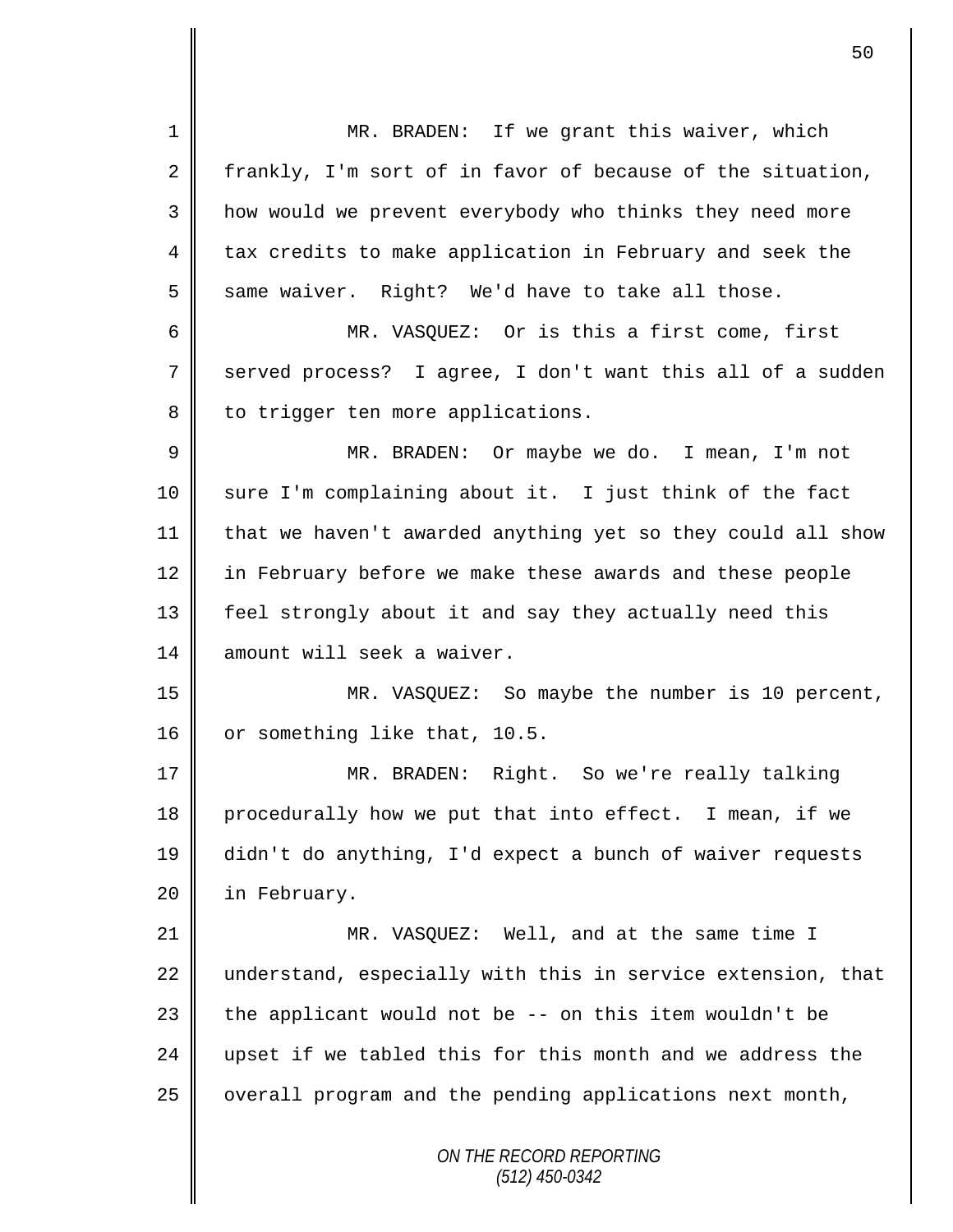*ON THE RECORD REPORTING (512) 450-0342* 1 || unless legal or staff says this would wreak havoc on us and 2 don't do this, please. 3 MR. WILKINSON: I think it's a developer 4 question if they are fine waiting a month. 5 MR. VASQUEZ: Well, I mean, it sounds like  $6 \parallel$  that's palatable. 7 || MR. BRADEN: We ought to ask them to confirm. 8 Right? 9 || MR. VASQUEZ: Mr. Deyoe, if we table this for a 10 month, is that a death knell or not? I mean, can y'all 11 | survive another month? 12 || MR. WILKINSON: Sir, can you come to the mic? 13 MR. DEYOE: (Speaking from audience - 14 inaudible.) 15 MR. VASQUEZ: If you're going to speak, we have 16  $\parallel$  to have you come up at the microphone. Sorry. 17 MR. DEYOE: The question was asked by somebody, 18 you know, are all the other deals going to come in asking 19 for the 15 percent or up to 15 percent if that was a 20 possibility, and I just wanted to add we've also got a 2020 21 deal, and our only request there was, I think, like 4 22 percent, because you can only ask for what you can justify. 23 || MR. VASQUEZ: Right. 24 || MR. DEYOE: So it may not be that all the 25 developers are going to come back asking for that, some of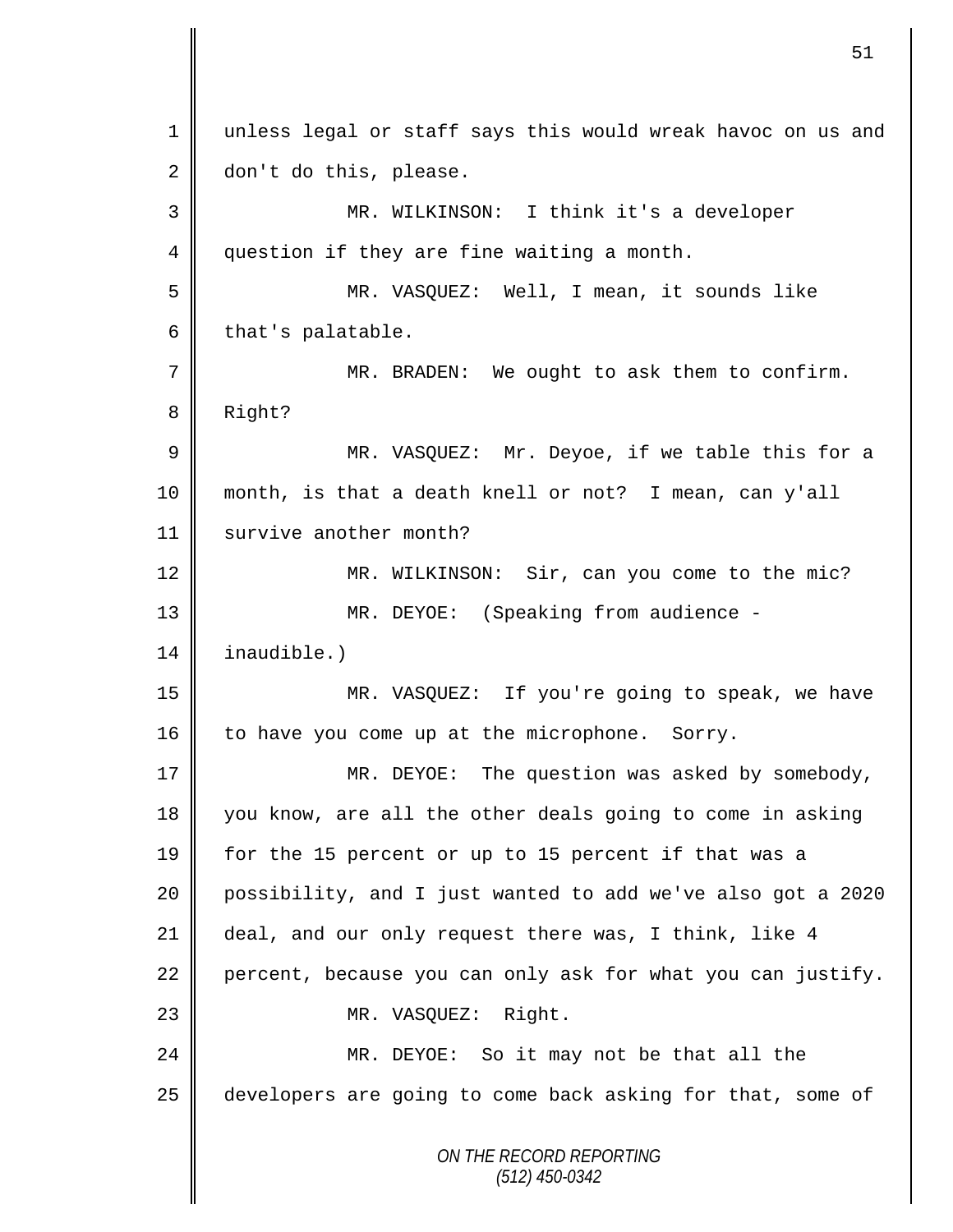*ON THE RECORD REPORTING (512) 450-0342* 1 | them may not need it. This happened to be a project that 2 was an early 2019 deal, got started out right out of the 3 || box before the COVID-19 pandemic hit, and then hit a brick 4 wall. 5 MR. VASQUEZ: Sure. You're not the only one in 6 that position. Right? 7 MR. BOWLING: Right. And let me just -- 8 || MR. VASQUEZ: Mr. Bowling. 9 || MR. BOWLING: This is Bobby Bowling. You had 10 || some that requested less than 7 percent in this round in 11 the supplemental because they could only justify 4 or 5 12 percent. So he's right, it's not going to be  $-$ - I mean, 13 lumber prices have still gone up, but I don't think  $14 \parallel$  everyone is going to come. If you set a cap at 10 percent, 15 I think you'll still have some that can't justify that for 16 | whatever reason. 17 || MR. VASOUEZ: Okay. 18 MR. CABELLO: I was reluctant to come up here. 19 MR. VASQUEZ: Can you identify yourself for  $20$  | those who don't know you? 21 MR. CABELLO: Homero Cabello, the deputy 22 executive director Program Controls. 23 || In talking to the Real Estate Analysis group on 24  $\parallel$  a regular basis, the first few that we've underwritten, 25 | they're oversourced. They have multifamily direct loans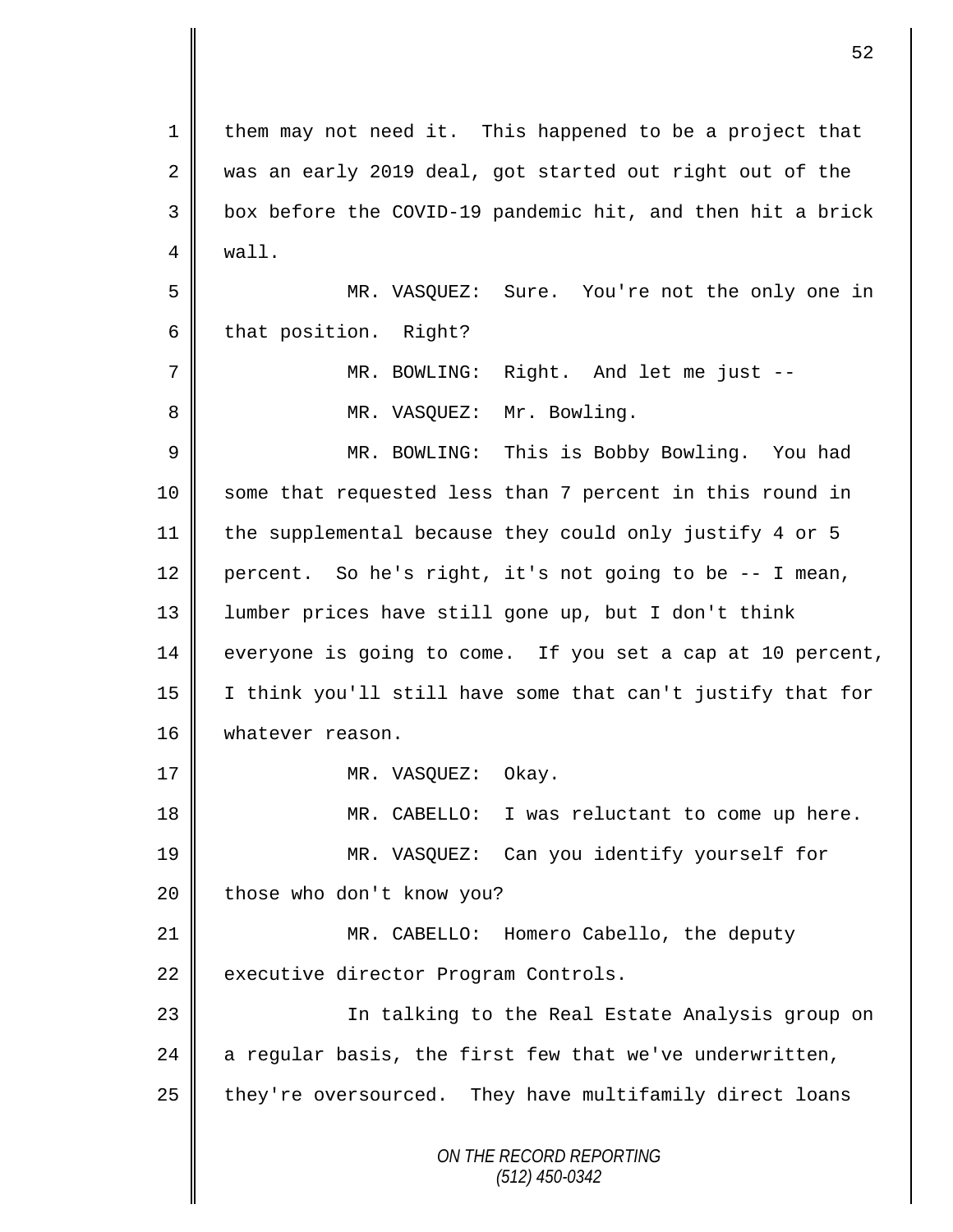*ON THE RECORD REPORTING (512) 450-0342* 1 and tax credits. So the question that I'm asked is: what 2 do we cut first? Do we cut tax credits or do we cut direct 3 || loans? And the response is work with the development 4 community and try to figure out what you've got. 5 || From the Department side we have commitment 6 deadlines for these direct loan funds, so we've got till 7 June of this year to commit these National Housing Trust 8 Fund dollars. So it's a struggle. These are only a few  $9 \parallel$  that we've touched and that REA has brought to my 10 attention, but I just thought you should know. 11 MR. VASQUEZ: Okay. And that's part of my 12 question I was asking, is this infeasible administratively. 13 MR. WILKINSON: I think we can make it work, but 14 as a possible side effect, people might withdraw their 15 direct loan applications and go for credits instead, and 16 then we wouldn't hit our goals and might lose some of that 17 | money. 18 MR. CABELLO: We might not meet our commitment 19 deadline. 20 MR. WILKINSON: Yeah. But maybe we could 21 | structure it to where you're not allowed to withdraw and 22 bust your cap. 23 MR. CABELLO: We try to be very creative and 24 work with all of the development community, but these are  $25$  some of the issues on the first few that we've touched is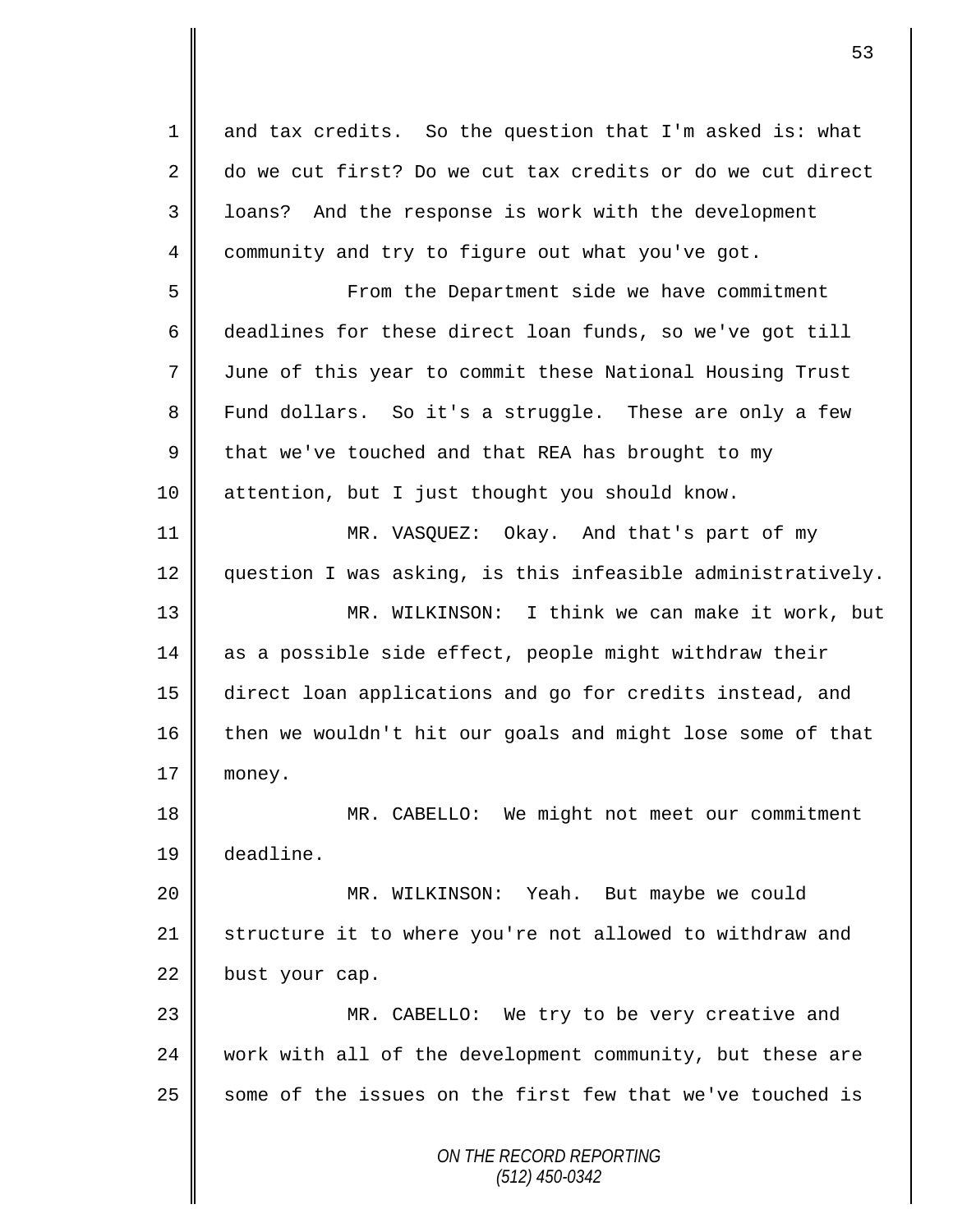*ON THE RECORD REPORTING* 1 which one do we cut: tax credits or direct loans. 2 MR. VASQUEZ: But I believe that it's been the 3 consensus of the Board that we try to use direct loans 4 where possible rather than supplemental tax credits, so 5 those will be -- and I believe that's still our feeling, 6 that we'd rather not be borrowing from the future on tax 7 credits wherever possible. This sounds like it has these 8 | wetlands mitigation circumstances. 9 || MR. CABELLO: So I just wanted to bring that to 10 your attention. I think we have three or four that are in 11 | that situation right now, just of the few that we've 12 touched. 13 MR. BRADEN: So this is more a procedural 14 question maybe for Beau and Bobby. So Leo is suggesting 15 it's probably a good idea, do we take a step back, and we 16 bring something in February that's more holistic to deal 17 | with this issue. 18 || So let's say that is instead of 7 percent we 19 move it to a 15 percent cap and let people justify an 20 | increase, procedurally does that mean then the Board would 21 take action in February to do that and these people would  $22$  have until March and we're not awarding things until when? 23 || How would that work in terms of timing? 24 MR. WILKINSON: I think we could come back in 25 March. I don't know. It's a program question, do the

*(512) 450-0342*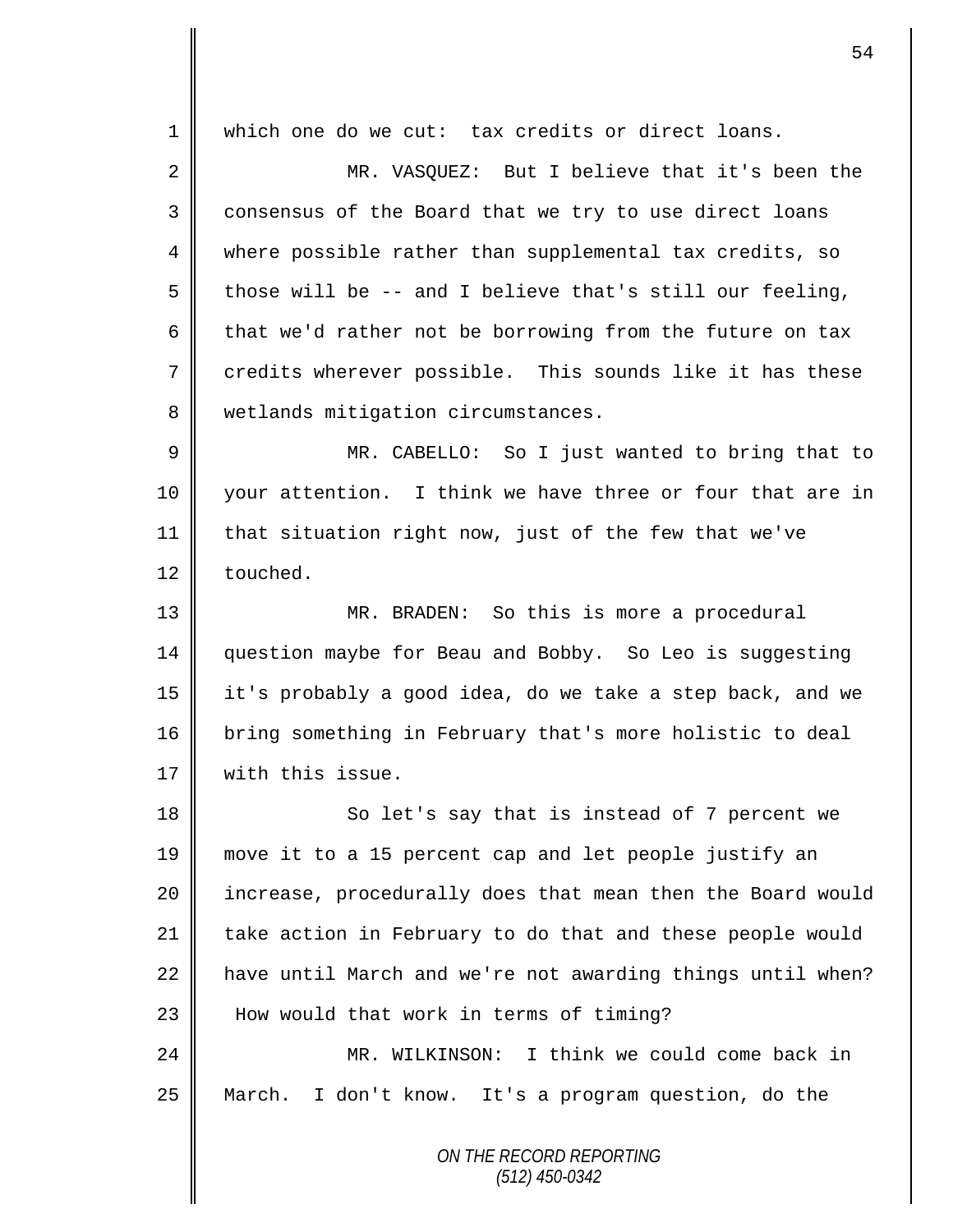1 awards in March.

2 MR. CAMPBELL: Cody Campbell, director of 3 | Multifamily Programs.

4 Presumably of the 35 that we've gotten so far,  $5 \parallel$  some would want to stick with their initial time line, so I 6 don't know if we're anticipating that all  $-$ - it remains to 7 be seem, but I don't know if we're anticipating all 35 to 8 come back and request an increase.

9 || If we did allow an increase, we could certainly 10 attempt to keep the ones that want to keep with their 11 | original request on track for the February Board meeting; 12 there's no requirement that these all come to the same 13 | Board meeting.

14 || And for those who make the decision to try and 15 increase their reward, if they can justify it, we can get 16 || those to the Board as they're available to come to the 17 Board. So procedurally I don't know if this is 18 insurmountable. We can always get the job done.

19 MR. BRADEN: Okay. So if people don't ask for 20 more money, we can move forward with the schedule you 21 | currently planned: more tax credits, not more money.

22 || So what about the current applicant? So he's 23 | sort of the test case, came early, we're reconsidering our 24  $\parallel$  rules because of it, so if we defer action on his, I mean, 25  $\parallel$  then could we take action in February, or is he relegated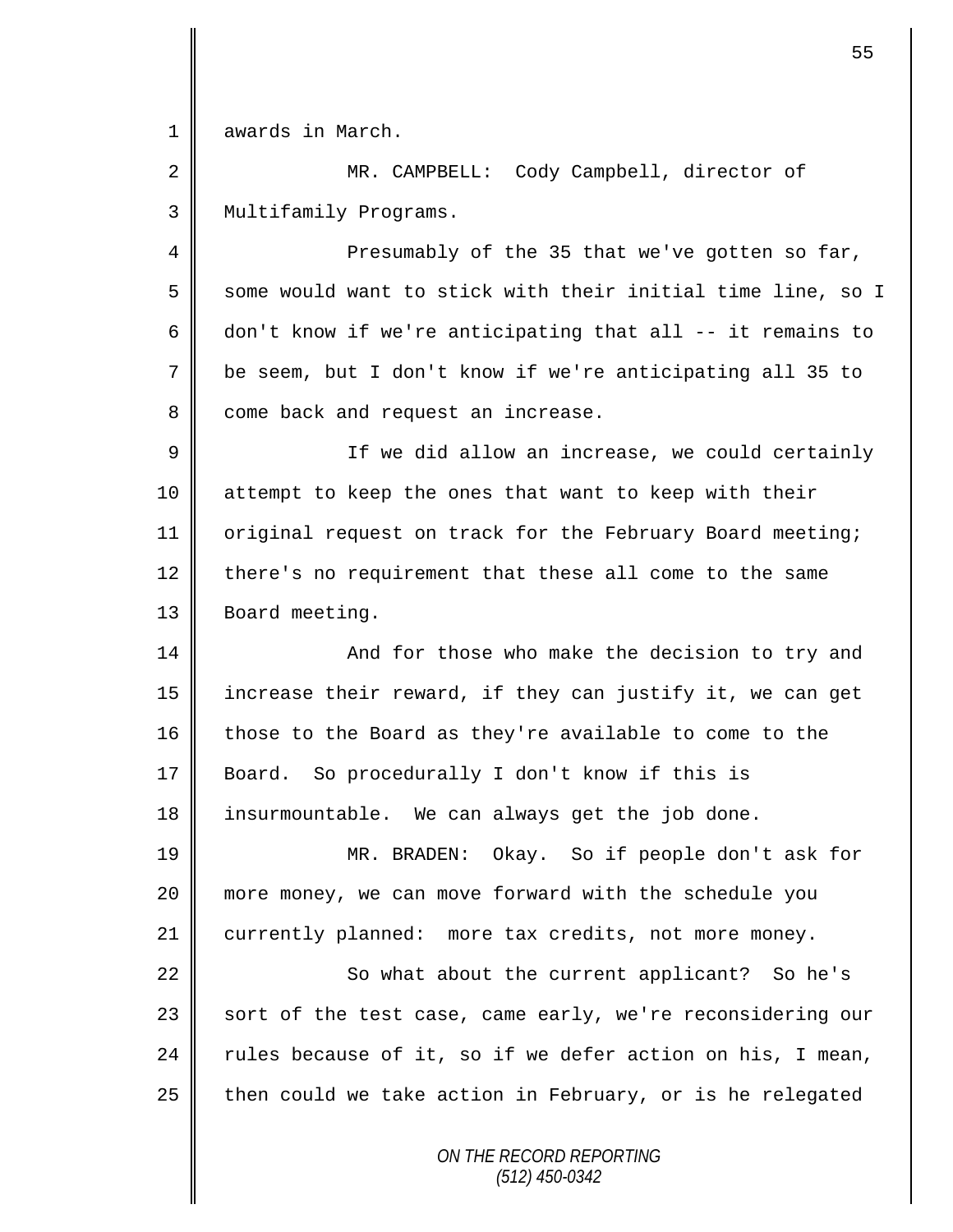1 || to wait until March as well?

2 MR. VASQUEZ: I think we take action in 3 February, the awards happen in March.

4 || MR. WILKINSON: But rather than table it, if you 5 granted this waiver, we can probably bring him back and 6 he'd get awarded in February. But if you want to wait and  $7 \parallel$  treat it at the same time, then he would be in March

8 || MR. BRADEN: I guess I'm a little concerned, and 9 maybe as Bobby pointed out, they've got an extra year, but 10 it seems to me if he's 75 percent completed, at some point 11 they need to finish the job and get going, and are we 12 delaying those type of things.

13 MR. CAMPBELL: From my conversations with at 14 | least a couple of the applicants in the supplemental credit 15 pool, I know that there are at least a few who would 16 prioritize getting their money sooner versus getting more 17 money. That's the temperature I've gotten from a couple of  $18$  | them.

19 || So I don't know if all 35 are going to end up 20 wanting the same thing. If we decide to start making 21 waivers or if the Board decides to start making waivers, we 22  $\parallel$  can certainly proceed with getting everything done just as 23 || quickly as we can, but it won't be February for those who 24 want more money, of course.

25 | MR. THOMAS: So one question I had, Mr.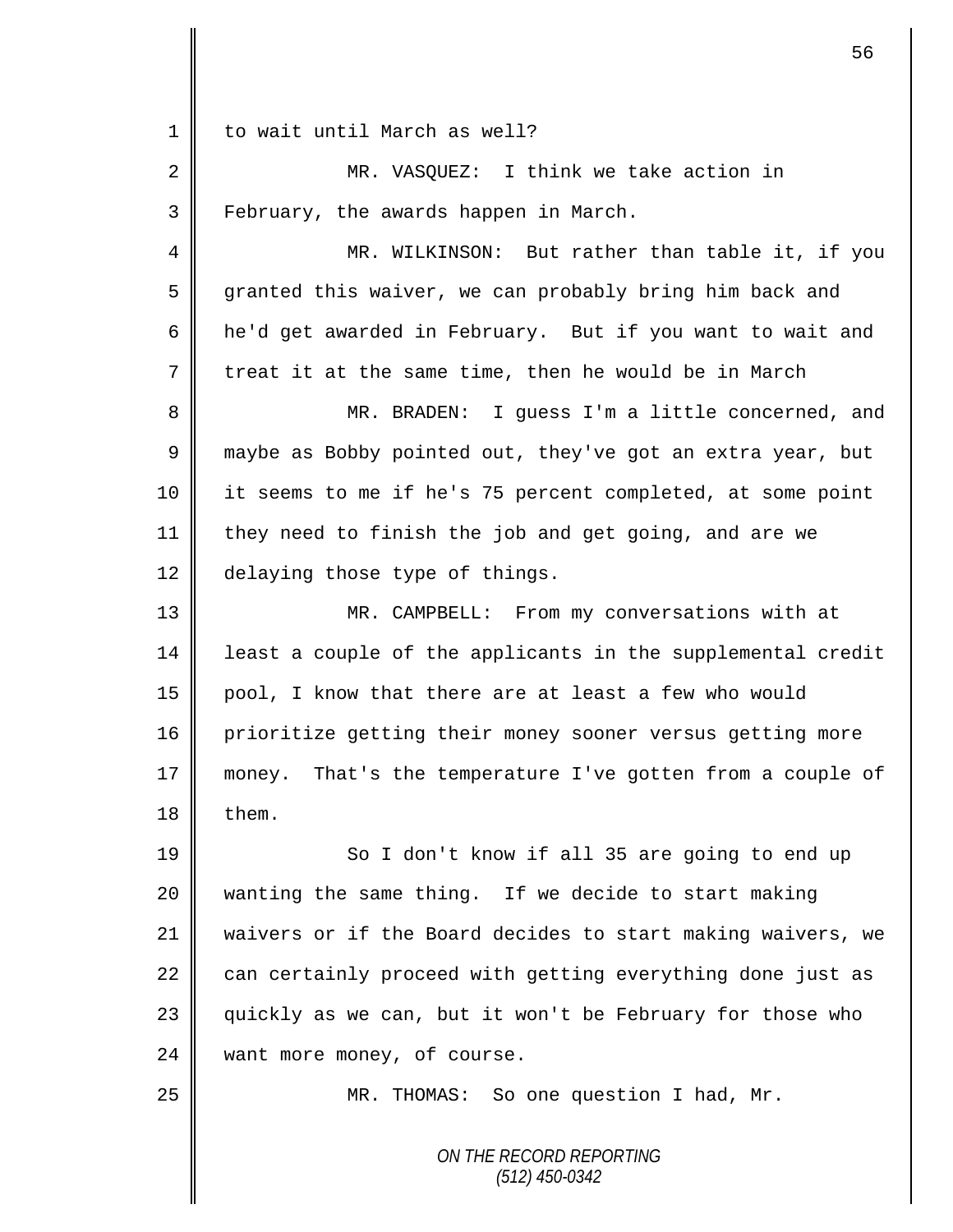| $\mathbf 1$ | Chairman, of these 35 that are estimated that might come    |
|-------------|-------------------------------------------------------------|
| 2           | and ask for more money, sounds like this particular project |
| 3           | in front of us, if they don't get granted the waiver, the   |
| 4           | project may not complete and we lose the units.             |
| 5           | And some of the ones that you may refer to or               |
| 6           | you're referring to, if we went forward and denied the      |
| 7           | waiver, they're still going to complete their project,      |
| 8           | they'd figure out a way to get their project done,          |
| 9           | presumably.                                                 |
| 10          | Do we have any feel for how many of these are               |
| 11          | like 75 percent complete, or are all of them going to go    |
| 12          | under if they don't get an increase in tax allocation of    |
| 13          | some sort?                                                  |
| 14          | MR. CAMPBELL: So I'm hesitant to give you a                 |
| 15          | firm number, because I haven't looked at that, but most of  |
| 16          | these are 2020 allocations so I wouldn't expect that they   |
| 17          | are quite as far along as this particular development.      |
| 18          | MR. ECCLES: If I could maybe help Cody out and              |
| 19          | provide a little just perspective procedurally on how this  |
| 20          | would come about, the 7 percent cap is in the QAP so it's   |
| 21          | in our rules.                                               |
| 22          | So the only way that they can get past that and             |
| 23          | for staff to actually say okay, that's an acceptable award  |
| 24          | would be for them to request of this Board a waiver of that |
| 25          | rule.                                                       |
|             | ON THE RECORD REPORTING                                     |
|             |                                                             |

*(512) 450-0342*

 $\mathsf{I}$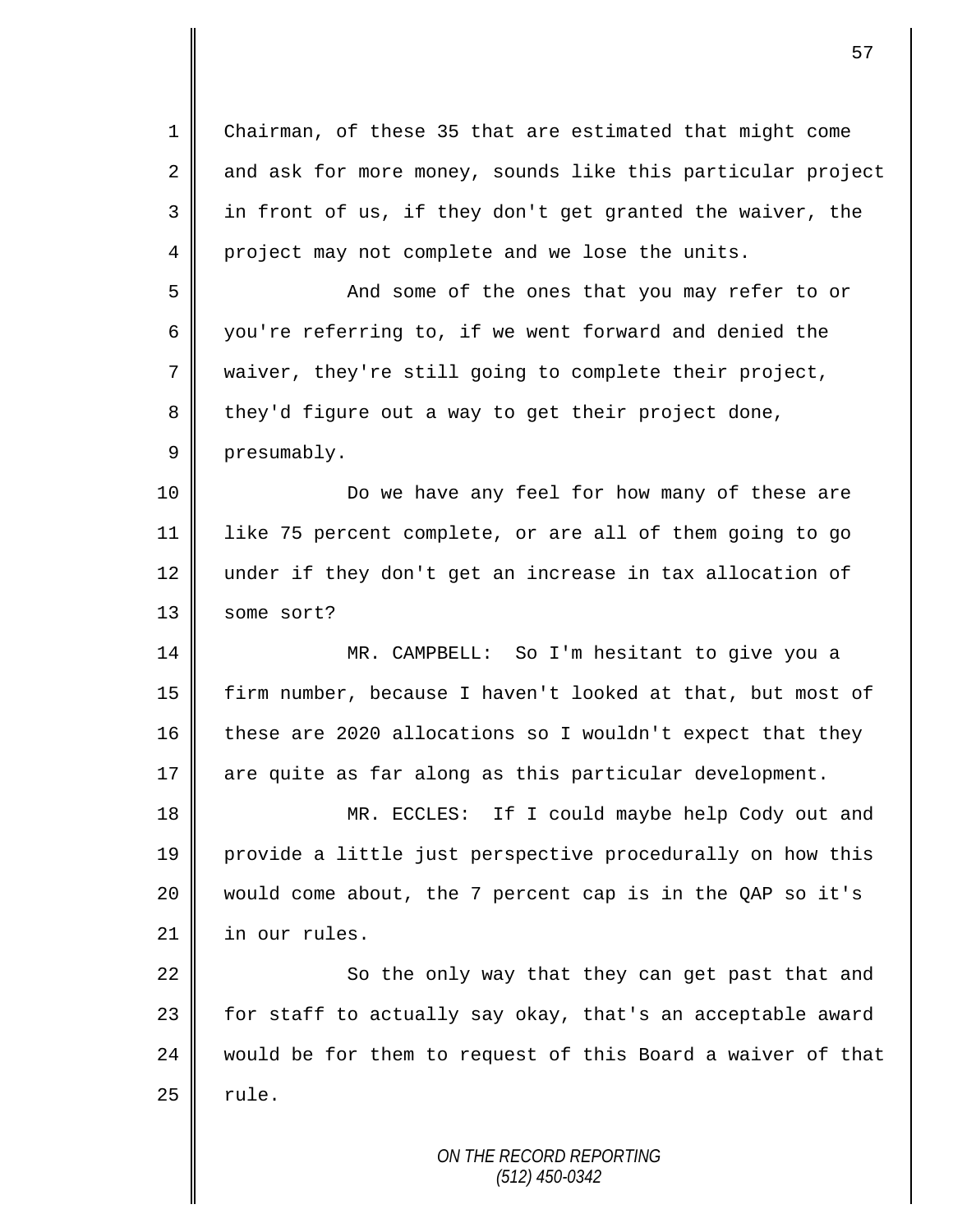*ON THE RECORD REPORTING* 1 || They have to satisfy the fact that it was 2 || unforeseen, the circumstances that brought about the need  $3 \parallel$  for this request for a waiver, that it couldn't be avoided 4 or have been avoided any other way, and that it satisfies  $5 \parallel$  the greater goods that are stated in our statute in Chapter 6 2306 of the Government Code. That is by necessity a very 7 | individualized look at this applicant and their needs. 8 So it may be that sort of broadening out, as Mr.  $9 \parallel$  Bowling seemed to suggest, that maybe it should be instead 10 | of 7, 15, well, the rule says 7 percent so in order to go 11 north of that 7 percent there needs to be a request for a 12 waiver which needs to be justified. 13 || So rather than looking at perhaps this will open  $14$  the flood gates to waiver requests, well, it should because 15 the Board would need to look at each request to see if it 16 | could justify. And then on the back-end staff would need 17  $\parallel$  to see if such an award was made would it be, as Mr. 18 **Cabello** suggested, oversourced. 19 **So there is the staff need to adhere to the** 20 | rule, the Board's desire to fulfill the policies, as well 21 as REA's need to make sure that no more credits are given  $22$  than are required to justify the financial feasibility. So 23  $\parallel$  those are all the elements at play, and I hope that 24 provides a little bit better perspective. 25 || MR. THOMAS: Absolutely. I appreciate that.

*(512) 450-0342*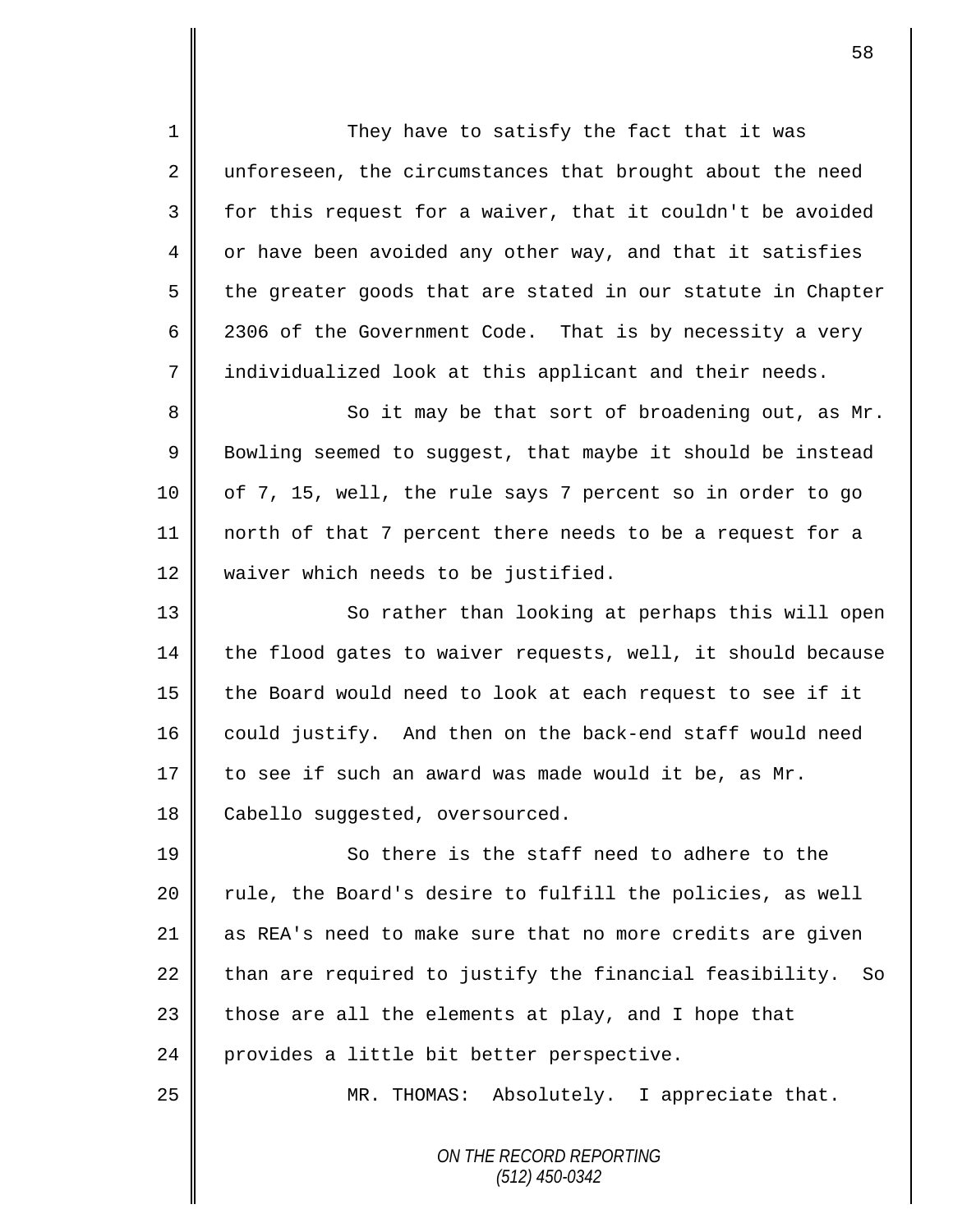1 So what I'm hearing that we as a Board then 2 should take this action item independently as a case-by- $3 \parallel$  case basis based on the rules that are before us, and then 4 || if we get subsequent requests for waivers, we can tackle  $5 \parallel$  those in February and so forth, either as a broader policy 6 goal, if that's the agenda item that comes before us, or 7 | individually project by project.

 MR. ECCLES: Well, I think the waivers are 9 || inherently individual. I think it may even say in the waiver rule that it doesn't change the rule when you give a waiver, and as fans of TDHCA Board meetings have heard me say many times, the Board's action on a single waiver 13 | request does not set up precedent for other people. It's merely if the Board wishes to remain consistent with its  $\parallel$  reasoning it can certainly look to those.

16 | That said, granting one waiver doesn't mean that it's open season and anyone who wants to go north of 7 percent under the rule will get it. It has to still be justified to this Board why there should be a deviation | from the rule per our waiver rule.

21 MR. BRADEN: I agree with your conclusion, Ajay. 22 I It seems to me that what Beau just said, minus that last 23 part, is we ought to consider this item on its merits 24 today, and then February we'll see what happens.

25 MR. WILKINSON: We can combine into one BAR

*ON THE RECORD REPORTING (512) 450-0342*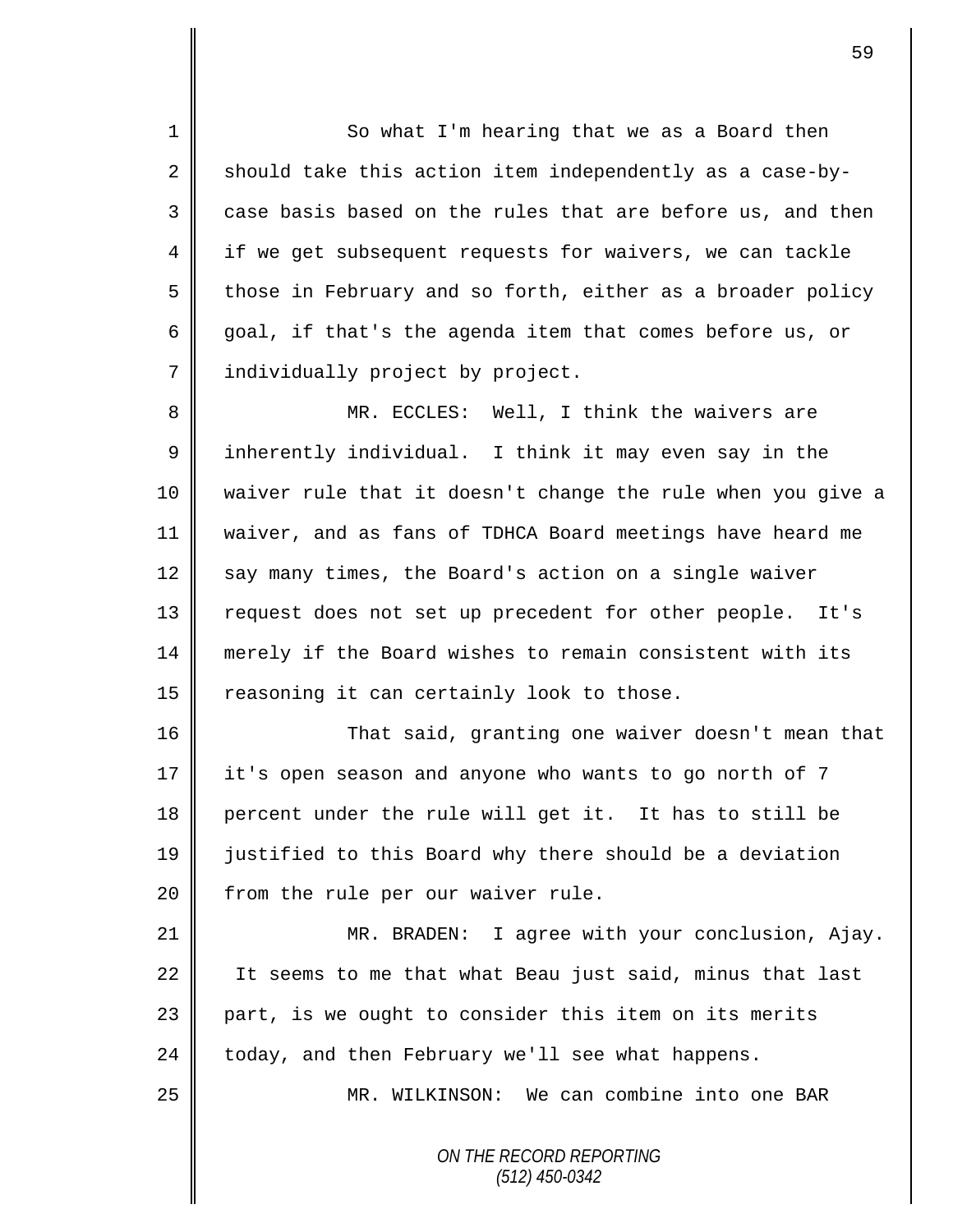1 | though so you only have to vote once, several waivers. We  $2 \parallel$  do awards that way.

3 MR. ECCLES: Oh, absolutely. You mean like if  $4 \parallel$  six applications say we want more -- and they'll all want 5 differently, it's not that they'll all want 15 percent 6  $\parallel$  because they couldn't necessarily justify to REA that they 7 need 15 percent -- then they should bring those requests 8 and then we could have six applications each requesting  $9 \parallel$  their different things, justify them to the Board, yes, in  $10$  | one BAR. 11 || MR. WILKINSON: One vote, yes. 12 MR. THOMAS: I know as a member of this Board, I 13 would like to see the justification of the waiver and the 14 amount request and where the status of the projects are 15 before just liberally just granting a waiver to increase it  $16$  to a max amount or a set percentage. 17 So I know it's extra work and I feel for that, 18 but I would rather know that on a case-by-case basis and 19 then determine where we're going to vote and come out as 20 policy. 21 || MR. CAMPBELL: If I may offer one more 22 consideration that the Board might want to take into 23 | thought. Developers that are preparing their applications 24  $\parallel$  right for the various subregions across the state are  $25$  | looking at the amount of tax credits that are available in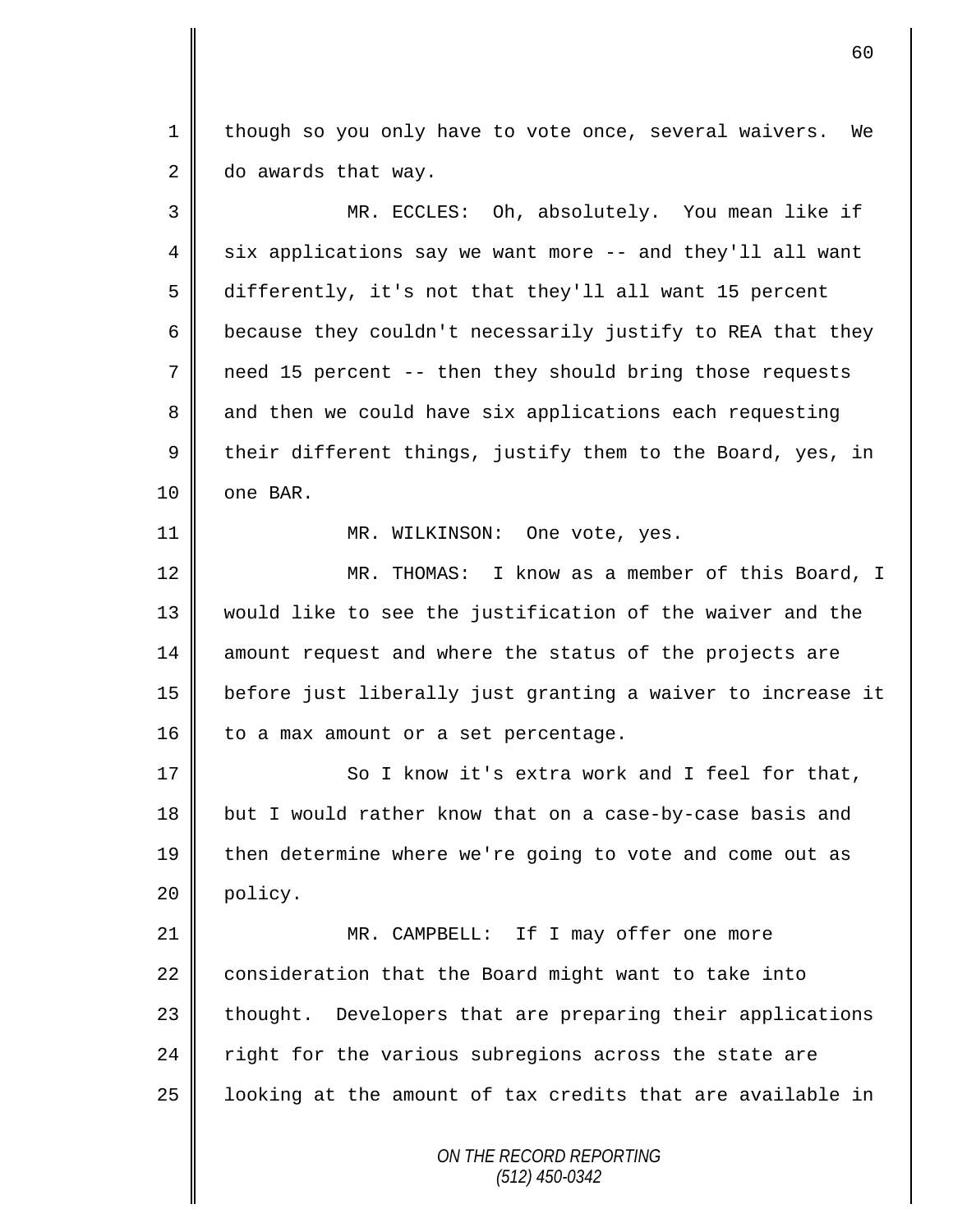$1 \parallel$  that subregion, and I know that they're taking the 2 supplemental requests that we have received so far into 3 | consideration when they're deciding what to apply for and 4 | where to apply for it.

5 This has the potential to interrupt their  $6 \parallel$  process, because if we move forward with something like 7 this, there would be less certainty in terms of what money  $8 \parallel$  is available. I'm not saying that's a reason not to do it,  $9 \parallel$  but it is a consideration from a developer standpoint that 10 | the Board might want to ponder.

11 MR. BRADEN: I don't understand that comment. 12 So you're saying if we grant this waiver for \$83,000 more 13 || in tax credits, that's going to disrupt our tax credits for 14 2022?

 MR. CAMPBELL: Disrupt might not be the right word, but we've already -- actually, Colin Nichols, the manager of the 9 Percent Housing Tax Credit Program, and 18 || myself have already gotten several emails from developers who are very interested in the amount of supplemental 20 credits that are going to come out of each subregion that  $\parallel$  are available, and so if we start wavering from those  $\parallel$  amounts, there is less certainty with what they need to do 23 || in terms of moving forward with their applications.

24 || And especially if we're getting into February 25 | and maybe even March, which is when the full applications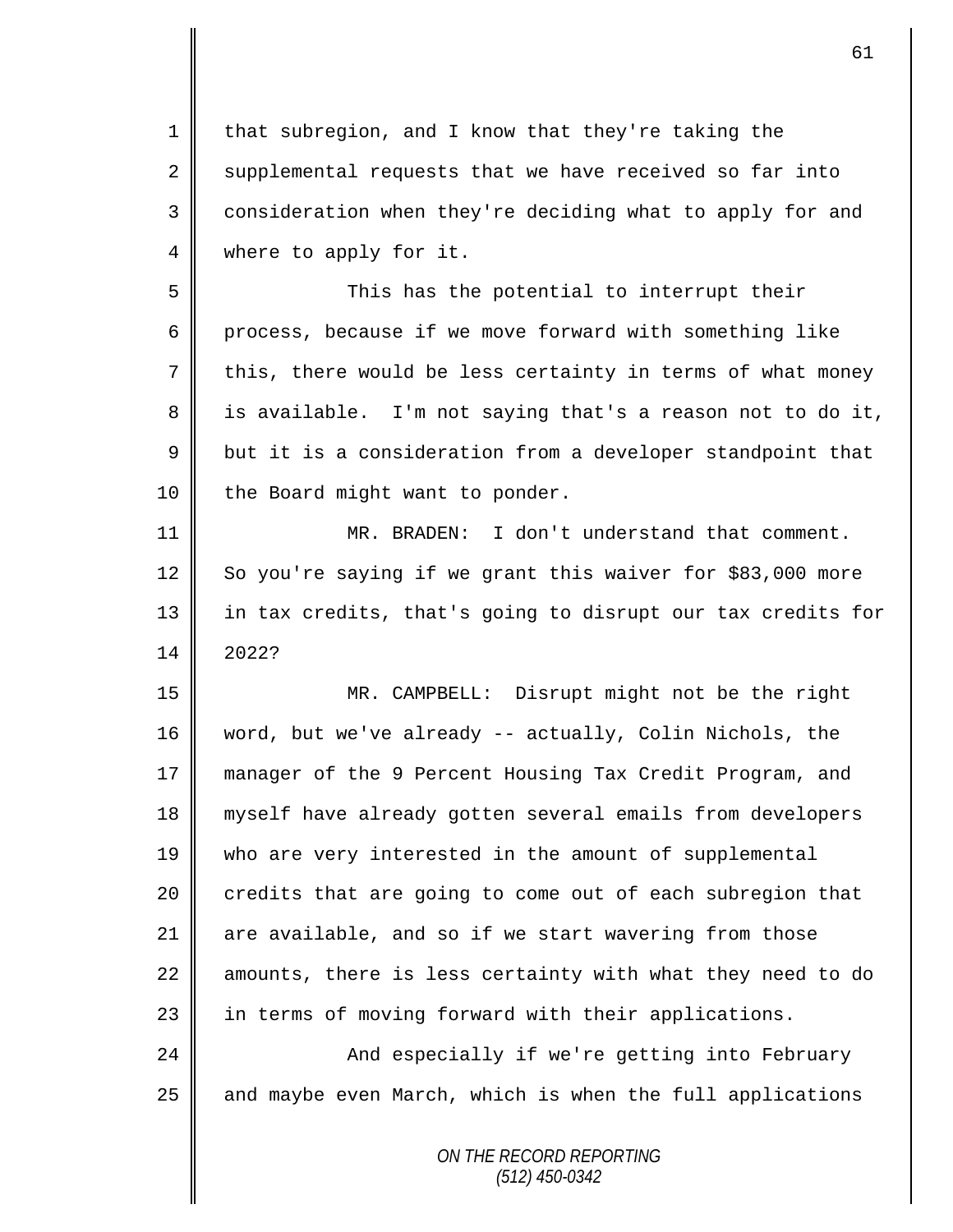*ON THE RECORD REPORTING (512) 450-0342* 1 are due, the certainty from their perspective would be 2 removed at that point. 3 || MR. BRADEN: Of course we have established a  $4 \parallel$  \$5 million cap thus far. 5 || MR. CAMPBELL: Correct, yes, sir. 6 MR. BRADEN: And even the 2.8 million that 7 you've said have been applied for, this larger amount was  $8 \parallel$  already in that 2.8- number. 9 || MR. CAMPBELL: Yes, sir. 10 MR. BRADEN: So making a grant of this would 11 have no effect on what, presumably, you've been telling 12 people so far because you received \$2.8 million of 13 applications. 14 MR. CAMPBELL: Certainly. For this particular 15 waiver, yes, sir. 16 MR. VASQUEZ: Okay. One more comment, Hunter. 17 || MR. BOTTS: Hunter Botts with AHP again. 18 || Five million dollars was already set aside as 19  $\parallel$  the ceiling for this, so I'm assuming that that has been 20 | taken into consideration by the staff in terms of what 21 | impact it may be on next year's, and we're not anywhere 22  $\parallel$  close to that amount yet. I just wanted to remind everyone  $23$  | of that. 24 || MR. VASQUEZ: Okay, thanks. 25 | Chay. Let's try to wrap this up so we can move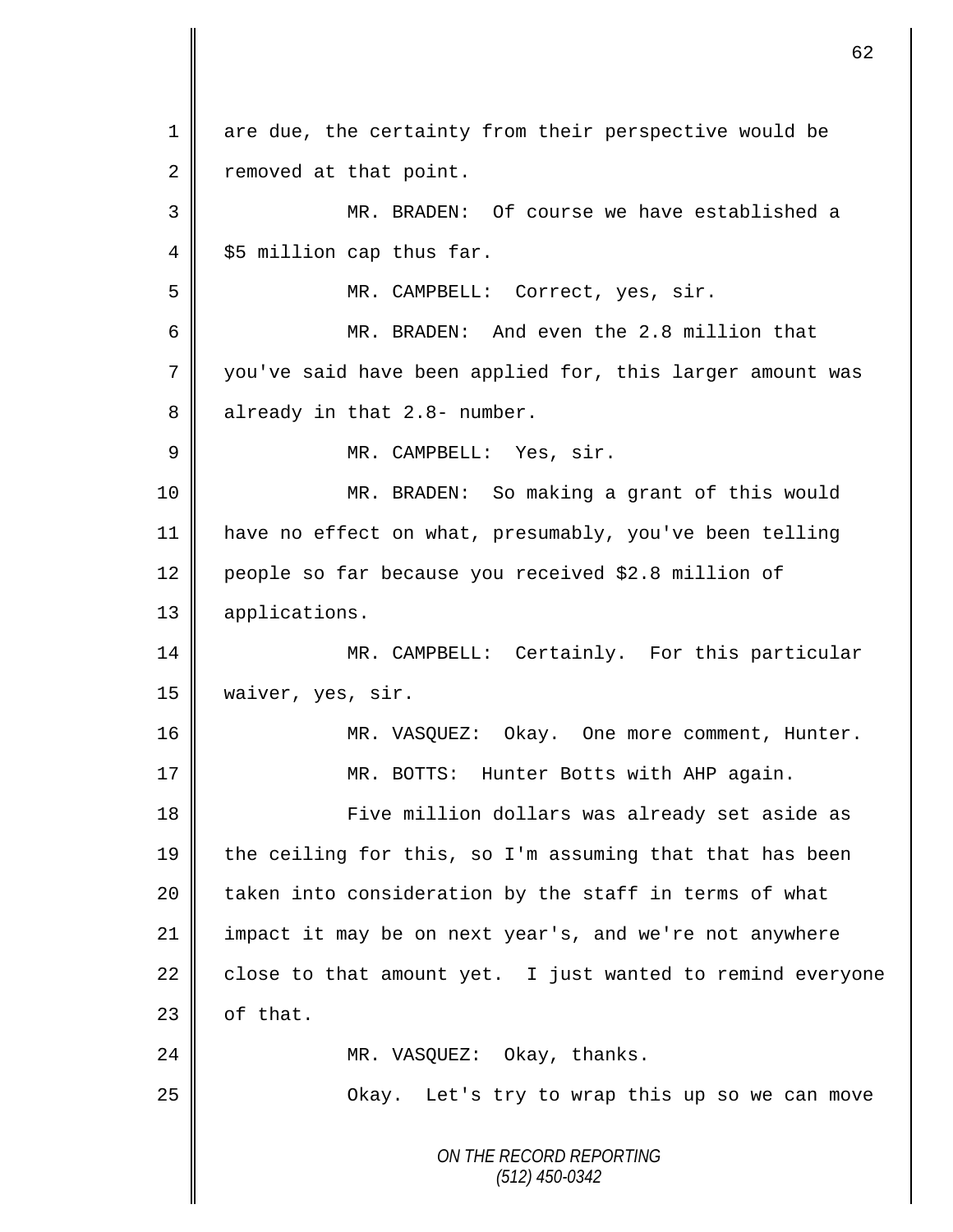*ON THE RECORD REPORTING (512) 450-0342* 1 forward. I'm hearing the Board members -- well, let's see 2  $\parallel$  if we want to have a motion to table this till the next 3 meeting, which it sounds it would come up in a batch of 4 several other requests for additional supplemental tax  $5 \parallel$  credits, or do we want to make a motion to go ahead and 6 approve this one as is and then hear the rest next month? 7 MR. THOMAS: Mr. Chairman, I move the Board 8 approve the waiver of 10 TAC Section 11.1003(b) of the 2022 9 QAP relating to the maximum amount of supplemental credits 10 | that may be requested, as submitted specifically by the 11 Villas of Pine Grove. 12 MR. BRADEN: Second. 13 MR. VASQUEZ: Okay. Motion made by Mr. Thomas, 14 seconded by Mr. Braden. Is there any last minute 15 discussion? 16 || (No response.) 17 || MR. VASQUEZ: All those in favor of granting the 18 | waiver -- Mr. Cabello. 19 MR. CABELLO: That exceeds the 15 percent, the  $20$  || waiver, so I just want to make that clear. 21 | MR. VASQUEZ: I'm sorry? 22 MR. CABELLO: This waiver request exceeds 15 23 | percent. 24 || MR. VASQUEZ: It's 15 point --25 || MR. CABELLO: I just want to bring that to your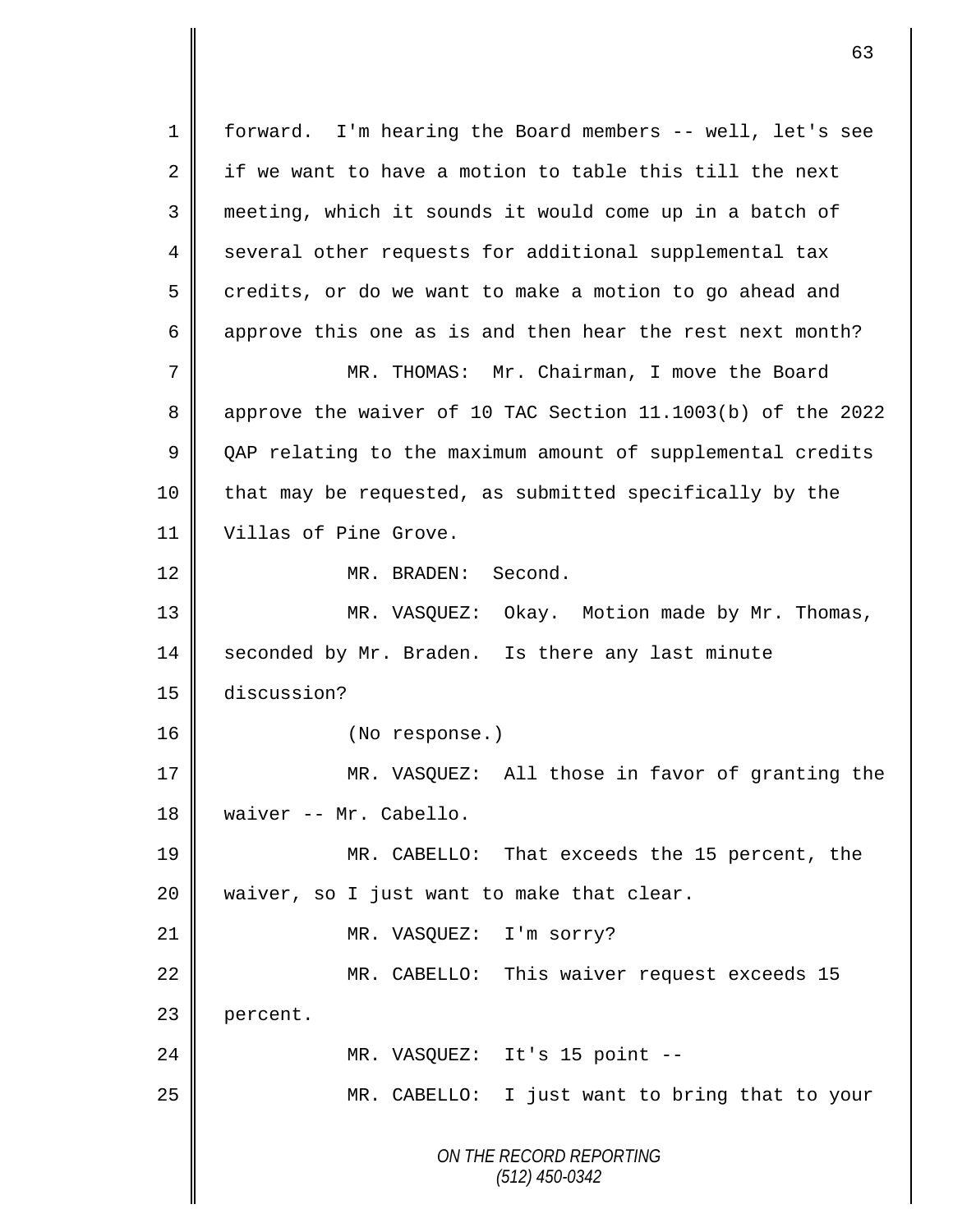*ON THE RECORD REPORTING (512) 450-0342* 1 attention. 2 || MR. VASQUEZ: For simplicity, why don't we make 3 it an even 15 percent, and I'm sure they can come up with 4 the  $-$  so we'll keep it at the motion made. 5 MR. THOMAS: Modify the motion with the clause  $6 \parallel$  that it's capped at 15 percent. 7 || MR. CABELLO: Pending REA approval. 8 MR. THOMAS: Pending REA approval. 9 MR. VASQUEZ: Motion clarified for Mr. Thomas. 10 **Does** the second still stand? 11 MR. BRADEN: I don't really care about the .2 12 percent, but yes, the second still stands. I would have 13 | allowed the .2 percent. 14 | (General talking and laughter.) 15 MR. VASQUEZ: Okay. All right. Hearing no 16 further discussion, all those in favor of the motion say  $17 \parallel$  aye. 18 (A chorus of ayes.) 19 MR. VASQUEZ: Any opposed? 20 || (No response.) 21 MR. VASQUEZ: Hearing none, motion carries. And 22  $\parallel$  we look forward to an exciting February meeting. 23 Okay. Item 7(b) has been withdrawn from today's  $24$  agenda and may be addressed on a future agenda. 25 MR. WILKINSON: The applicant withdrew their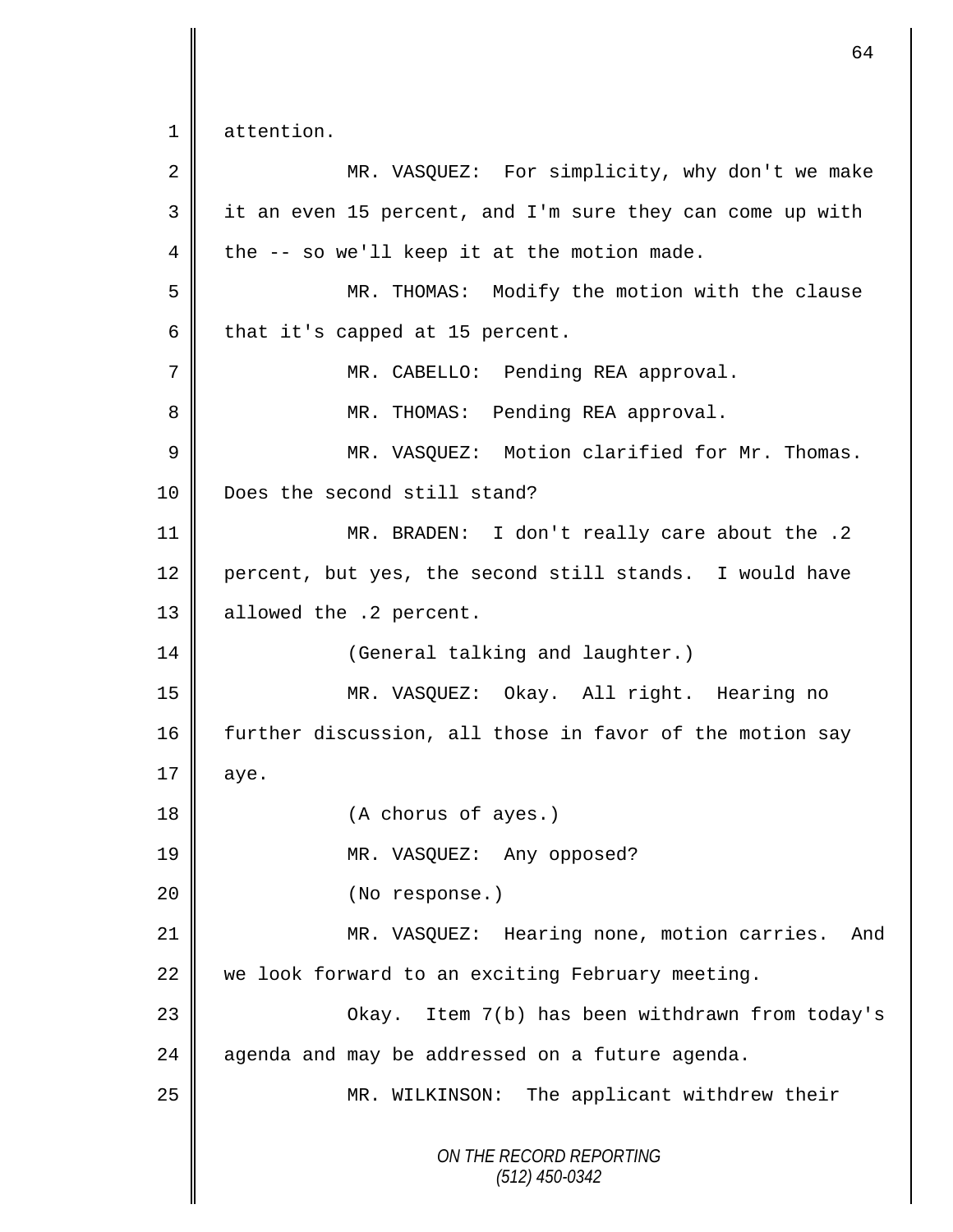*ON THE RECORD REPORTING* 1 appeal request, so it's not eligible for a future agenda. 2 MR. VASQUEZ: I stand corrected. The appeal has 3 been withdrawn and it's not eligible for a future agenda. 4 || Leaving us to item 7(c), Prevention, discussion, 5 and possible action regarding awards from the Multifamily 6 Direct Loan 2021-3 NOFA, as amended. 7 And Mr. Campbell, you're still up. 8 || MR. CAMPBELL: Thank you. Fortunately this one 9 | is a little bit more straightforward. 10 Item 7(c) on your agenda recommends a 11 development for approval of HOME funds under the 2021-3 12 NOFA. Lofts at Temple Medical District was approved in 13 2020 for a housing tax credit award of \$1.5 million and an 14 MFDL award of \$2.75 million. 15 The application proposes the new construction of 16 140 units to serve an elderly population in a three-story, 17 elevator-served building. 18 || Since the initial award, the applicant has 19 documented increased costs of just over \$3 million, which 20  $\parallel$  includes a building cost increase of \$2.9 million, 21 acquisition cost increases of \$200,000, and an additional 22  $\parallel$  \$2,970 in operating expenses that relate to resident 23 | supportive services. 24 || Because a written agreement has yet to be 25 executed for the initial MFDL award, the Department

65

*(512) 450-0342*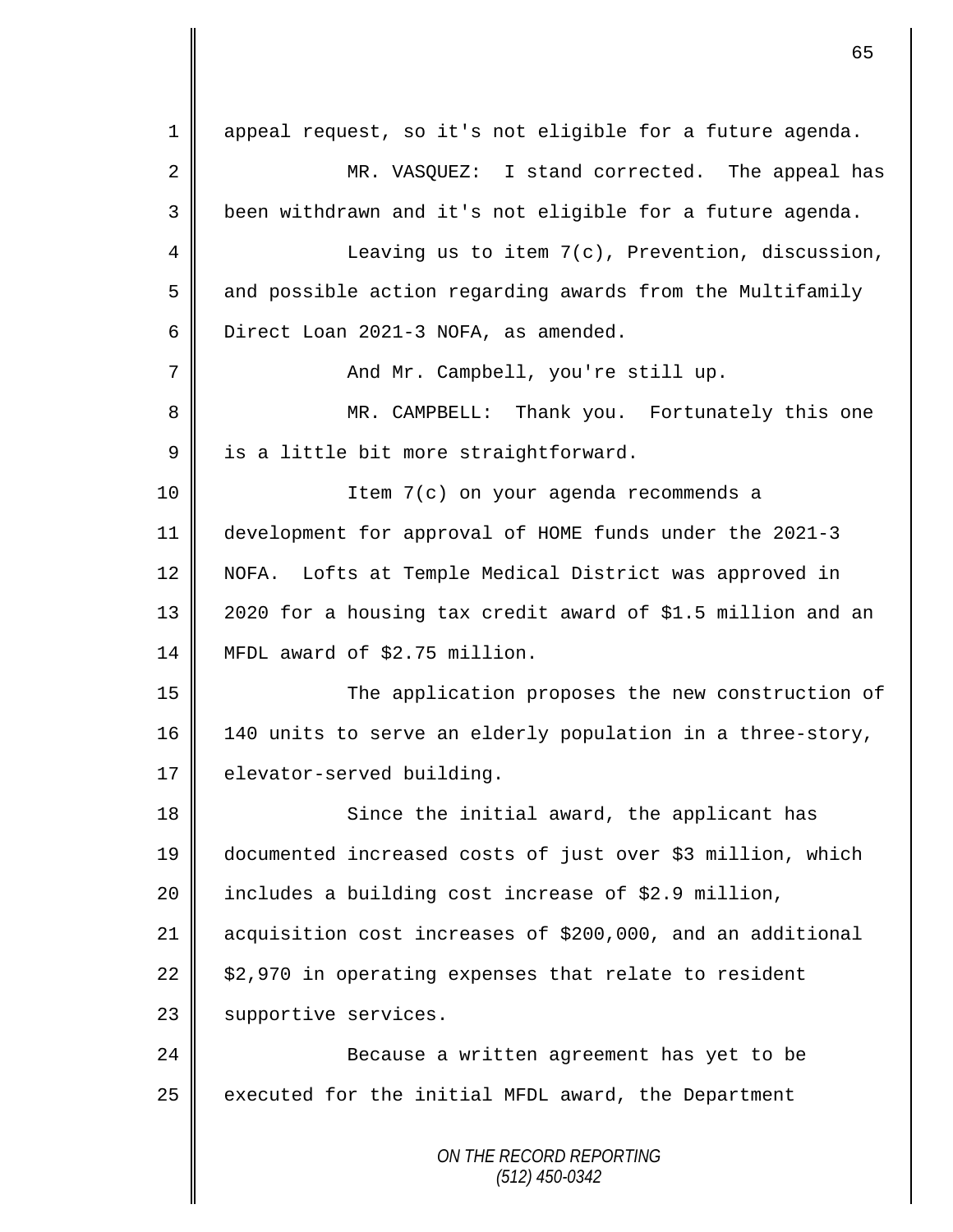1 | recommends increasing that award from \$2.75 million to  $2 \parallel$  \$4,490,490, an increase of about \$1.4 million. The 3 || remaining gap is filled by an increase the development's 4 permanent loan.

5 The increased TDHCA loan will be secured by two 6 | notes: \$490,490 will be structured as a hard repayable 7 | loan with an 18-year term at zero percent interest with 8 monthly payments, and the remaining \$4 million will be 9 Structured as a deferred repayable loan with an 18-year 10 | term and again zero percent interest.

11 | Critically, the development has not applied for 12 Supplemental housing tax credits in the 2022 round, and the 13 || 2021-3 NOFA requires that the total developer fee cannot 14 increase from the original underwriting. So just know that 15 if you make this approval today, they're not increasing 16 | their developer fee.

17 || Staff recommends approval of this award, and I'm 18 || available for any questions that the Board may have.

19 || MR. VASQUEZ: Great. Thank you, Cody.

20 || Do any Board members have questions for Mr.

21 | Campbell?

22 | (No response.)

23 MR. VASQUEZ: Again, just to clarify, this is  $24$  | actually eventually going to be repaid; it's not just grant  $25$  money.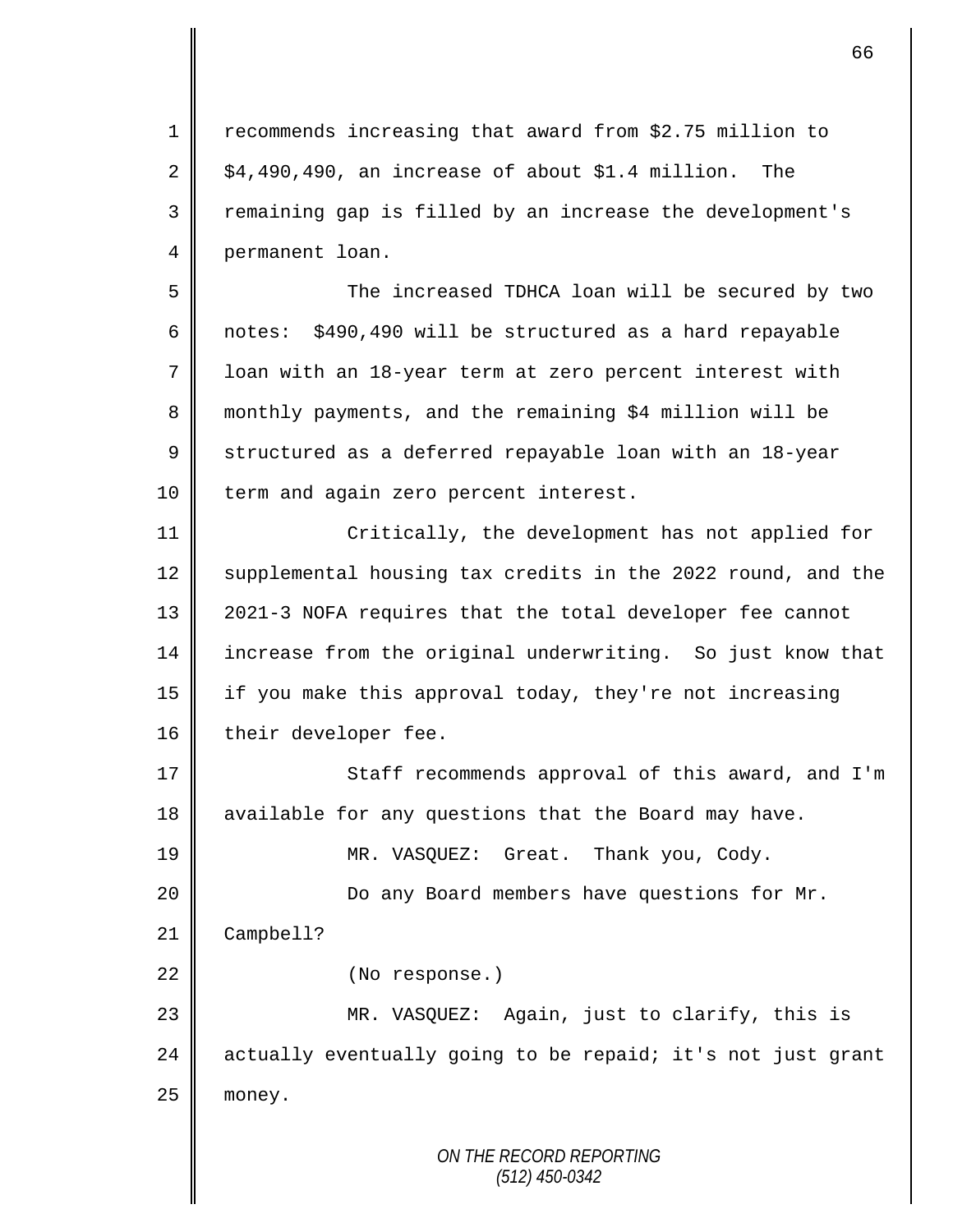|    | 67                                                         |
|----|------------------------------------------------------------|
| 1  | MR. CAMPBELL: That is correct, yes, sir.                   |
| 2  | MR. VASQUEZ: Okay. And they're using loan                  |
| 3  | funds rather than supplement tax credits, is another       |
| 4  | positive.                                                  |
| 5  | MR. CAMPBELL: Yes, sir.                                    |
| 6  | MR. VASQUEZ: Okay. And there's no wetlands.                |
| 7  | MR. CAMPBELL: If there are, I'm unaware of them            |
| 8  | at this point.                                             |
| 9  | MR. VASQUEZ: Okay. Any questions on item 7(c)?             |
| 10 | (No response.)                                             |
| 11 | MR. VASQUEZ: If not, the chair will entertain a            |
| 12 | motion.                                                    |
| 13 | MR. BRADEN: Mr. Chair, I move the Board approve            |
| 14 | the 2021-3 NOFA application as recommended for action in   |
| 15 | this Board action item, subject to conditions and adoption |
| 16 | of previous participation reviews, as described therein.   |
| 17 | MR. VASQUEZ: Okay. Motion made by Mr. Braden               |
| 18 | on item 7(c). Is there a second?                           |
| 19 | MR. MARCHANT: Second.                                      |
| 20 | MR. VASQUEZ: Mr. Marchant seconds.                         |
| 21 | No one wants to comment on this one. Right?                |
| 22 | (No response.)                                             |
| 23 | MR. VASQUEZ: Okay. All those in favor say aye.             |
| 24 | (A chorus of ayes.)                                        |
| 25 | MR. VASQUEZ: Any opposed?                                  |
|    | ON THE RECORD REPORTING<br>$(512)$ 450-0342                |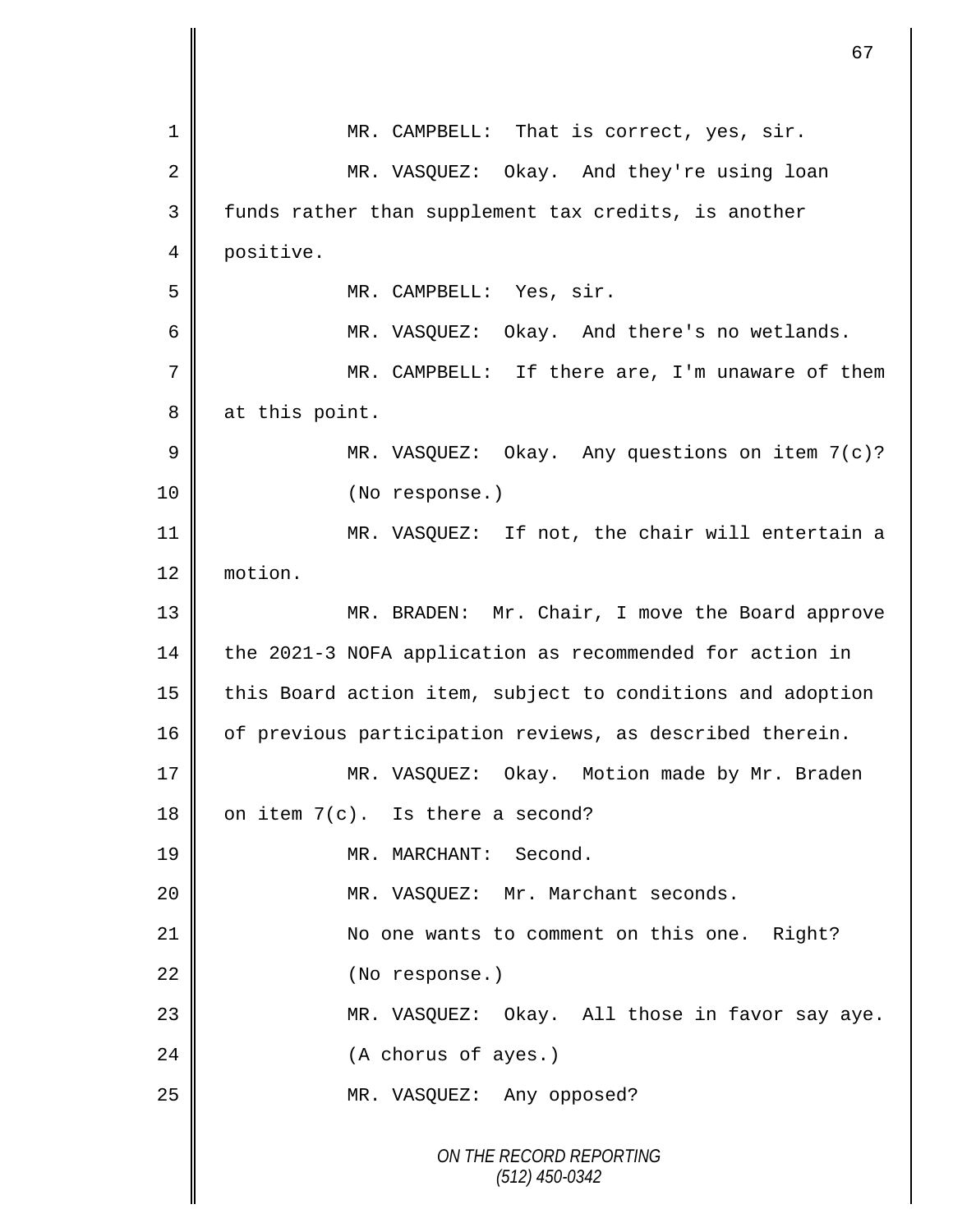| $\mathbf 1$ | (No response.)                                              |
|-------------|-------------------------------------------------------------|
| 2           | MR. VASQUEZ: Hearing none, motion carries.                  |
| 3           | Okay. This concludes the business items on the              |
| 4           | Now that the Board has addressed all the posted<br>aqenda.  |
| 5           | agenda items, now is the time of the meeting when members   |
| 6           | of the public can raise issues with the Board on matters of |
| 7           | relevance to the Department's business or request that the  |
| 8           | Board place specific items on future agendas for            |
| 9           | consideration.                                              |
| 10          | Is there anyone who would like to provide public            |
| 11          | comment at this time? If so, please come up to the front.   |
| 12          | Again, the three-minute rule is still in effect. I'll       |
| 13          | have our legal counsel cut you off or I will if it's not    |
| 14          | relevant to our business that the Board can address.        |
| 15          | We may lose our quorum here any moment but there            |
| 16          | are no other action items so we can finish the meeting      |
| 17          | without Mr. Braden who needs to go ahead.                   |
| 18          | So with that, let's have our first speaker. You             |
| 19          | want him to come up first? Okay. Please remember to         |
| 20          | announce who you are, who you represent, and sign in.       |
| 21          | MR. FLOWERS: Good morning and thank you for the             |
| 22          | opportunity to speak on behalf of Galveston County          |
| 23          | Community Action Council. My name is John Flowers, and I    |
| 24          | am an outreach coordinator with the agency. I'm here today  |
| 25          | on behalf of executive director, Robert Quintero. He's ill  |
|             | ON THE RECORD REPORTING<br>(512) 450-0342                   |

 $\mathbf{I}$ 

Ш  $\mathbf \mathsf I$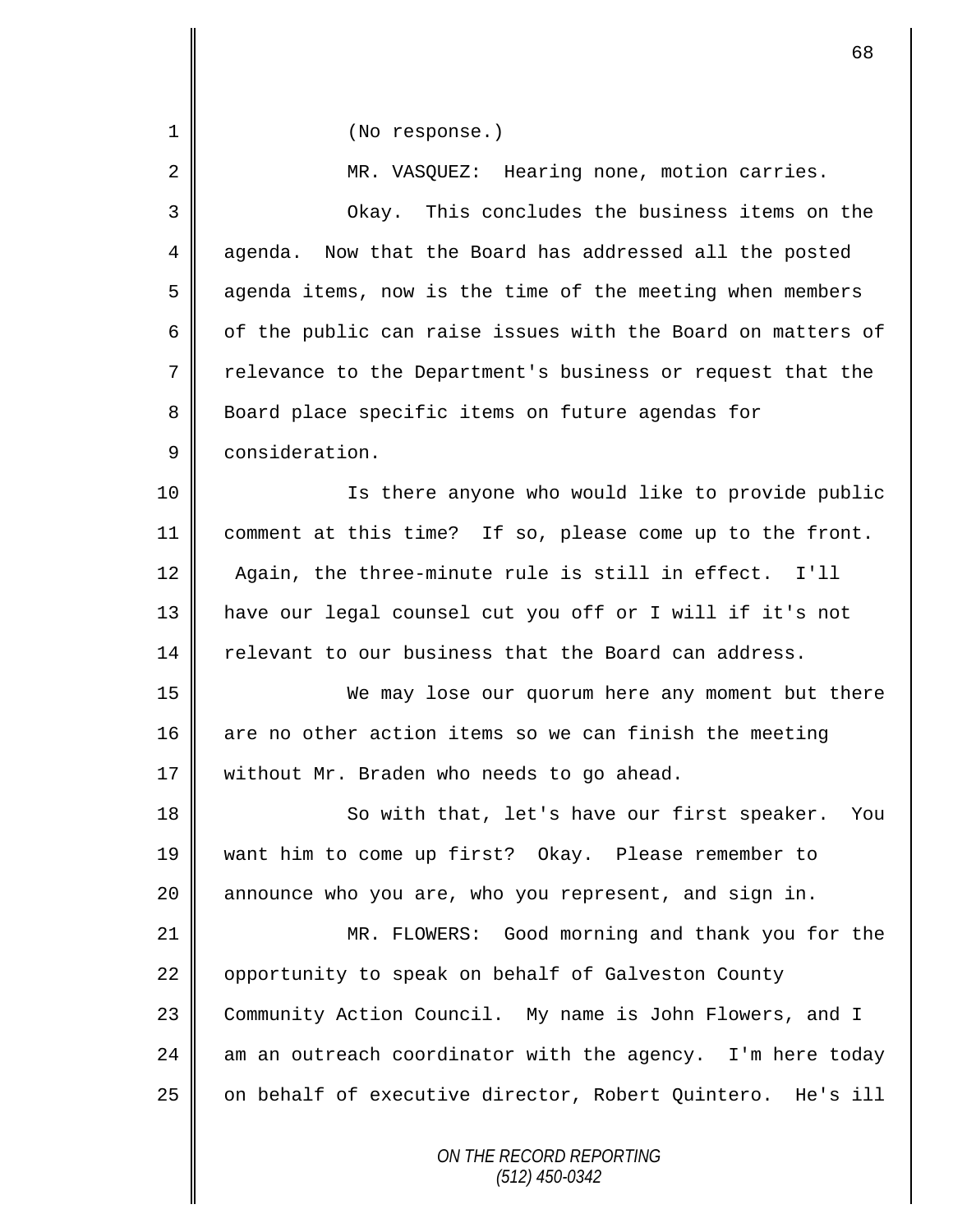1 and sends his regards.

| $\overline{2}$ | What I want to talk about are the two funding               |
|----------------|-------------------------------------------------------------|
| 3              | programs, CEAP and CSBG, which the TDHCA Board recently     |
| $\overline{4}$ | voted to terminate. These programs are being taken away     |
| 5              | from us based on our performance to distribute CEAP         |
| 6              | funding. We did not meet our obligation with twice the      |
| 7              | amount to spend in the middle of a pandemic.                |
| 8              | Our performance with regard to the CSBG program             |
| 9              | is a completely different story. I have a document that     |
| 10             | I'd like to leave with you today that shows you exactly     |
| 11             | what happened with CSBG.                                    |
| 12             | This report shows how GCCAC was able to expend              |
| 13             | all contracts from 2018 to present, including 2020 CSBG     |
| 14             | CARES and 2021 CSBG with those two that we did not request  |
| 15             | an extension. The fact that the program is being stripped   |
| 16             | from us is not right according to federal regulation.       |
| 17             | At the time the TDHCA Board approved to                     |
| 18             | terminate CSBG contracts and eligibility status on December |
| 19             | 9, GCCAC had only \$58,000 unspent in CSBG funds. All       |
| 20             | contracts had been successfully completely and only the     |
| 21             | 2021 CSBG normal contract was outstanding.                  |
| 22             | We believe that this critical information was               |
| 23             | not provided to the Board before the vote was taken.<br>In  |
| 24             | fact, the CSBG CARES contract was completed in July 2021;   |
| 25             | however, it was requested that the Board terminate this     |
|                | ON THE RECORD REPORTING                                     |

*(512) 450-0342*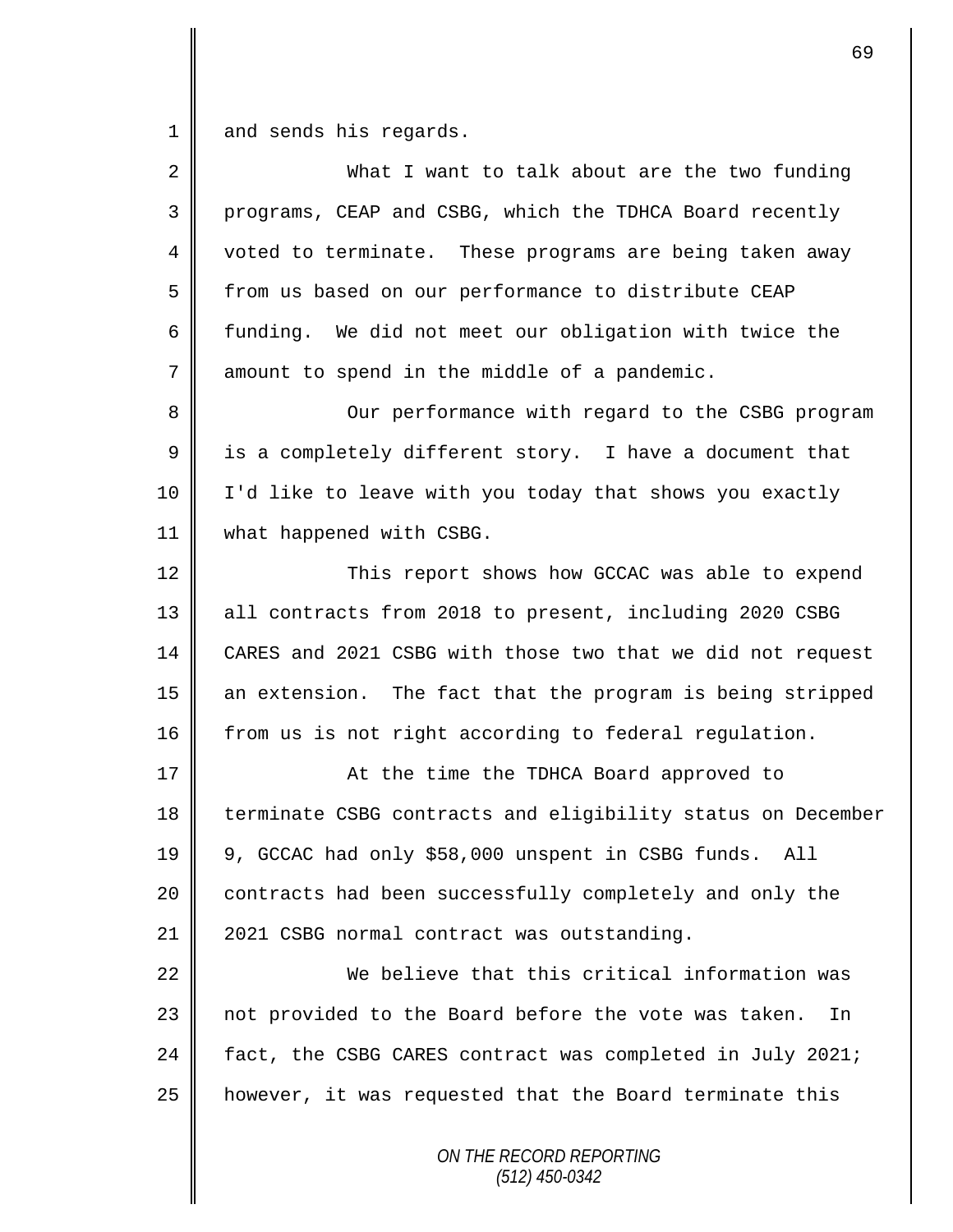*ON THE RECORD REPORTING* 1 | already completed contract, completed for months. 2 In addition, Federal Regulation IM-16, provided 3 || in the handout, requires that the awarding agency consider  $4 \parallel$  the status of corrective action when a final determination  $5 \parallel$  is made to terminate contracts and eligible status. 6 We did get behind in 2019; however, we 7 implemented corrective actions in early 2020. As a result, 8 despite the negative impacts of the pandemic, GCCAC spent 9 | 107 percent of the annual allocation, and in 2020 \$2.1 10 million, 132 percent of the annual allocation in 2021. 11 We met our obligation with CSBG. Our 12 expectation would be that we would receive in 2022 and we 13 || request a meeting with the TDHCA Board and leadership to 14 iron out all of these inequities as soon as possible, and I 15 believe based on this information that's a valid request. 16 || Is there a protocol I can leave this with you? 17 || MR. VASQUEZ: I think with the secretary. 18 || MR. FLOWERS: Thank you. 19 MR. VASQUEZ: Thank you, Mr. Flowers. 20 Who's up next? 21 MR. SHANKLE: I do apologize earlier, Mr. 22 Chairman and members. 23 || MR. VASQUEZ: No problem. 24 MR. SHANKLE: My first time before this 25 **commission**.

*(512) 450-0342*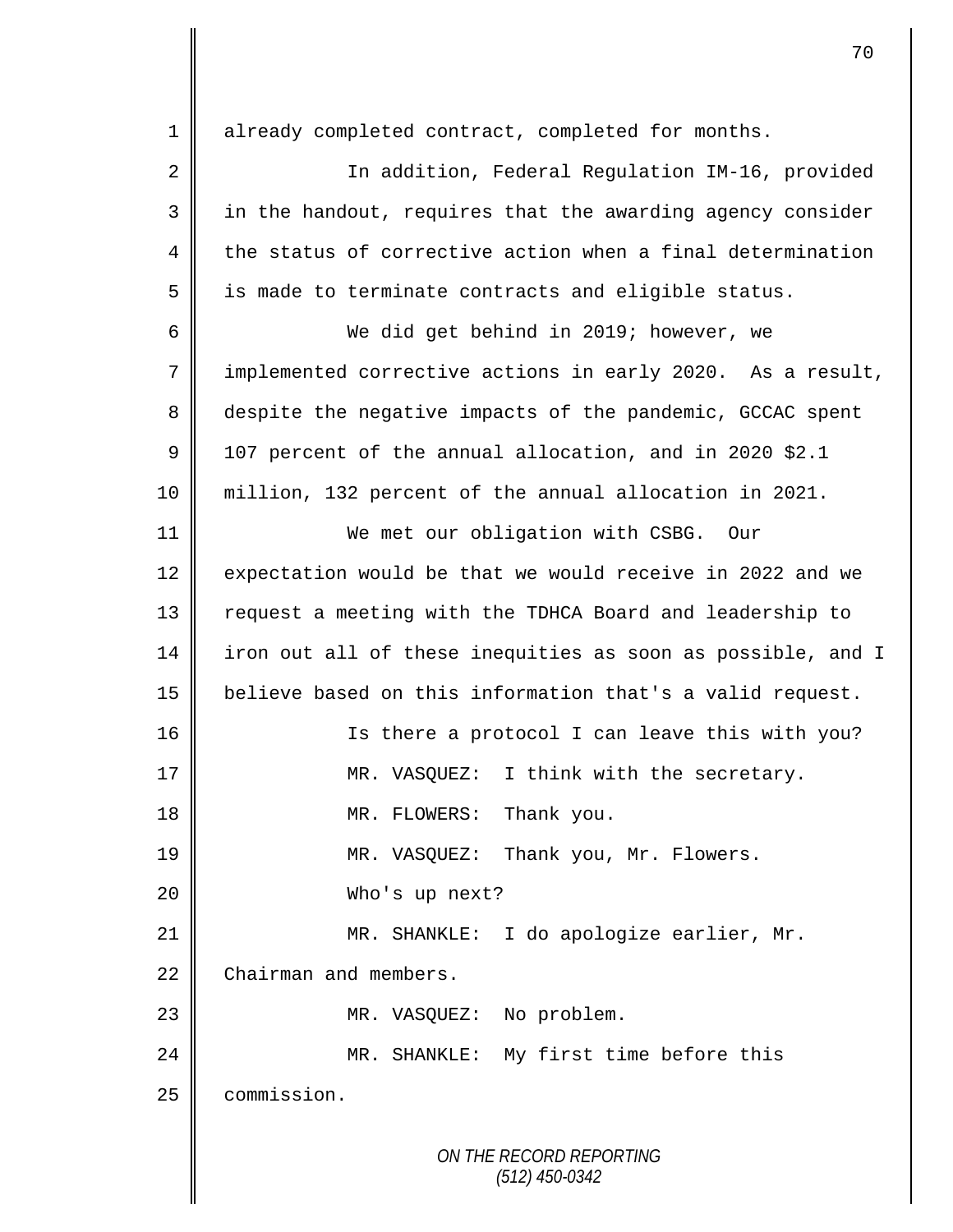*ON THE RECORD REPORTING* 1 I'll do a rewind. My name is Glenn Shankle. I 2 worked in state government for 33 years; I retired as the 3 executive director of the Commission on Environmental 4 | Quality, basically known as TCEQ. 5 || After that time I would retire and just do 6 nothing, but my daughter had other plans for me, so I 7 became a lobbyist, and I'm required to tell boards and 8 | commissions that I am a lobbyist. 9 I have relatives in the Galveston area that have 10 benefitted from the services provided by GCCAC. I became 11 concerned when I learned that the Housing and Community 12 | Affairs canceled their contract, so I made contact with a 13 couple of members of GCCAC to get more insight on the 14 matter, and I asked them is there anything I can do to help 15  $\parallel$  them, and they agreed. 16 || I need to make note when I registered them as 17 | clients as a lobbyist I registered them as zero dollar. I  $18$  am not charging them anything for my lobby work. 19 || As I visited the members, I learned they had two 20 contracts in 2020, the worst year this country has ever 21 seen in 100 years with COVID-19. This country lost 600,000 22  $\parallel$  souls to COVID-19 in 2020. 23 However, I also learned that GCCAC had completed 24  $\parallel$  one contract to 100 percent that year and they completed a 25 | CSBG contract on time, but still TDHCA still wants to

*(512) 450-0342*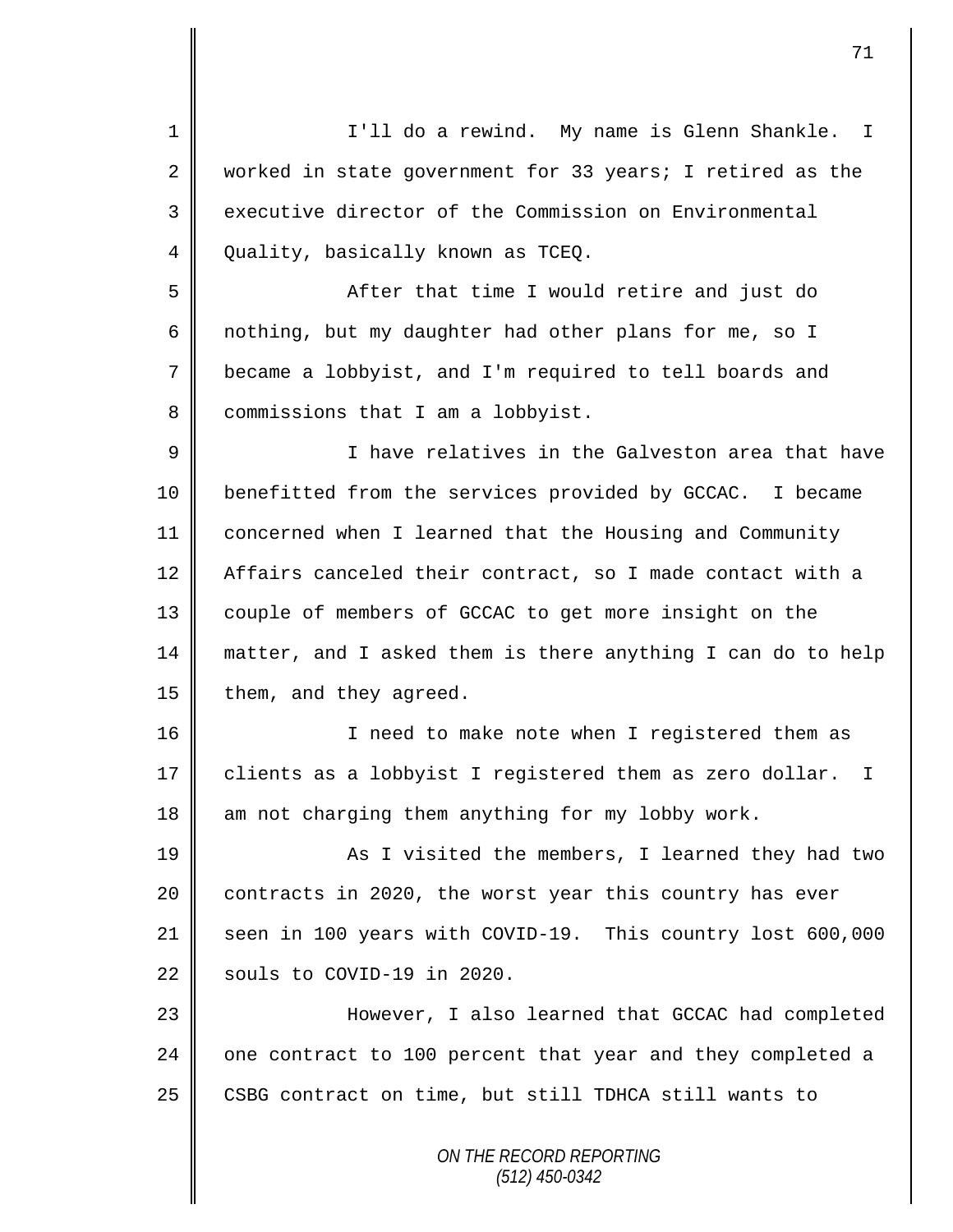*ON THE RECORD REPORTING (512) 450-0342* 1 penalize them for doing what I would call a miraculous job,  $2 \parallel$  if not a miracle, under the consequences or circumstances  $3 \parallel$  that they were confronted with with COVID-19. 4 || I learned a long time ago that you don't have to  $5 \parallel$  be a chicken to tell a rotten egg. I have looked at this 6 matter, and it just doesn't pass the smell test for them to  $7 \parallel$  be -- for their contract to be --8 MR. VASQUEZ: Please wrap up, Mr. Shankle. 9 MR. SHANKLE: Okay. That their contract be 10 terminated based on what I would consider a remarkable 11 performance. 12 || I'll wrap it up real short. As I listened to 13 the members, I asked myself why are they doing this work, 14 why are they wanting to work for somebody who don't want 15 | them to work for them. 16 Then the more I listened is I learned it's from 17 | faith. They wasn't doing it just for a paycheck; they was 18 doing it from faith to help other people out. 19 Mr. Chairman, commissioners, I respect that you 20 Teconsider the termination of this contract and reinstate 21 them as a contractor for the Texas Commission Housing and 22 Community Development. 23 || I thank you for all indulging me in my  $24$  presentation today, and I just pray that you look at the 25 matter and find that these people did a yeoman's job and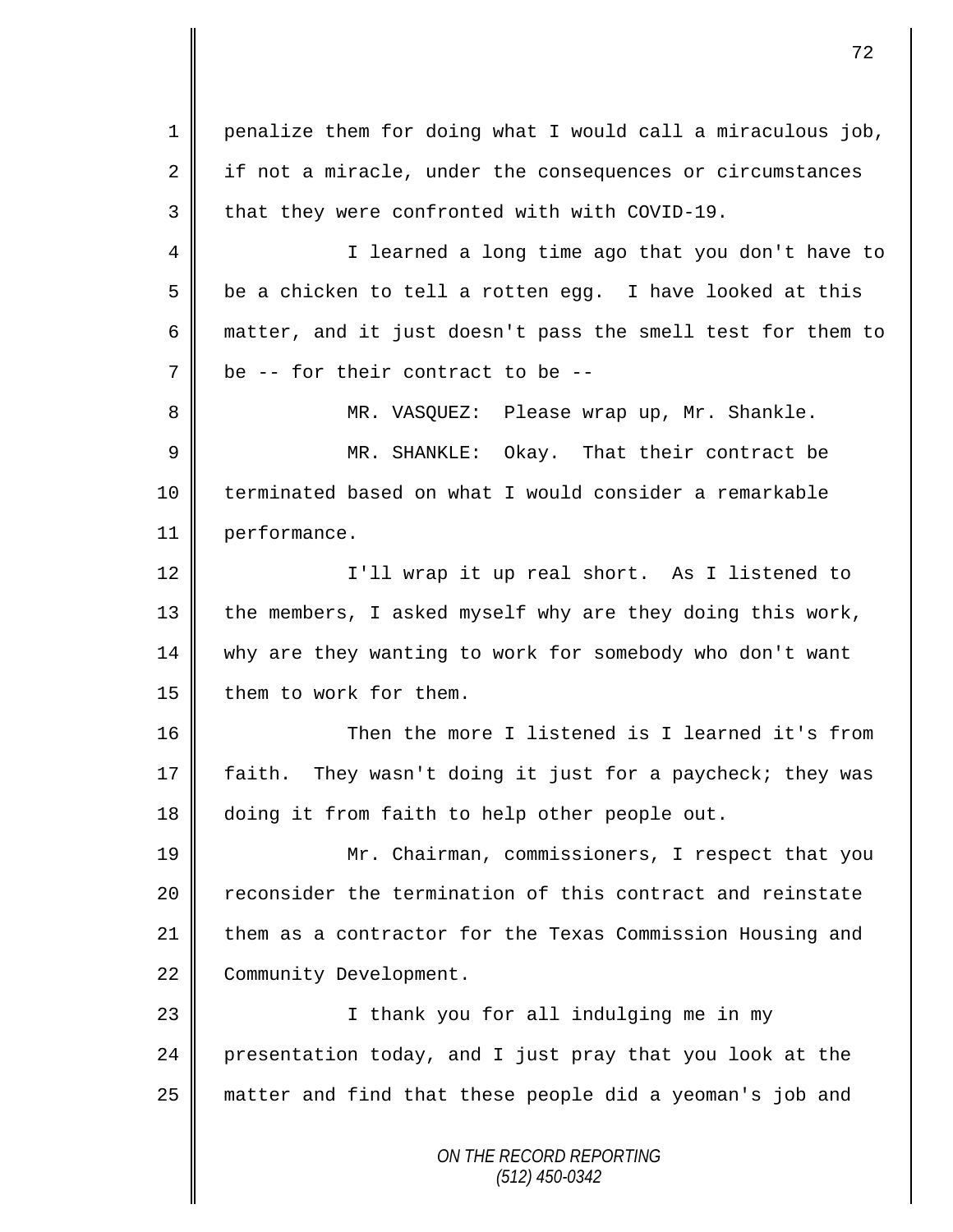*ON THE RECORD REPORTING (512) 450-0342* 1 the best they could under the circumstances of the climate 2 of this country as the pandemic continues to soar. 3 We lost 600,000 souls in 2020. In 2021 -- 4 MR. VASQUEZ: Thank you, Mr. Shankle. We 5 appreciate you coming and speaking before us and addressing 6  $\parallel$  this issue which the Board has addressed for years and 7 vears and years. So appreciate it. 8 MR. SHANKLE: Thank you, sir. 9 MR. VASQUEZ: Okay. That appears to be all of 10 | our public commenters for today, so again, the meeting is 11 now at the end. 12 || The next scheduled meeting of the Board is 13 Thursday, February 10, 2022 at this same location at a 14 meeting time either at 9:00 a.m. or 10:00 a.m. Pay 15 attention as we publish it. I don't expect that the agenda 16 | is going to be quite this short. 17 || But seeing that there's no further business, it 18 | is 11:34, and the meeting stands adjourned. 19 || (Whereupon, at 11:34 a.m., the meeting was  $20$  | adjourned.)

73